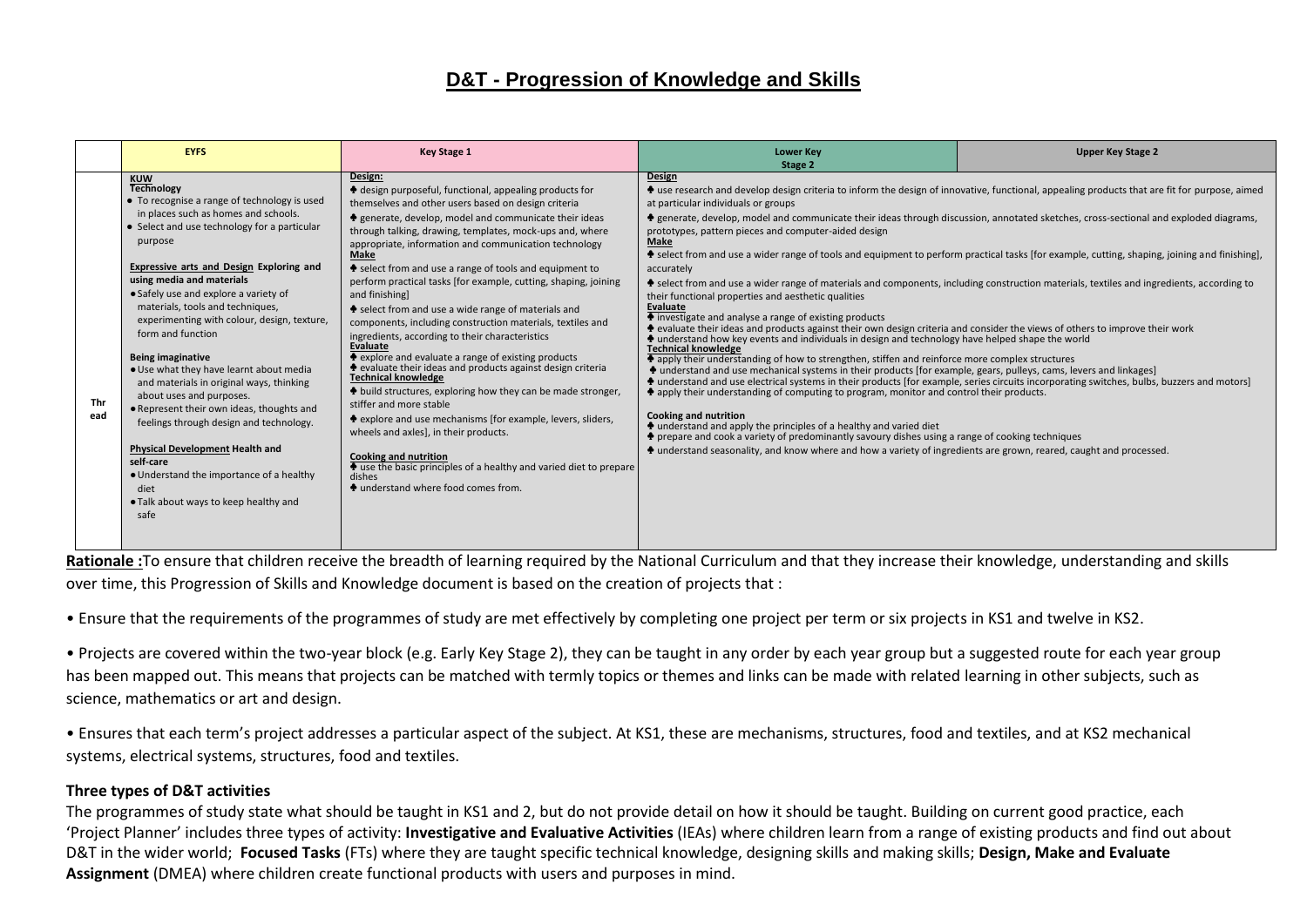| Year 1                                | <b>NC objectives</b><br>and link to     | Key knowledge and skills                                                                                | Suggested vocab and linked D&T<br>activities/tasks                                                                                                                        | <b>Broadening</b><br>horizons   |
|---------------------------------------|-----------------------------------------|---------------------------------------------------------------------------------------------------------|---------------------------------------------------------------------------------------------------------------------------------------------------------------------------|---------------------------------|
|                                       | suggested linked                        |                                                                                                         |                                                                                                                                                                           |                                 |
|                                       | tasks from Projects<br>on a page        |                                                                                                         |                                                                                                                                                                           |                                 |
| <b>Autumn</b>                         | <b>Mechanisms</b><br>Sliders and levers | <b>Designing</b>                                                                                        | slider, lever, pivot, slot, bridge/guide card, masking tape,                                                                                                              | Additional<br>information on    |
|                                       |                                         | • Generate ideas based on simple design criteria and                                                    | paper fastener, join pull, push, up, down, straight,                                                                                                                      | skills on                       |
| <b>Prior learning</b>                 | See Project on a Page                   | their own experiences, explaining what they could<br>make.                                              | curve, forwards, backwards design, make, evaluate,                                                                                                                        | clickable<br>progression        |
| • Early<br>experiences                | resource 'Sliders and<br>levers'        | * Develop, model and communicate their ideas                                                            | user, purpose, ideas, design criteria, product, function                                                                                                                  | planner                         |
| of working                            | Could you see if this link<br>works     | through drawings and mock-ups with card and<br>paper.                                                   | <b>Investigative and Evaluative Activities (IEAs)</b>                                                                                                                     | Further ideas for               |
| with paper<br>and card to             |                                         | <b>Making</b>                                                                                           | • Children explore and evaluate a collection of books<br>and everyday products that have moving parts,                                                                    | lessons see D&T                 |
| make simple<br>flaps and<br>hinges.   |                                         | • Plan by suggesting what to do next.                                                                   | including those with levers and sliders. e.g. What is it?<br>Who is it for? What is it for?                                                                               | further Ideas in<br>this folder |
| • Experience                          |                                         | • Select and use tools, explaining their choices, to<br>cut, shape and join paper and card.             | • Use questions to develop children's understanding e.g.<br>What do you think will move? How will you make it                                                             |                                 |
| of simple<br>cutting,<br>shaping and  |                                         | • Use simple finishing techniques suitable for the<br>product they are creating.                        | move? What part of the product moved and how did it<br>move? How do you think the mechanism works? What<br>else could move in the product? How well does it               |                                 |
| joining skills<br>using               |                                         | <b>Evaluating</b>                                                                                       | work?                                                                                                                                                                     |                                 |
| scissors,<br>glue, paper<br>fasteners |                                         | • Explore a range of existing books and everyday<br>products that use simple sliders and levers.        | • Introduce and develop vocabulary e.g. lever, pivot,<br>slider, left, right, push, pull, up, down, forwards,<br>backwards, in, out.                                      |                                 |
| and masking                           |                                         | • Evaluate their product by discussing how well it<br>works in relation to the purpose and the user and | <b>Focused Tasks (FTs)</b>                                                                                                                                                |                                 |
| tape.                                 |                                         | whether it meets design criteria.                                                                       | • Demonstrate simple levers and sliders to the children<br>using prepared teaching aids. It is helpful if these are                                                       |                                 |
|                                       |                                         | Technical knowledge and understanding                                                                   | also used in context e.g. the slider is used to show a<br>snail appearing from behind a stone, the lever is used<br>to show a butterfly flying to a flower.               |                                 |
|                                       |                                         | • Explore and use sliders and levers.                                                                   | • Use questions to develop children's understanding e.g.                                                                                                                  |                                 |
|                                       |                                         | • Understand that different mechanisms produce<br>different types of movement.                          | How does the slider move? How does the lever move?<br>Which part of the mechanism is the pivot? What does                                                                 |                                 |
|                                       |                                         | • Know and use technical vocabulary relevant to the                                                     | the movement of the slider and lever remind you of?                                                                                                                       |                                 |
|                                       |                                         | project                                                                                                 | • Following teacher demonstration of the correct use of<br>tools and materials, children should develop their<br>knowledge and skills by replicating the slider and lever |                                 |
|                                       |                                         |                                                                                                         | teaching aids. Encourage children to add pictures to                                                                                                                      |                                 |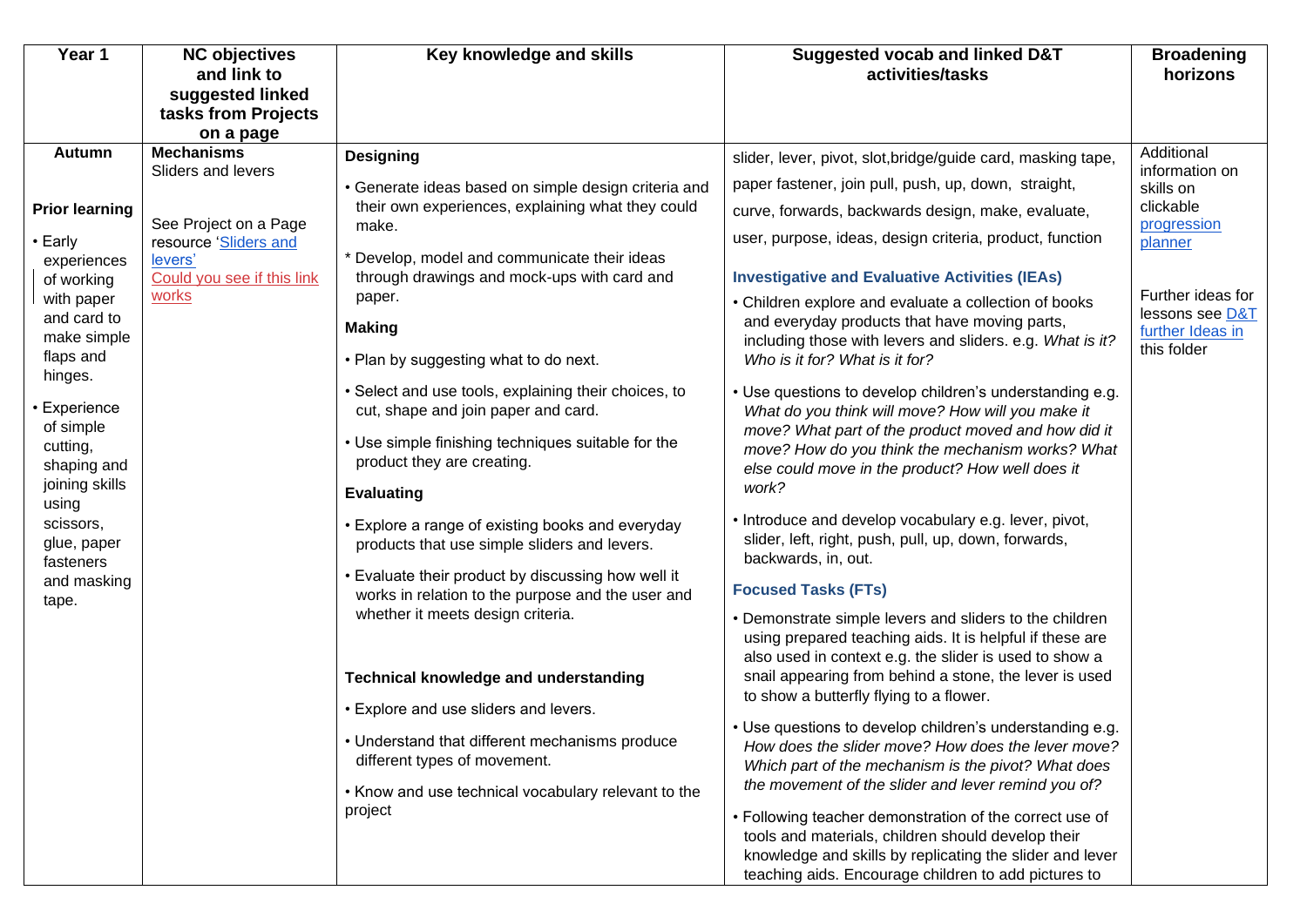|                                |                                                          |                                                                                                           | their mechanisms.                                                                                                                                                                                                  |                                          |
|--------------------------------|----------------------------------------------------------|-----------------------------------------------------------------------------------------------------------|--------------------------------------------------------------------------------------------------------------------------------------------------------------------------------------------------------------------|------------------------------------------|
|                                |                                                          |                                                                                                           | Design, Make and Evaluate Assignment (DMEA)                                                                                                                                                                        |                                          |
|                                |                                                          |                                                                                                           | . Discuss with the children what they will be designing,<br>making and evaluating e.g. Who will your product be<br>for? What will be its purpose? How do you want it to<br>move? Will you use a lever or a slider? |                                          |
|                                |                                                          |                                                                                                           | • Generate simple design criteria with the children e.g.<br>the mechanism should work smoothly, it should make<br>the right type of movement.                                                                      |                                          |
|                                |                                                          |                                                                                                           | • Encourage the children to develop their ideas through<br>talking, drawing and making mock-ups of their ideas<br>with paper and card.                                                                             |                                          |
|                                |                                                          |                                                                                                           | • Discuss the finishing techniques the children might use<br>e.g. using digital text and graphics, paint, felt tipped<br>pens or collage.                                                                          |                                          |
|                                |                                                          |                                                                                                           | • As a whole class, talk about the order in which the<br>mechanisms will be made.                                                                                                                                  |                                          |
|                                |                                                          |                                                                                                           | • Ask children to evaluate their developing ideas and<br>final products against the original design criteria.                                                                                                      |                                          |
| <b>Spring</b>                  | <b>Structures</b>                                        | <b>Designing</b>                                                                                          | <b>Investigative and Evaluative Activities (IEAs)</b>                                                                                                                                                              | Additional                               |
| Prior learning<br>• Experience | <b>Free Standing Structures</b><br>See Project on a Page | • Generate ideas based on simple design criteria and<br>their own experiences, explaining what they could | . Go on a walk and/or look at photographs of the local<br>area to explore structures such as playground<br>equipment, street furniture, walls, towers and bridges                                                  | information on<br>skills on<br>clickable |
| of using                       | resource                                                 | make.                                                                                                     | e.g. What are the structures called and what is their                                                                                                                                                              | progression                              |
| construction<br>kits to build  | <b>Free standing structures</b>                          | • Develop, model and communicate their ideas                                                              | purpose? Who might use them? What materials have                                                                                                                                                                   | planner                                  |
| walls, towers                  |                                                          | through talking, mock-ups and drawings.                                                                   | been used? Why have these been chosen? How have<br>the parts been joined together? How have the                                                                                                                    |                                          |
| and                            |                                                          | <b>Making</b>                                                                                             | structures been made strong enough? How have they                                                                                                                                                                  | Further ideas for<br>lessons see D&T     |
| frameworks.<br>• Experience    |                                                          |                                                                                                           | been made stable?                                                                                                                                                                                                  | further Ideas in                         |
| of using of                    |                                                          | • Plan by suggesting what to do next.                                                                     | . Where possible, ask the children to draw or photograph the<br>structures they have been exploring and label with the                                                                                             | This folder                              |
| basic tools                    |                                                          | · Select and use tools, skills and techniques,                                                            | correct technical vocabulary in relation to the structure,                                                                                                                                                         |                                          |
| e.g. scissors                  |                                                          | explaining their choices.                                                                                 | materials used and shapes e.g. wall, tower, framework, base,                                                                                                                                                       |                                          |
| or hole<br>punches             |                                                          | • Select new and reclaimed materials and                                                                  | joint, metal, wood, plastic, brick, triangle, square, rectangle,<br>cuboid, cube                                                                                                                                   |                                          |
| with                           |                                                          | construction kits to build their structures.                                                              |                                                                                                                                                                                                                    |                                          |
| construction                   |                                                          | • Use simple finishing techniques suitable for the                                                        |                                                                                                                                                                                                                    |                                          |
| materials                      |                                                          | structure they are creating.                                                                              | <b>Focused Tasks (FTs)</b>                                                                                                                                                                                         |                                          |
| e.g. plastic,                  |                                                          |                                                                                                           |                                                                                                                                                                                                                    |                                          |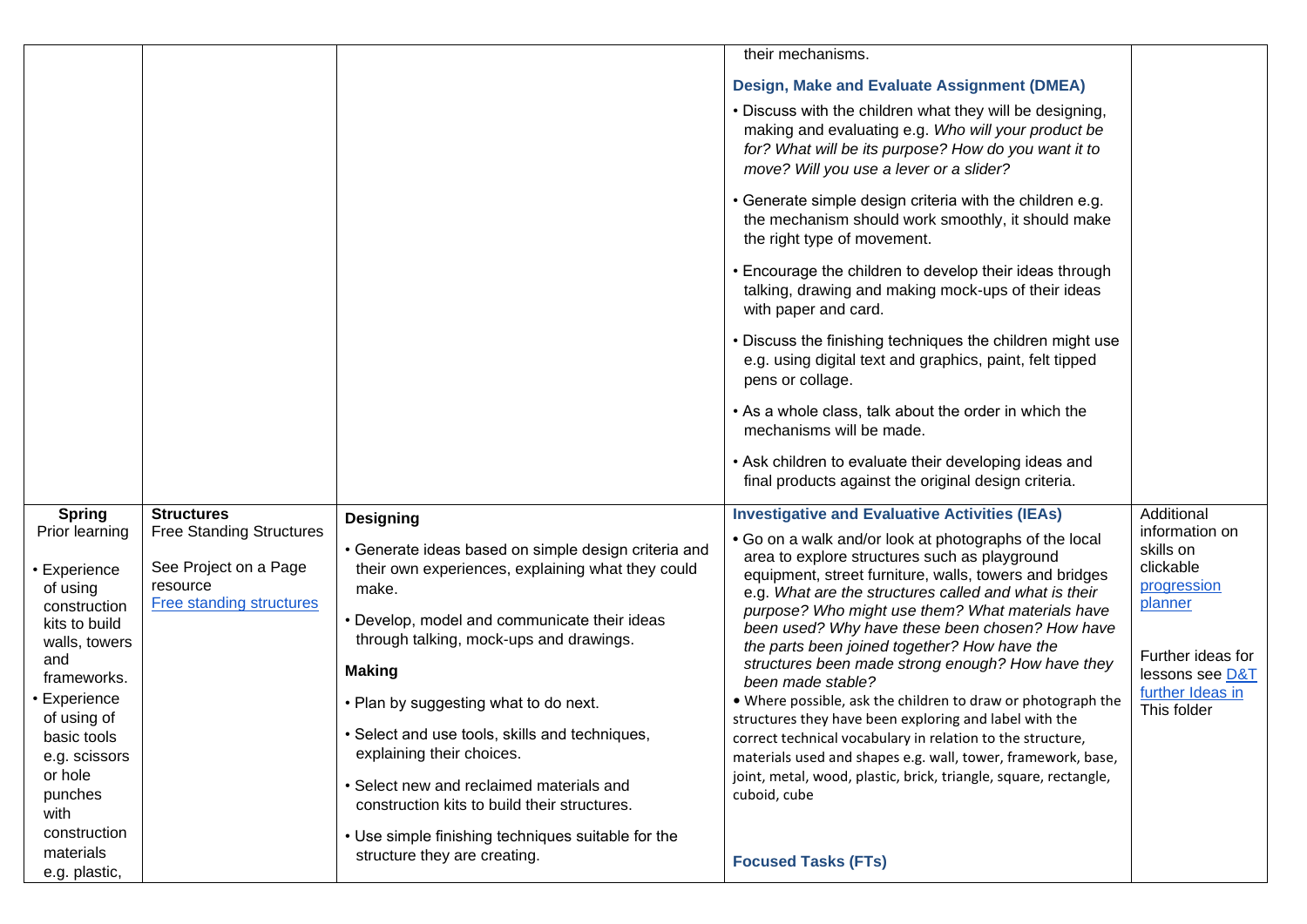| card.<br>• Experience<br>of different<br>methods of<br>joining card<br>and paper. | <b>Evaluating</b><br>• Explore a range of existing freestanding structures<br>in the school and local environment e.g. everyday<br>products and buildings.<br>• Evaluate their product by discussing how well it<br>works in relation to the purpose, the user and<br>whether it meets the original design criteria.<br>Technical knowledge and understanding<br>• Know how to make freestanding structures<br>stronger, stiffer and more stable.<br>• Know and use technical vocabulary relevant to the<br>project. | • Demonstrate measuring, marking out, cutting, shaping,<br>joining and finishing techniques with a range of tools<br>and new and reclaimed materials that children are<br>likely to use to make their structures. Discuss the<br>suitability of materials for their products according to<br>their characteristics.<br>• Ask the children to build and explore a variety of<br>freestanding structures using construction kits, such as<br>wooden blocks, interconnecting plastic bricks and<br>those that make frameworks e.g. How can you stop<br>your structures from falling over? How they can be<br>made stronger and stiffer in order to carry a load?<br>Children could make models of the structures they<br>have seen in school and the local area.<br>• Ask children to fold paper or card in different ways to<br>make freestanding structures, using masking tape<br>where necessary to make joins. Encourage them to<br>think about how folding materials can make them<br>stronger, stiffer, stand up and be more stable e.g. Can<br>they support an object on top of their structures<br>without it falling over or breaking?<br>Design, Make and Evaluate Assignment (DMEA)<br>. Discuss with the children what structure they will be<br>designing, making and evaluating e.g. Who will your<br>product be for? What will be its purpose? What<br>materials will you use? How will you make it strong<br>and stable?<br>• Generate some simple design criteria with the children<br>e.g. the structure should stand up on its own, it should<br>be strong enough to carry Teddy.<br>• Encourage the children to develop their ideas through<br>talking, drawing and making mock-ups of their ideas<br>with construction kits and other materials.<br>• As a whole class, plan the order in which the structures |
|-----------------------------------------------------------------------------------|----------------------------------------------------------------------------------------------------------------------------------------------------------------------------------------------------------------------------------------------------------------------------------------------------------------------------------------------------------------------------------------------------------------------------------------------------------------------------------------------------------------------|-----------------------------------------------------------------------------------------------------------------------------------------------------------------------------------------------------------------------------------------------------------------------------------------------------------------------------------------------------------------------------------------------------------------------------------------------------------------------------------------------------------------------------------------------------------------------------------------------------------------------------------------------------------------------------------------------------------------------------------------------------------------------------------------------------------------------------------------------------------------------------------------------------------------------------------------------------------------------------------------------------------------------------------------------------------------------------------------------------------------------------------------------------------------------------------------------------------------------------------------------------------------------------------------------------------------------------------------------------------------------------------------------------------------------------------------------------------------------------------------------------------------------------------------------------------------------------------------------------------------------------------------------------------------------------------------------------------------------------------------------------------------------------------------------------------------------------------|
|                                                                                   |                                                                                                                                                                                                                                                                                                                                                                                                                                                                                                                      |                                                                                                                                                                                                                                                                                                                                                                                                                                                                                                                                                                                                                                                                                                                                                                                                                                                                                                                                                                                                                                                                                                                                                                                                                                                                                                                                                                                                                                                                                                                                                                                                                                                                                                                                                                                                                                   |
|                                                                                   |                                                                                                                                                                                                                                                                                                                                                                                                                                                                                                                      | will be made. Children could make their final products<br>from construction kits, new and reclaimed materials or<br>any combination of these, according to their<br>characteristics.                                                                                                                                                                                                                                                                                                                                                                                                                                                                                                                                                                                                                                                                                                                                                                                                                                                                                                                                                                                                                                                                                                                                                                                                                                                                                                                                                                                                                                                                                                                                                                                                                                              |
|                                                                                   |                                                                                                                                                                                                                                                                                                                                                                                                                                                                                                                      | • Ask children to evaluate their developing ideas and                                                                                                                                                                                                                                                                                                                                                                                                                                                                                                                                                                                                                                                                                                                                                                                                                                                                                                                                                                                                                                                                                                                                                                                                                                                                                                                                                                                                                                                                                                                                                                                                                                                                                                                                                                             |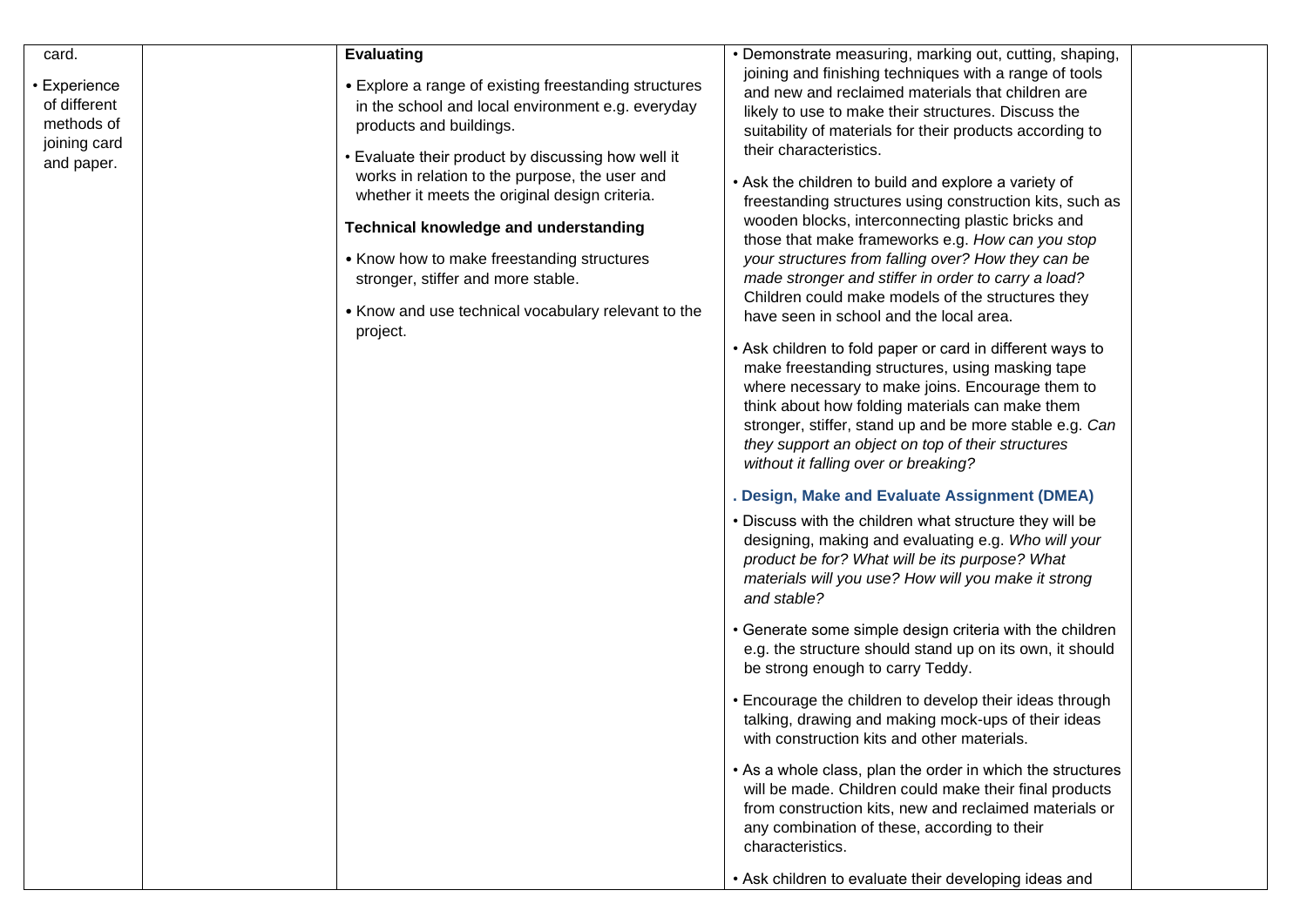|                                                                                                                                                                                                                                                                                  |                                                                                                                                            |                                                                                                                                                                                                                                                                                                                                                                                                                                                                                                                                                                                                                                                                                                                                                                                                                                                                                                                                                      | final products against original design criteria.                                                                                                                                                                                                                                                                                                                                                                                                                                                                                                                                                                                                                                                                                                                                                                                                                                                                                                                                                                                                                                                                                                                                                                                                                                                                                                                                                                                                                                             |                                                                                                                                                             |
|----------------------------------------------------------------------------------------------------------------------------------------------------------------------------------------------------------------------------------------------------------------------------------|--------------------------------------------------------------------------------------------------------------------------------------------|------------------------------------------------------------------------------------------------------------------------------------------------------------------------------------------------------------------------------------------------------------------------------------------------------------------------------------------------------------------------------------------------------------------------------------------------------------------------------------------------------------------------------------------------------------------------------------------------------------------------------------------------------------------------------------------------------------------------------------------------------------------------------------------------------------------------------------------------------------------------------------------------------------------------------------------------------|----------------------------------------------------------------------------------------------------------------------------------------------------------------------------------------------------------------------------------------------------------------------------------------------------------------------------------------------------------------------------------------------------------------------------------------------------------------------------------------------------------------------------------------------------------------------------------------------------------------------------------------------------------------------------------------------------------------------------------------------------------------------------------------------------------------------------------------------------------------------------------------------------------------------------------------------------------------------------------------------------------------------------------------------------------------------------------------------------------------------------------------------------------------------------------------------------------------------------------------------------------------------------------------------------------------------------------------------------------------------------------------------------------------------------------------------------------------------------------------------|-------------------------------------------------------------------------------------------------------------------------------------------------------------|
| <b>Summer</b><br><b>Prior learning</b><br>Experience<br>of common<br>fruit and<br>vegetables,<br>undertaking<br>sensory<br>activities i.e.<br>appearance<br>taste and<br>smell.<br>Experience<br>of cutting<br>soft fruit and<br>vegetables<br>using<br>appropriate<br>utensils. | Food<br>See Project on a Page<br>resource Preparing fruit<br>and vegetables<br>(includingcooking and<br>nutrition requirements for<br>KS1) | <b>Designing</b><br>• Design appealing products for a particular user<br>based on simple design criteria.<br>• Generate initial ideas and design criteria through<br>investigating a variety of fruit and vegetables.<br>• Communicate these ideas through talk and<br>drawings.<br><b>Making</b><br>• Use simple utensils and equipment to e.g. peel, cut,<br>slice, squeeze, grate and chop safely.<br>• Select from a range of fruit and vegetables<br>according to their characteristics e.g. colour, texture<br>and taste to create a chosen product.<br><b>Evaluating</b><br>• Taste and evaluate a range of fruit and vegetables<br>to determine the intended user's preferences.<br>• Evaluate ideas and finished products against design<br>criteria, including intended user and purpose.<br><b>Technical knowledge and understanding</b><br>• Understand where a range of fruit and vegetables<br>come from e.g. farmed or grown at home. | <b>Key vocabulary</b><br>fruit and vegetable names, names of equipment and<br>utensils sensory vocabulary e.g. soft, juicy, crunchy,<br>sweet, sticky, smooth, sharp, crisp, sour, hard, flesh,<br>skin, seed, pip, core, slicing, peeling,<br>cutting,<br>squeezing, healthy diet, choosing,<br>ingredients,<br>planning,<br>investigating tasting,<br>arranging, popular,<br>design, evaluate, criteria<br><b>Investigative and Evaluative Activities (IEAs)</b><br>• Children examine a range of fruit/vegetables. Use<br>questions to develop children's understanding e.g.<br>What is this called? Who has eaten this fruit/vegetable<br>before? Where is it grown? When can it be harvested?<br>What are its taste, smell, texture and appearance?<br>What will it look like if we peel it or cut it in half? What<br>are the different parts called?<br>• Provide opportunities for children to handle, smell and<br>taste fruit and vegetables in order to describe them<br>through talking and drawing. e.g. What words can we<br>use to describe the shape, colour, feel, taste?<br>• Evaluate existing products to determine what the<br>children like best; provide opportunities for the children<br>to investigate preferences of their intended<br>users/suitability for intended purposes e.g. What do<br>you prefer and why? What might we want to include in<br>our product to meet our user's preferences? Which<br>fruit/vegetables might be the best for our product to | Additional<br>information on<br>skills on<br>clickable<br>progression<br>planner<br>Further ideas for<br>lessons see D&T<br>further Ideas in<br>This folder |
|                                                                                                                                                                                                                                                                                  |                                                                                                                                            | • Understand and use basic principles of a healthy<br>and varied diet to prepare dishes, including how fruit<br>and vegetables are part of The eatwell plate.<br>• Know and use technical and sensory vocabulary<br>relevant to the project                                                                                                                                                                                                                                                                                                                                                                                                                                                                                                                                                                                                                                                                                                          | match the occasion/purpose?<br><b>Focused Tasks (FTs)</b><br>• Discuss basic food hygiene practices when handling<br>food including the importance of following instructions<br>to control risk e.g. What should we do before we work<br>with food? Why is following instructions important?<br>• Demonstrate how to use simple utensils and provide<br>opportunities for the children to practise food-                                                                                                                                                                                                                                                                                                                                                                                                                                                                                                                                                                                                                                                                                                                                                                                                                                                                                                                                                                                                                                                                                     |                                                                                                                                                             |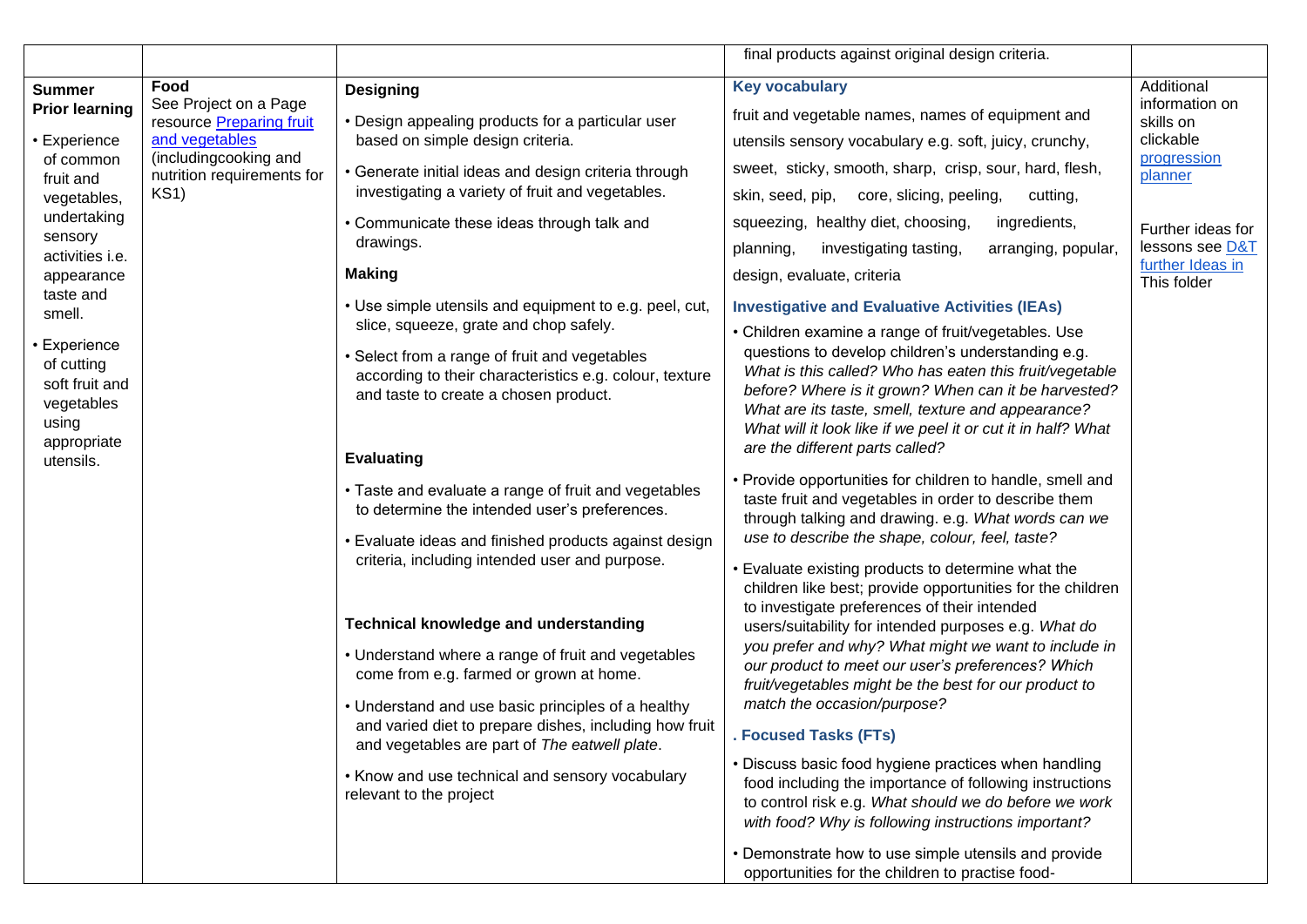| Year <sub>2</sub> | <b>NC objectives</b> | Key knowledge and skills | Suggested vocab and linked D&T activities/tasks                                                                                                                                                                                                                                                                                                                                                                             | <b>Broadening</b><br>horizons |
|-------------------|----------------------|--------------------------|-----------------------------------------------------------------------------------------------------------------------------------------------------------------------------------------------------------------------------------------------------------------------------------------------------------------------------------------------------------------------------------------------------------------------------|-------------------------------|
|                   |                      |                          | • Evaluate as the children work through the project and<br>the final products against the intended purpose and<br>with the intended user, drawing on the design criteria<br>previously agreed.                                                                                                                                                                                                                              |                               |
|                   |                      |                          | • Talk to the children about the main stages in making,<br>considering appropriate utensils and food processes<br>they learnt about through IEAs and FTs.                                                                                                                                                                                                                                                                   |                               |
|                   |                      |                          | • Use talk and drawings when planning for a product;<br>ask the children to develop, model and communicate<br>their ideas e.g. What will you need? What<br>fruit/vegetable will you need? How much will you<br>need? How will you present the product?                                                                                                                                                                      |                               |
|                   |                      |                          | Discuss with the children the possible products that<br>they might want to design, make and evaluate and<br>who the products will be for. Agree on design criteria<br>that can be used to guide the development and<br>evaluation of children's products e.g. Who/what is the<br>product for? What will make our product<br>unique/different? How will we know that we designed<br>and made a successful product?           |                               |
|                   |                      |                          | • Set a context for designing and making which is<br>authentic and meaningful.                                                                                                                                                                                                                                                                                                                                              |                               |
|                   |                      |                          | Discuss healthy eating advice, including eating more<br>fruit and vegetables; using The eatwell plate model talk<br>about the importance of fruit and vegetables in our<br>balanced diet e.g. Why is it good to eat fruit and<br>vegetables? How many pieces of fruit/vegetables do<br>you eat per day? Why is it important to wash<br>fruit/vegetables before we eat them?<br>.Design, Make and Evaluate Assignment (DMEA) |                               |
|                   |                      |                          | processing skills such as washing, grating, peeling,<br>slicing, squeezing e.g. Do we eat the whole fruit? Why<br>or why not? Which parts do we eat? What might we<br>have to do before eating this? Why do we cut, grate,<br>peel and slice in this way? Discuss different effects<br>achieved by different processes.                                                                                                     |                               |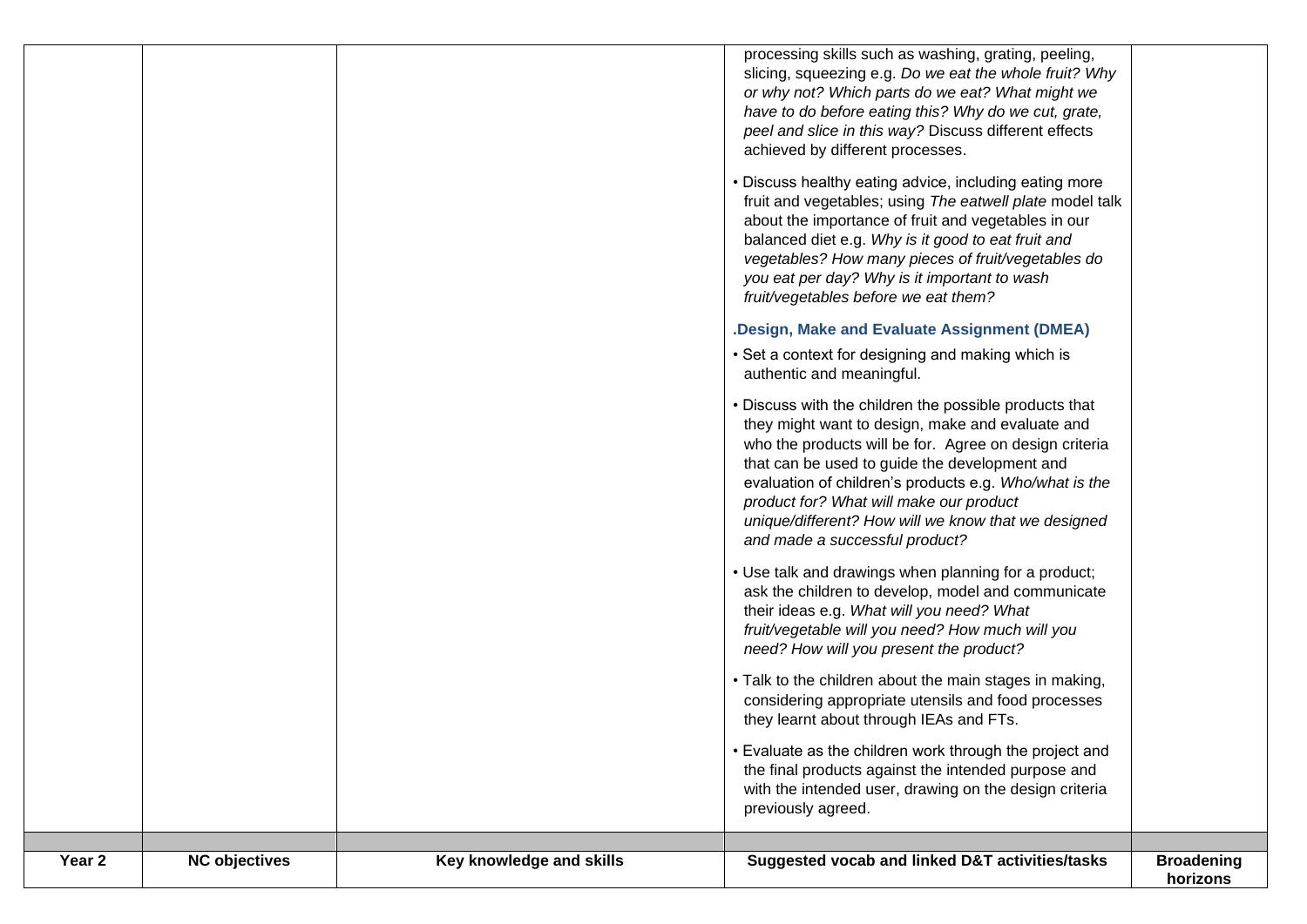| <b>Autumn</b><br><b>Prior learning</b>                                          | <b>Mechanisms</b><br><b>Wheels and Axles</b>                 | <b>Designing</b>                                                                                                                                      | Key vocabulary<br>vehicle, wheel, axle, axle holder, chassis, body, cab                                                                                                                                            | Additional<br>information on                     |
|---------------------------------------------------------------------------------|--------------------------------------------------------------|-------------------------------------------------------------------------------------------------------------------------------------------------------|--------------------------------------------------------------------------------------------------------------------------------------------------------------------------------------------------------------------|--------------------------------------------------|
| • Assembled<br>vehicles with<br>moving<br>wheels using<br>construction<br>kits. | See Project on a Page<br>resource Wheels and<br><b>Axles</b> | • Generate initial ideas and simple design criteria<br>through talking and using own experiences.<br>• Develop and communicate ideas through drawings | assembling, cutting, joining, shaping, finishing, fixed,<br>free, moving, mechanism<br>names of tools, equipment and materials used<br>design, make, evaluate, purpose, user, criteria, functional.                | skills on<br>clickable<br>progression<br>planner |
|                                                                                 |                                                              | and mock-ups.<br><b>Making</b>                                                                                                                        | <b>Investigative and Evaluative Activities (IEAs)</b><br>• Explore and evaluate a range of wheeled products                                                                                                        | Further ideas for<br>lessons see D&T             |
| • Explored<br>moving<br>vehicles                                                |                                                              | • Select from and use a range of tools and equipment<br>to perform practical tasks such as cutting and<br>joining to allow movement and finishing.    | such as toys and everyday objects. Through<br>questioning, direct children's observations e.g. the<br>number, size, position and methods of fixing wheels                                                          | further Ideas in<br>This folder                  |
| through play.<br>• Gained<br>some                                               |                                                              | • Select from and use a range of materials and<br>components such as paper, card, plastic and wood<br>according to their characteristics.             | and axles. How do you think the wheels move? How<br>do you think the wheels are fixed on? Why do you<br>think the product has this number of wheels? Why do<br>you think the wheels are round?                     |                                                  |
| experience<br>of designing,<br>making and<br>evaluating                         |                                                              | <b>Evaluating</b><br>• Explore and evaluate a range of products with<br>wheels and axles.                                                             | • Draw an example of a wheeled product, stating the<br>user and purpose, and labelling the main parts e.g.<br>body, chassis, wheels, axles and axle holders.                                                       |                                                  |
| products for<br>a specified<br>user and                                         |                                                              | • Evaluate their ideas throughout and their products<br>against original criteria.                                                                    | . Walk around the school building and grounds,<br>recording how wheels and axles are used in daily life.                                                                                                           |                                                  |
| purpose.<br>• Developed                                                         |                                                              | <b>Technical knowledge and understanding</b><br>• Explore and use wheels, axles and axle holders.                                                     | • Read a story or non-fiction book that includes a<br>wheeled product. Use this to introduce relevant<br>vocabulary and to emphasise user and purpose.                                                             |                                                  |
| some<br>cutting,                                                                |                                                              | . Distinguish between fixed and freely moving axles.                                                                                                  | <b>Focused Tasks (FTs)</b>                                                                                                                                                                                         |                                                  |
| joining and<br>finishing<br>skills with                                         |                                                              | • Know and use technical vocabulary relevant to the<br>project                                                                                        | • Using construction kits with wheels and axles, ask<br>children to make a product that moves.                                                                                                                     |                                                  |
| card.                                                                           |                                                              |                                                                                                                                                       | • Demonstrate to children how wheels and axles may be<br>assembled as either fixed axles or free axles.                                                                                                            |                                                  |
|                                                                                 |                                                              |                                                                                                                                                       | • Show different ways of making axle holders and stress<br>the importance of making sure the axles run freely<br>within the holders.                                                                               |                                                  |
|                                                                                 |                                                              |                                                                                                                                                       | . Ensure that children are taught how to mark out, hold,<br>cut and join materials and components correctly.                                                                                                       |                                                  |
|                                                                                 |                                                              |                                                                                                                                                       | • Using samples of materials and components they will<br>use when designing and making, ask the children to<br>assemble some examples of wheel, axle, axle holder<br>combinations. Display the work completed as a |                                                  |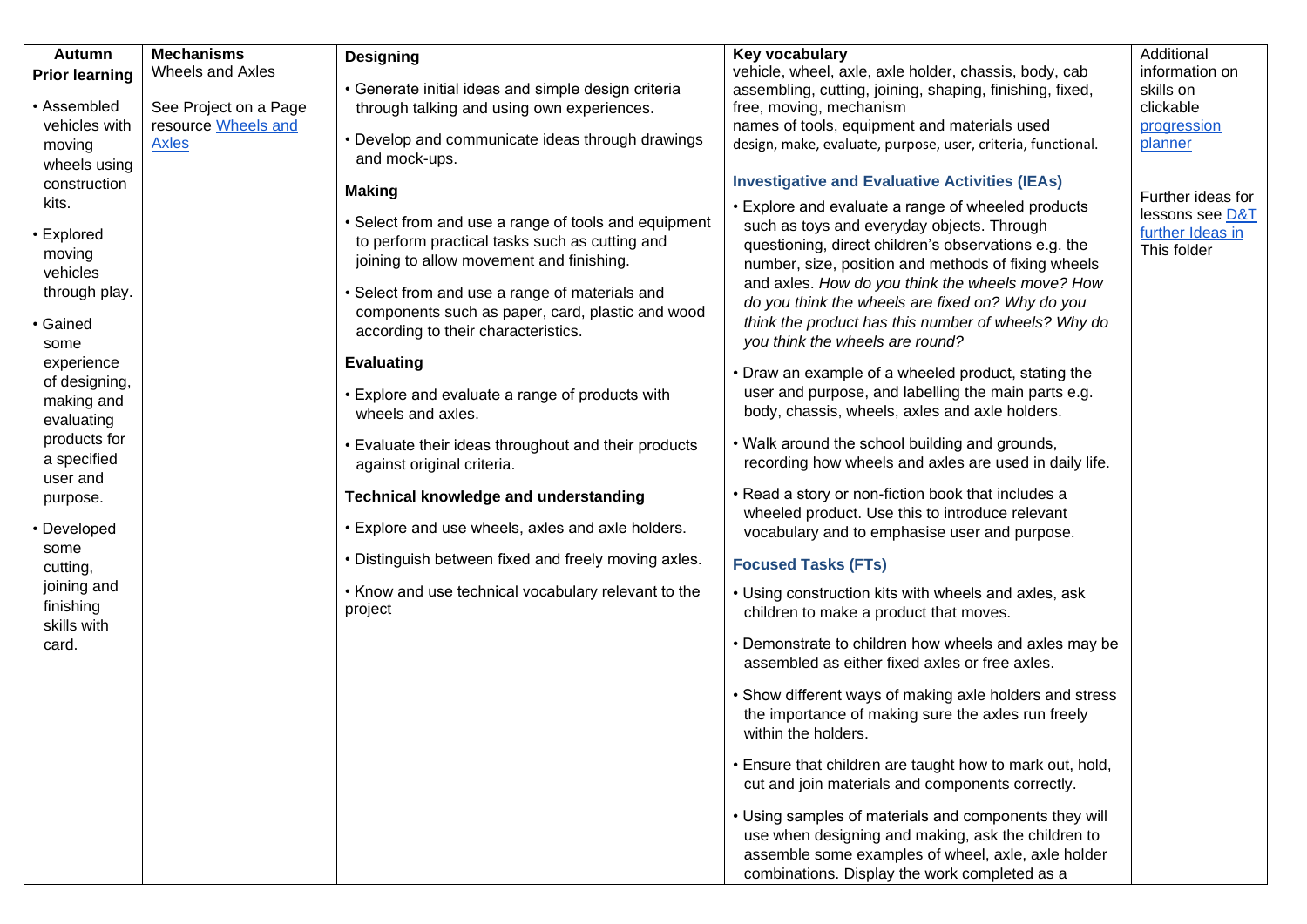|               |                                                   |                                                                                                          | reference for their DMEA.                                                                                                                                                                                                                                                                       |                                     |
|---------------|---------------------------------------------------|----------------------------------------------------------------------------------------------------------|-------------------------------------------------------------------------------------------------------------------------------------------------------------------------------------------------------------------------------------------------------------------------------------------------|-------------------------------------|
|               |                                                   |                                                                                                          | Design, Make and Evaluate Assignment (DMEA)                                                                                                                                                                                                                                                     |                                     |
|               |                                                   |                                                                                                          | . Discuss with the children what they will be designing,<br>making and evaluating within an authentic context.                                                                                                                                                                                  |                                     |
|               |                                                   |                                                                                                          | • With the children identify a user and purpose for the<br>product and generate simple criteria.                                                                                                                                                                                                |                                     |
|               |                                                   |                                                                                                          | • Ask children to generate, develop and communicate<br>their ideas as appropriate e.g. through talk and<br>drawing. Talk about, evaluate and share ideas with<br>other children/adults.                                                                                                         |                                     |
|               |                                                   |                                                                                                          | • Make their wheel and axle product using their design<br>ideas and criteria as an ongoing guide.                                                                                                                                                                                               |                                     |
|               |                                                   |                                                                                                          | • Discuss how the children might add finishing<br>techniques to their product with reference to their<br>design ideas and criteria. Direct the children to<br>information and communication technology<br>opportunities such as clip art, word processing, paint<br>or simple drawing programs. |                                     |
|               |                                                   |                                                                                                          | • Ask children to evaluate their finished product,<br>communicating how it works and how it matches their<br>design criteria, including any changes they made.                                                                                                                                  |                                     |
| <b>Spring</b> | Food                                              | <b>Designing</b>                                                                                         | <b>Key vocabulary</b>                                                                                                                                                                                                                                                                           | Additional                          |
|               | Preparing Fruit and<br>Vegtables                  | • Design appealing products for a particular user                                                        | fruit and vegetable names, names of equipment and                                                                                                                                                                                                                                               | information on<br>skills on         |
|               | See Project on a Page<br>resource Preparing fruit | based on simple design criteria.<br>• Generate initial ideas and design criteria through                 | utensils sensory vocabulary e.g. soft, juicy, crunchy,                                                                                                                                                                                                                                          | clickable<br>progression<br>planner |
|               |                                                   |                                                                                                          | sweet, sticky, smooth, sharp, crisp, sour, hard, flesh,                                                                                                                                                                                                                                         |                                     |
|               | and vegetables<br>(includingcooking and           | investigating a variety of fruit and vegetables.                                                         | skin, seed, pip, core, slicing, peeling,<br>cutting,                                                                                                                                                                                                                                            |                                     |
|               | nutrition requirements for                        | • Communicate these ideas through talk and                                                               | squeezing, healthy diet, choosing,<br>ingredients,                                                                                                                                                                                                                                              | Further ideas for                   |
|               | KS1)                                              | drawings.                                                                                                | planning, investigating tasting, arranging, popular,                                                                                                                                                                                                                                            | lessons see D&T<br>further Ideas in |
|               |                                                   | <b>Making</b>                                                                                            | design, evaluate, criteria                                                                                                                                                                                                                                                                      | This folder                         |
|               |                                                   | • Use simple utensils and equipment to e.g. peel, cut,<br>slice, squeeze, grate and chop safely.         | <b>Investigative and Evaluative Activities (IEAs)</b>                                                                                                                                                                                                                                           |                                     |
|               |                                                   | • Select from a range of fruit and vegetables<br>according to their characteristics e.g. colour, texture | • Children examine a range of fruit/vegetables. Use<br>questions to develop children's understanding e.g.<br>What is this called? Who has eaten this fruit/vegetable<br>before? Where is it grown? When can it be harvested?                                                                    |                                     |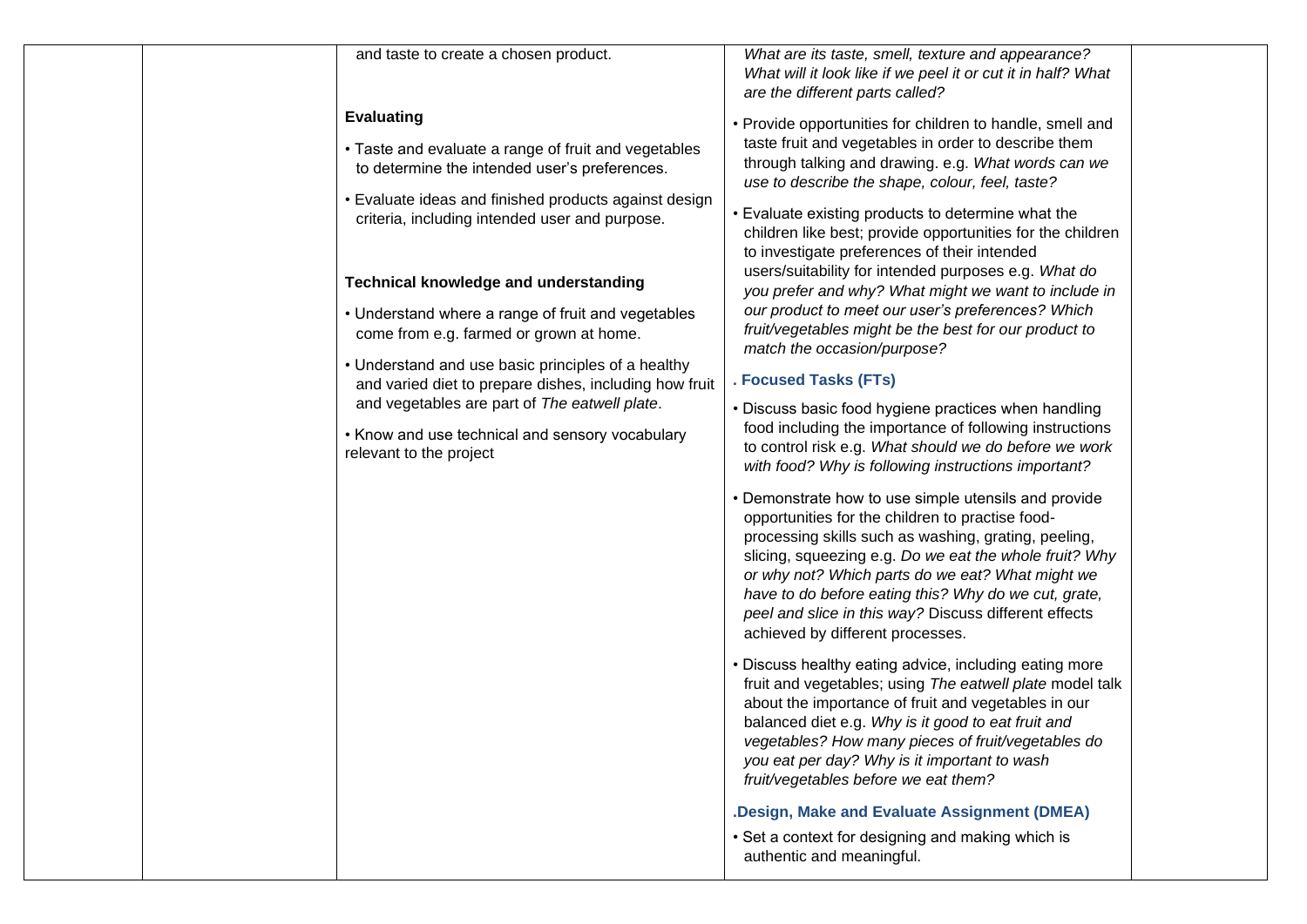|                                                                                                                                                                                                                            |                                                                                                                      |                                                                                                                                                                                                                                                                                                                                                                                                                                                                                                                                                            | • Discuss with the children the possible products that<br>they might want to design, make and evaluate and<br>who the products will be for. Agree on design criteria<br>that can be used to guide the development and<br>evaluation of children's products e.g. Who/what is the<br>product for? What will make our product<br>unique/different? How will we know that we designed<br>and made a successful product?<br>• Use talk and drawings when planning for a product;<br>ask the children to develop, model and communicate<br>their ideas e.g. What will you need? What<br>fruit/vegetable will you need? How much will you<br>need? How will you present the product?<br>• Talk to the children about the main stages in making,<br>considering appropriate utensils and food processes<br>they learnt about through IEAs and FTs.<br>• Evaluate as the children work through the project and<br>the final products against the intended purpose and<br>with the intended user, drawing on the design criteria<br>previously agreed. |                                                                                                                                                             |
|----------------------------------------------------------------------------------------------------------------------------------------------------------------------------------------------------------------------------|----------------------------------------------------------------------------------------------------------------------|------------------------------------------------------------------------------------------------------------------------------------------------------------------------------------------------------------------------------------------------------------------------------------------------------------------------------------------------------------------------------------------------------------------------------------------------------------------------------------------------------------------------------------------------------------|----------------------------------------------------------------------------------------------------------------------------------------------------------------------------------------------------------------------------------------------------------------------------------------------------------------------------------------------------------------------------------------------------------------------------------------------------------------------------------------------------------------------------------------------------------------------------------------------------------------------------------------------------------------------------------------------------------------------------------------------------------------------------------------------------------------------------------------------------------------------------------------------------------------------------------------------------------------------------------------------------------------------------------------------|-------------------------------------------------------------------------------------------------------------------------------------------------------------|
| <b>Summer</b><br><b>Prior learning</b><br>• Explored<br>and used<br>different<br>fabrics.<br>• Cut and<br>joined<br>fabrics with<br>simple<br>techniques.<br>• Thought<br>about the<br>user and<br>purpose of<br>products. | <b>Textiles</b><br>Templates and Joining<br>Techniques<br>See Project on a Page<br>resource Templates and<br>Joining | <b>Designing</b><br>• Design a functional and appealing product for a<br>chosen user and purpose based on simple design<br>criteria.<br>• Generate, develop, model and communicate their<br>ideas as appropriate through talking, drawing,<br>templates, mock-ups and information and<br>communication technology.<br><b>Making</b><br>• Select from and use a range of tools and equipment<br>to perform practical tasks such as marking out,<br>cutting, joining and finishing.<br>• Select from and use textiles according to their<br>characteristics. | <b>Key vocabulary</b><br>names of existing products, joining and finishing<br>techniques, tools, fabrics and components<br>template, pattern pieces, mark out, join, decorate, finish<br>features, suitable, quality mock-up, design brief, design<br>criteria, make, evaluate, user, purpose, function<br><b>Investigative and Evaluative Activities (IEAs)</b><br>• Children investigate and evaluate existing products<br>linked to the chosen project. Explore and compare e.g.<br>fabrics, joining techniques, finishing techniques and<br>fastenings used.<br>• Use questions to develop children's understanding e.g.<br>How many parts is it made from? What is it joined<br>with? How is it finished? Why do you think these<br>joining techniques have been chosen? How is it<br>fastened? Who might use it and why?                                                                                                                                                                                                               | Additional<br>information on<br>skills on<br>clickable<br>progression<br>planner<br>Further ideas for<br>lessons see D&T<br>further Ideas in<br>This folder |
|                                                                                                                                                                                                                            |                                                                                                                      | <b>Evaluating</b><br>• Explore and evaluate a range of existing textile                                                                                                                                                                                                                                                                                                                                                                                                                                                                                    | • Make drawings of existing products, stating the user<br>and purpose. Identify and label, if appropriate, the                                                                                                                                                                                                                                                                                                                                                                                                                                                                                                                                                                                                                                                                                                                                                                                                                                                                                                                               |                                                                                                                                                             |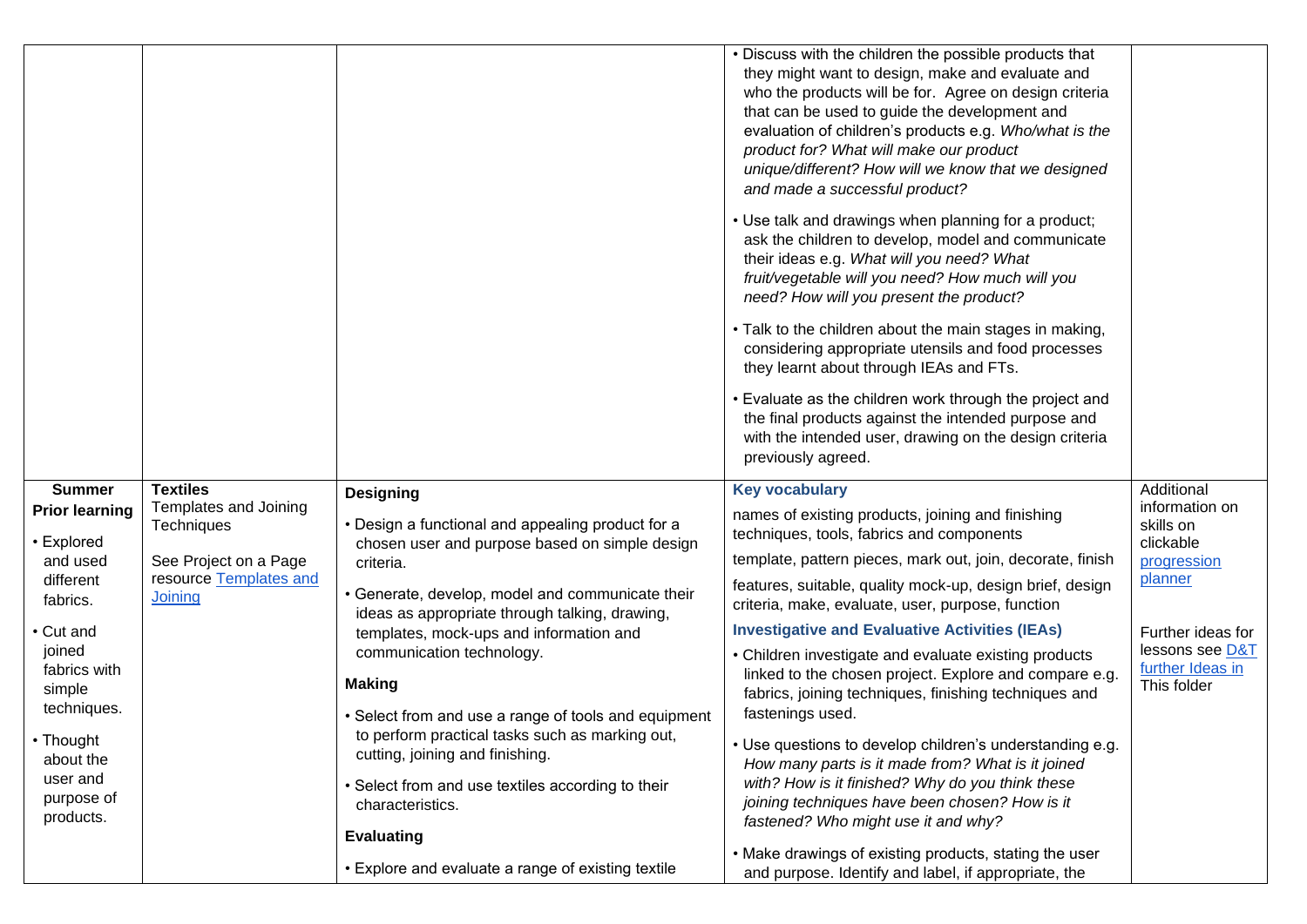| products relevant to the project being undertaken.                                                                                                                                                                                                                                                                                                                                                                                      | fabrics, fastenings and techniques used.                                                                                                                                                                                                                                                                                                                                                                                                                                                                                                                                                                                                                                                                                                                                                                                                                                                                                                                                                                                                                                                                                                                                                                                                                                                                                                                                                                                                                                                                                                                                                                                                                                                                                                                |
|-----------------------------------------------------------------------------------------------------------------------------------------------------------------------------------------------------------------------------------------------------------------------------------------------------------------------------------------------------------------------------------------------------------------------------------------|---------------------------------------------------------------------------------------------------------------------------------------------------------------------------------------------------------------------------------------------------------------------------------------------------------------------------------------------------------------------------------------------------------------------------------------------------------------------------------------------------------------------------------------------------------------------------------------------------------------------------------------------------------------------------------------------------------------------------------------------------------------------------------------------------------------------------------------------------------------------------------------------------------------------------------------------------------------------------------------------------------------------------------------------------------------------------------------------------------------------------------------------------------------------------------------------------------------------------------------------------------------------------------------------------------------------------------------------------------------------------------------------------------------------------------------------------------------------------------------------------------------------------------------------------------------------------------------------------------------------------------------------------------------------------------------------------------------------------------------------------------|
| • Evaluate their ideas throughout and their final                                                                                                                                                                                                                                                                                                                                                                                       | <b>Focused Tasks (FTs)</b>                                                                                                                                                                                                                                                                                                                                                                                                                                                                                                                                                                                                                                                                                                                                                                                                                                                                                                                                                                                                                                                                                                                                                                                                                                                                                                                                                                                                                                                                                                                                                                                                                                                                                                                              |
| products against original design criteria.                                                                                                                                                                                                                                                                                                                                                                                              | . Investigate fabrics to determine which is best for the                                                                                                                                                                                                                                                                                                                                                                                                                                                                                                                                                                                                                                                                                                                                                                                                                                                                                                                                                                                                                                                                                                                                                                                                                                                                                                                                                                                                                                                                                                                                                                                                                                                                                                |
| <b>Technical knowledge and understanding</b>                                                                                                                                                                                                                                                                                                                                                                                            | purpose of the product they are creating.                                                                                                                                                                                                                                                                                                                                                                                                                                                                                                                                                                                                                                                                                                                                                                                                                                                                                                                                                                                                                                                                                                                                                                                                                                                                                                                                                                                                                                                                                                                                                                                                                                                                                                               |
| • Understand how simple 3-D textile products are<br>made, using a template to create two identical<br>shapes.<br>• Understand how to join fabrics using different<br>techniques e.g. running stitch, glue, over stitch,<br>stapling.<br>• Explore different finishing techniques e.g. using<br>painting, fabric crayons, stitching, sequins, buttons<br>and ribbons.<br>• Know and use technical vocabulary relevant to the<br>project. | • Using prepared teaching aids, demonstrate the use of<br>a template or simple paper pattern. Children could<br>make their own templates or paper patterns. If<br>necessary, they can use ones provided by the teacher.<br>• Using prepared teaching aids, demonstrate the correct<br>use of appropriate tools to mark out, tape or pin the<br>fabric to the templates or paper patterns and cut out<br>the relevant fabric pieces for the product.<br>• Using prepared teaching aids, demonstrate<br>appropriate examples of joining techniques for children<br>to practise in guided groups e.g. running stitch<br>including threading own needle, stapling, lacing and<br>gluing. Talk about the advantages and disadvantages<br>of each technique.<br>• Using prepared teaching aids, demonstrate examples<br>of finishing techniques for children to practise in<br>guided groups e.g. sewing buttons, 3-D fabric paint,<br>gluing sequins, printing.<br>. Design, Make and Evaluate Assignment (DMEA)<br>• Provide the children with a context that is authentic.<br>Discuss with children the purpose and user of the<br>products they will be designing, making and<br>evaluating. Design criteria developed with the teacher<br>should be used to guide the development and<br>evaluation of the children's products.<br>• Ask the children to generate a range of ideas e.g.<br>What parts will the product need to have and what will<br>it be made from? What size will it be? How will it be<br>joined and finished?<br>• Through talk, drawings and mock-ups, ask the children<br>to develop and communicate their ideas. Information<br>and communication technology could be used for<br>symmetry and pattern ideas. Choose one idea to |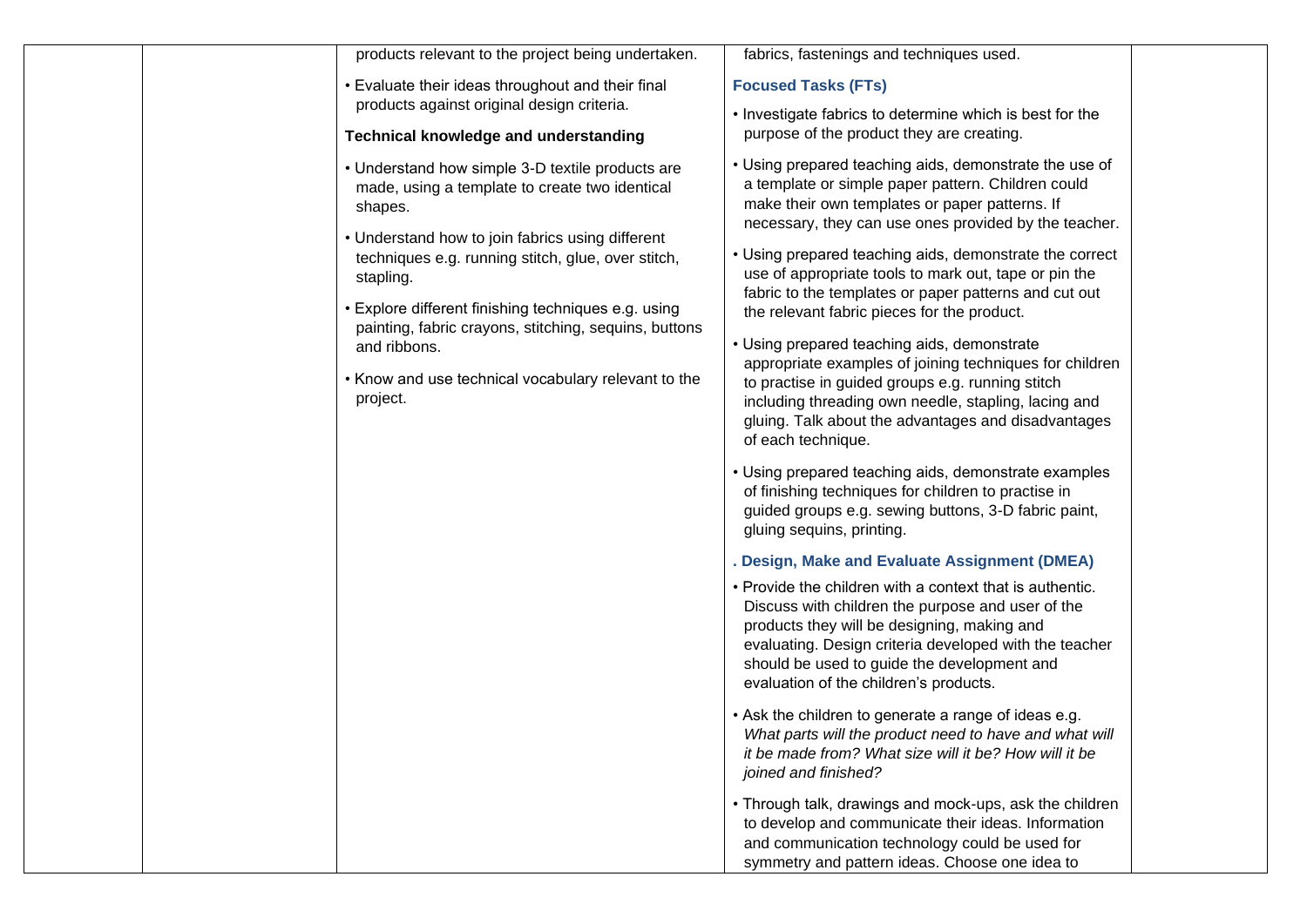|                                                                                                                                                                                                                                                                                                                                       |                                                                                                                                     |                                                                                                                                                                                                                                                                                                                                                                                                                                                                                                                                                                                                                                                                                                                                                                                      | follow through.<br>• Talk with the children about the stages in making<br>before assembling quality products, applying the<br>knowledge, understanding and skills learnt through the<br>IEAs and FTs.                                                                                                                                                                                                                                                                                                                                                                                                                                                                                                                                                                                                                                                                                                                                                                                                                                                           |                                                                                                                                                             |
|---------------------------------------------------------------------------------------------------------------------------------------------------------------------------------------------------------------------------------------------------------------------------------------------------------------------------------------|-------------------------------------------------------------------------------------------------------------------------------------|--------------------------------------------------------------------------------------------------------------------------------------------------------------------------------------------------------------------------------------------------------------------------------------------------------------------------------------------------------------------------------------------------------------------------------------------------------------------------------------------------------------------------------------------------------------------------------------------------------------------------------------------------------------------------------------------------------------------------------------------------------------------------------------|-----------------------------------------------------------------------------------------------------------------------------------------------------------------------------------------------------------------------------------------------------------------------------------------------------------------------------------------------------------------------------------------------------------------------------------------------------------------------------------------------------------------------------------------------------------------------------------------------------------------------------------------------------------------------------------------------------------------------------------------------------------------------------------------------------------------------------------------------------------------------------------------------------------------------------------------------------------------------------------------------------------------------------------------------------------------|-------------------------------------------------------------------------------------------------------------------------------------------------------------|
|                                                                                                                                                                                                                                                                                                                                       |                                                                                                                                     |                                                                                                                                                                                                                                                                                                                                                                                                                                                                                                                                                                                                                                                                                                                                                                                      | • Evaluate ongoing work and the final products against<br>the intended purpose and with the intended user,<br>drawing on the design criteria previously agreed.                                                                                                                                                                                                                                                                                                                                                                                                                                                                                                                                                                                                                                                                                                                                                                                                                                                                                                 |                                                                                                                                                             |
|                                                                                                                                                                                                                                                                                                                                       |                                                                                                                                     |                                                                                                                                                                                                                                                                                                                                                                                                                                                                                                                                                                                                                                                                                                                                                                                      |                                                                                                                                                                                                                                                                                                                                                                                                                                                                                                                                                                                                                                                                                                                                                                                                                                                                                                                                                                                                                                                                 |                                                                                                                                                             |
| Year 3                                                                                                                                                                                                                                                                                                                                | <b>NC objectives</b>                                                                                                                | Key knowledge and skills                                                                                                                                                                                                                                                                                                                                                                                                                                                                                                                                                                                                                                                                                                                                                             | Suggested vocab and linked D&T activities/tasks                                                                                                                                                                                                                                                                                                                                                                                                                                                                                                                                                                                                                                                                                                                                                                                                                                                                                                                                                                                                                 | <b>Broadening</b><br>horizons                                                                                                                               |
| Autumn<br><b>Prior learning</b><br>Experience<br>of using<br>different<br>joining,<br>cutting and<br>finishing<br>techniques<br>with paper<br>and card.<br>A basic<br>understandin<br>g of 2-D and<br>3-D shapes<br>in.<br>mathematics<br>and the<br>physical<br>properties<br>and<br>everyday<br>uses of<br>materials in<br>science. | <b>Structures</b><br>Shell structures<br>(including computer<br>aided design)<br>See Project on a Page<br>resource Shell structures | <b>Designing</b><br>• Generate realistic ideas and design criteria<br>collaboratively through discussion, focusing on the<br>needs of the user and the functional and aesthetic<br>purposes of the product.<br>• Develop ideas through the analysis of existing shell<br>structures and use computer-aided design to model<br>and communicate ideas.<br><b>Making</b><br>• Plan the order of the main stages of making.<br>• Select and use appropriate tools and software to<br>measure, mark out, cut, score, shape and assemble<br>with some accuracy.<br>• Explain their choice of materials according to<br>functional properties and aesthetic qualities.<br>• Use computer-generated finishing techniques<br>suitable for the product they are creating.<br><b>Evaluating</b> | <b>Key vocabulary</b><br>shell structure, three-dimensional (3-D) shape, net,<br>cube, cuboid, prism, vertex, edge, face, length, width,<br>breadth, capacity, marking out, scoring, shaping, tabs,<br>adhesives, joining, assemble, accuracy, material, stiff,<br>strong, reduce, reuse, recycle, corrugating, ribbing,<br>laminating, font, lettering, text, graphics, decision,<br>evaluating, design brief, design criteria, innovative,<br>prototype.<br><b>Investigative and Evaluative Activities (IEAs)</b><br>• Children investigate a collection of different shell<br>structures including packaging. Use questions to<br>develop children's understanding e.g. What is the<br>purpose of the shell structure - protecting, containing,<br>presenting? What material is it made from? How has it<br>been constructed? Are the materials recyclable or<br>reusable? How has it been stiffened i.e. folded,<br>corrugated, ribbed, laminated? What size/shape/colour<br>is it? What information does it show and why? How<br>attractive is the design? | Additional<br>information on<br>skills on<br>clickable<br>progression<br>planner<br>Further ideas for<br>lessons see D&T<br>further Ideas in<br>This folder |
| • Familiarity<br>with general<br>purpose                                                                                                                                                                                                                                                                                              |                                                                                                                                     | • Investigate and evaluate a range of shell structures<br>including the materials, components and techniques<br>that have been used.                                                                                                                                                                                                                                                                                                                                                                                                                                                                                                                                                                                                                                                 | • Children take a small package apart identifying and<br>discussing parts of a net including the tabs e.g. How<br>are different faces of the package arranged? How are                                                                                                                                                                                                                                                                                                                                                                                                                                                                                                                                                                                                                                                                                                                                                                                                                                                                                          |                                                                                                                                                             |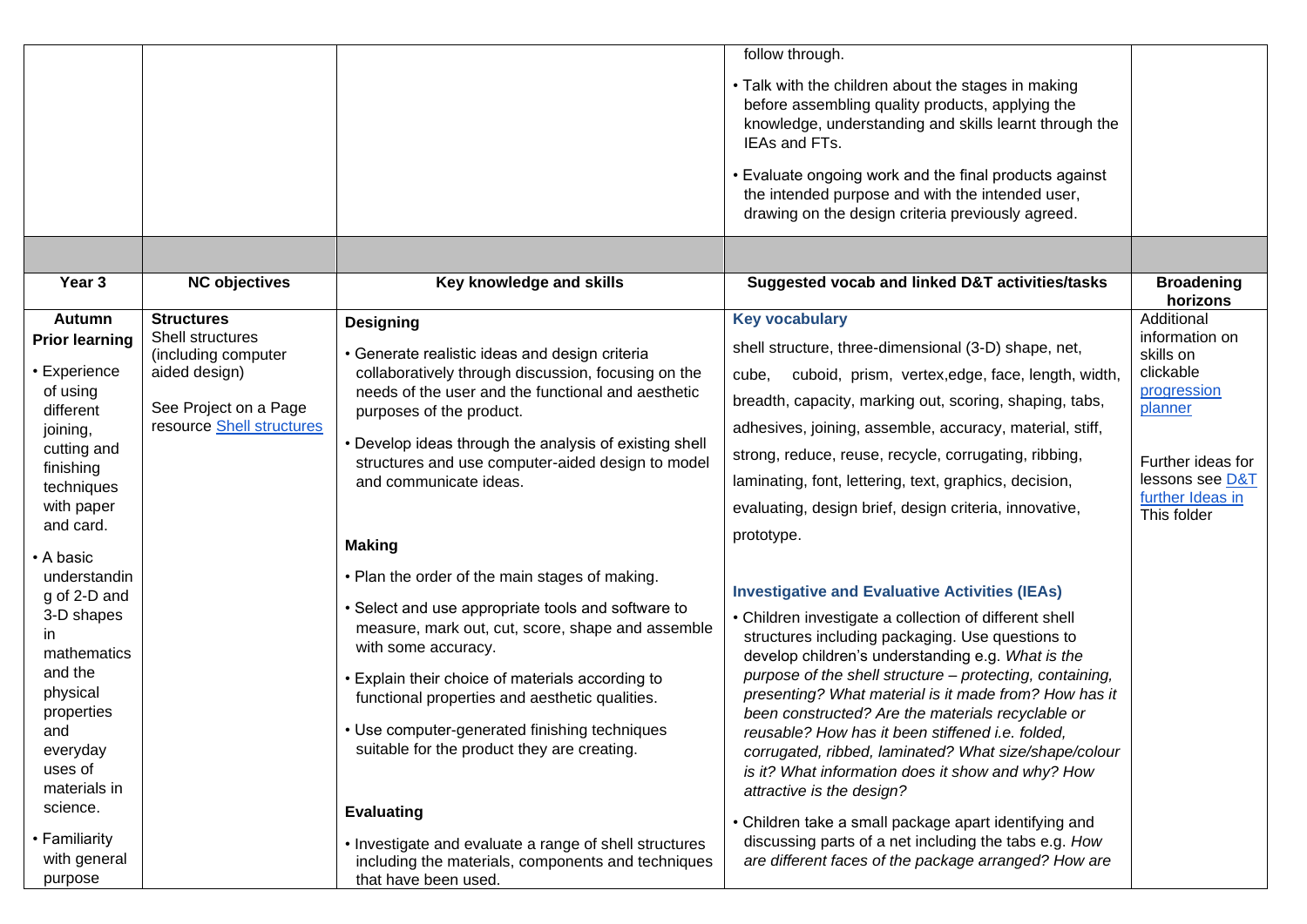| software that<br>can be used<br>to draw<br>accurate<br>shapes,<br>such as<br>Microsoft<br>Word, or<br>simple<br>computer-<br>aided design<br>(CAD), such | • Test and evaluate their own products against design<br>criteria and the intended user and purpose.<br><b>Technical knowledge and understanding</b><br>• Develop and use knowledge of nets of cubes and<br>cuboids and, where appropriate, more complex 3D<br>shapes.<br>• Develop and use knowledge of how to construct<br>strong, stiff shell structures. | the tabs used to join the 'free' edges of the net?<br>• Evaluate existing products to determine which designs<br>children think are the most effective. Provide<br>opportunities for the children to judge the suitability of<br>the shell structures for their intended users and<br>purposes. Discuss graphics including colours/impact of<br>style/logo/size of font e.g. What do you prefer and<br>why? What style of graphics and lettering might we<br>want to include in our product to meet users'<br>preferences and its intended purpose? Which<br>packaging might be the best for? |
|----------------------------------------------------------------------------------------------------------------------------------------------------------|--------------------------------------------------------------------------------------------------------------------------------------------------------------------------------------------------------------------------------------------------------------------------------------------------------------------------------------------------------------|-----------------------------------------------------------------------------------------------------------------------------------------------------------------------------------------------------------------------------------------------------------------------------------------------------------------------------------------------------------------------------------------------------------------------------------------------------------------------------------------------------------------------------------------------------------------------------------------------|
| as 2D                                                                                                                                                    | • Know and use technical vocabulary relevant to the<br>project.                                                                                                                                                                                                                                                                                              | . Focused Tasks (FTs)                                                                                                                                                                                                                                                                                                                                                                                                                                                                                                                                                                         |
| Primary by<br>Techsoft.                                                                                                                                  |                                                                                                                                                                                                                                                                                                                                                              | • Demonstrate simple drawing software such as<br>Techsoft 2D Primary or Microsoft Word. Ask children<br>to explore the interface and drawing tools to practise<br>drawing and manipulating shapes such as rectangles,<br>squares, ellipses, trapezoids and triangles.                                                                                                                                                                                                                                                                                                                         |
|                                                                                                                                                          |                                                                                                                                                                                                                                                                                                                                                              | • Ask children to use the software to open existing<br>drawings including nets and to draw nets of their own,                                                                                                                                                                                                                                                                                                                                                                                                                                                                                 |
|                                                                                                                                                          |                                                                                                                                                                                                                                                                                                                                                              | using gridlines and pre-shaped tools.                                                                                                                                                                                                                                                                                                                                                                                                                                                                                                                                                         |
|                                                                                                                                                          |                                                                                                                                                                                                                                                                                                                                                              | • Let the children explore and be guided to try out<br>different fill and font tools to become familiar with the<br>graphic design aspects of the available software to<br>achieve the desired appearance of their products.                                                                                                                                                                                                                                                                                                                                                                  |
|                                                                                                                                                          |                                                                                                                                                                                                                                                                                                                                                              | • Practise making nets out of card, joining flat faces with<br>masking tape to create 3-D shapes. Experiment with<br>assembling pre-drawn nets in numerous ways using<br>scoring, cutting and assembling techniques. Allow<br>children to construct a simple box and show how a<br>window can be cut out and acetate sheet added.                                                                                                                                                                                                                                                             |
|                                                                                                                                                          |                                                                                                                                                                                                                                                                                                                                                              | <b>Design, Make and Evaluate Assignment (DMEA)</b>                                                                                                                                                                                                                                                                                                                                                                                                                                                                                                                                            |
|                                                                                                                                                          |                                                                                                                                                                                                                                                                                                                                                              | • Develop a design brief with the children within a<br>context which is authentic and meaningful.                                                                                                                                                                                                                                                                                                                                                                                                                                                                                             |
|                                                                                                                                                          |                                                                                                                                                                                                                                                                                                                                                              | • Discuss the uses and purposes of their shell structure<br>e.g. What does the product need to do? Who is it<br>aimed at? How will the purpose and user affect your<br>design decisions? Agree on design criteria that can be                                                                                                                                                                                                                                                                                                                                                                 |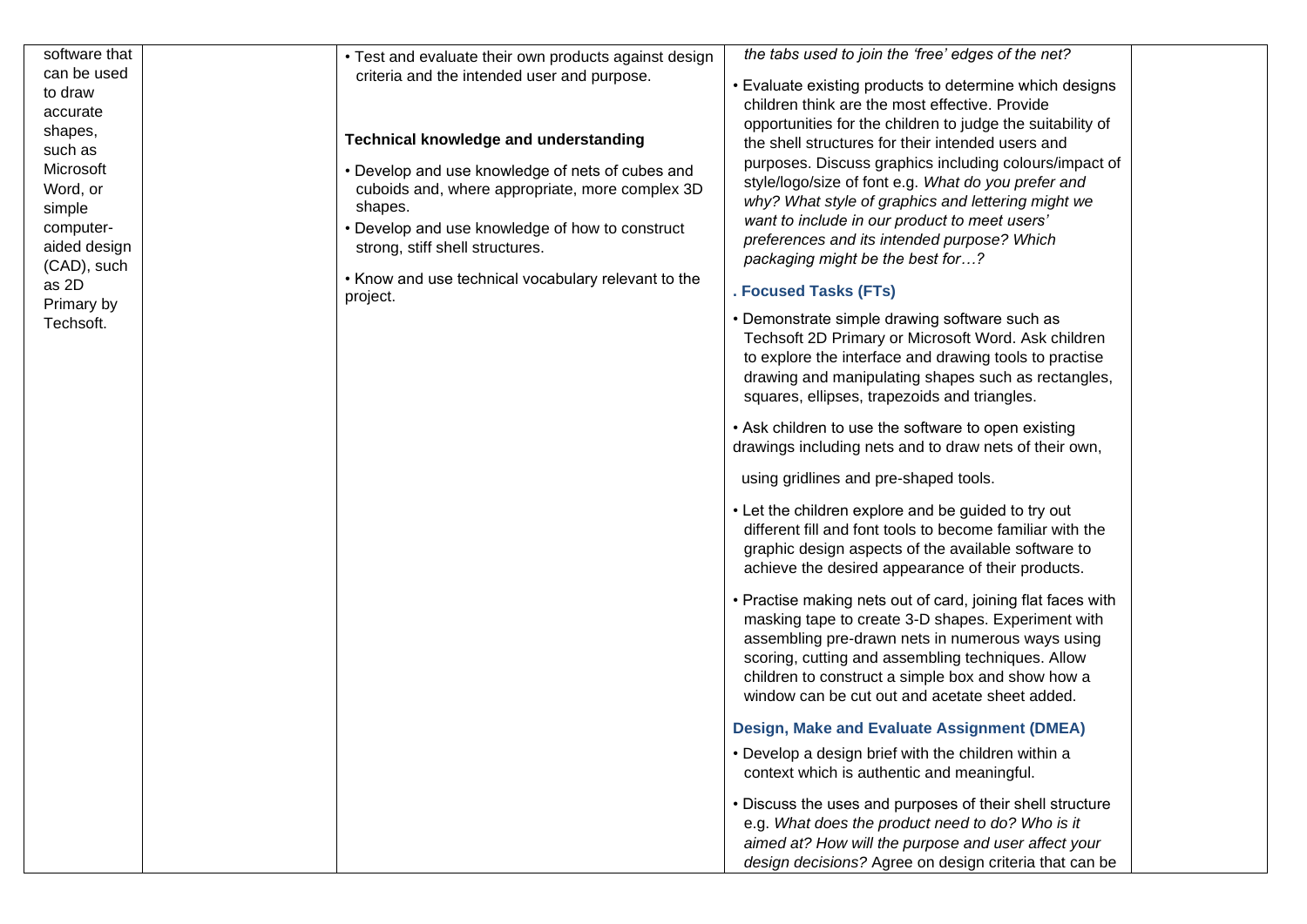|                                |                                                      |                                                                                                      | used to guide the development and evaluation of<br>children's products e.g. How will we know that we have            |                                      |
|--------------------------------|------------------------------------------------------|------------------------------------------------------------------------------------------------------|----------------------------------------------------------------------------------------------------------------------|--------------------------------------|
|                                |                                                      |                                                                                                      | designed and made successful products?                                                                               |                                      |
|                                |                                                      |                                                                                                      |                                                                                                                      |                                      |
|                                |                                                      |                                                                                                      | • Ask the children to develop a design using computer-                                                               |                                      |
|                                |                                                      |                                                                                                      | aided design (CAD) software to create nets,<br>addressing the needs of the user and the purpose.                     |                                      |
|                                |                                                      |                                                                                                      |                                                                                                                      |                                      |
|                                |                                                      |                                                                                                      | • Using computer-aided design (CAD) software ask the                                                                 |                                      |
|                                |                                                      |                                                                                                      | children to print out their nets to develop prototypes in                                                            |                                      |
|                                |                                                      |                                                                                                      | order to evaluate and refine their ideas e.g. What will<br>you need to include in your design? How can you           |                                      |
|                                |                                                      |                                                                                                      | improve it? What materials will you use? How will you                                                                |                                      |
|                                |                                                      |                                                                                                      | make sure your product works well and has the right                                                                  |                                      |
|                                |                                                      |                                                                                                      | appearance?                                                                                                          |                                      |
|                                |                                                      |                                                                                                      | • Ask children to identify the main stages of making and                                                             |                                      |
|                                |                                                      |                                                                                                      | the appropriate tools and skills they learnt through                                                                 |                                      |
|                                |                                                      |                                                                                                      | focused tasks. Encourage the children to work with                                                                   |                                      |
|                                |                                                      |                                                                                                      | accuracy, using their computer-aided design (CAD)                                                                    |                                      |
|                                |                                                      |                                                                                                      | skills as appropriate.                                                                                               |                                      |
|                                |                                                      |                                                                                                      | . Evaluate throughout and the final products against the                                                             |                                      |
|                                |                                                      |                                                                                                      | intended purpose and with the intended user, where                                                                   |                                      |
|                                |                                                      |                                                                                                      | safe and practical, drawing on the design criteria                                                                   |                                      |
|                                |                                                      |                                                                                                      | previously agreed.                                                                                                   |                                      |
| <b>Spring</b>                  | Food                                                 | <b>Designing</b>                                                                                     | Key vocabulary                                                                                                       | Additional                           |
|                                | Healthy and varied diet                              | • Generate and clarify ideas through discussion with                                                 | names of products, names of equipment, utensils,                                                                     | information on                       |
| <b>Prior</b><br>learning       | (including cooking and<br>nutrition requirements for | peers and adults to develop design criteria including<br>appearance, taste, texture and aroma for an | techniques and ingredients texture, taste, sweet, sour,<br>hot, spicy, appearance, smell, preference, greasy, moist, | skills on<br>clickable               |
| • Know some                    | <b>KS2)</b>                                          | appealing product for a particular user and purpose.                                                 | cook, fresh, savoury, hygienic, edible, grown, reared,                                                               | progression                          |
| ways to                        |                                                      | • Use annotated sketches and appropriate                                                             | caught, frozen, tinned, processed, seasonal, harvested                                                               | planner                              |
| prepare                        | See Project on a Page                                | information and communication technology, such as                                                    | healthy/varied diet                                                                                                  |                                      |
| ingredients                    | resource Healthy and                                 | web-based recipes, to develop and communicate                                                        | planning, design criteria, purpose, user, annotated                                                                  |                                      |
| safely and<br>hygienically.    | varied diet                                          | ideas.<br><b>Making</b>                                                                              | sketch, sensory evaluations                                                                                          | Further ideas for<br>lessons see D&T |
| • Have some                    |                                                      | • Plan the main stages of a recipe, listing ingredients,                                             | <b>Investigative and Evaluative Activities (IEAs)</b>                                                                | further Ideas in                     |
| basıc                          |                                                      | utensils and equipment.                                                                              |                                                                                                                      | This folder                          |
| knowledge                      |                                                      | • Select and use appropriate utensils and equipment                                                  | • Children investigate a range of food products e.g. the                                                             |                                      |
| and                            |                                                      | to prepare and combine ingredients.                                                                  | content of their lunchboxes over a week, a selection of                                                              |                                      |
| understanding<br>about healthy |                                                      | • Select from a range of ingredients to make<br>appropriate food products, thinking about sensory    | foods provided for them, food from a visit to a local<br>shop. Link to the principles of a varied and healthy diet   |                                      |
| eating and                     |                                                      | characteristics.                                                                                     | using The eatwell plate e.g. What ingredients have                                                                   |                                      |
| The eatwell                    |                                                      | <b>Evaluating</b>                                                                                    | been used? Which food groups do they belong to?                                                                      |                                      |
| plate.                         |                                                      | • Carry out sensory evaluations of a variety of                                                      | What substances are used in the products e.g.                                                                        |                                      |
| • Have used                    |                                                      | ingredients and products. Record the evaluations                                                     |                                                                                                                      |                                      |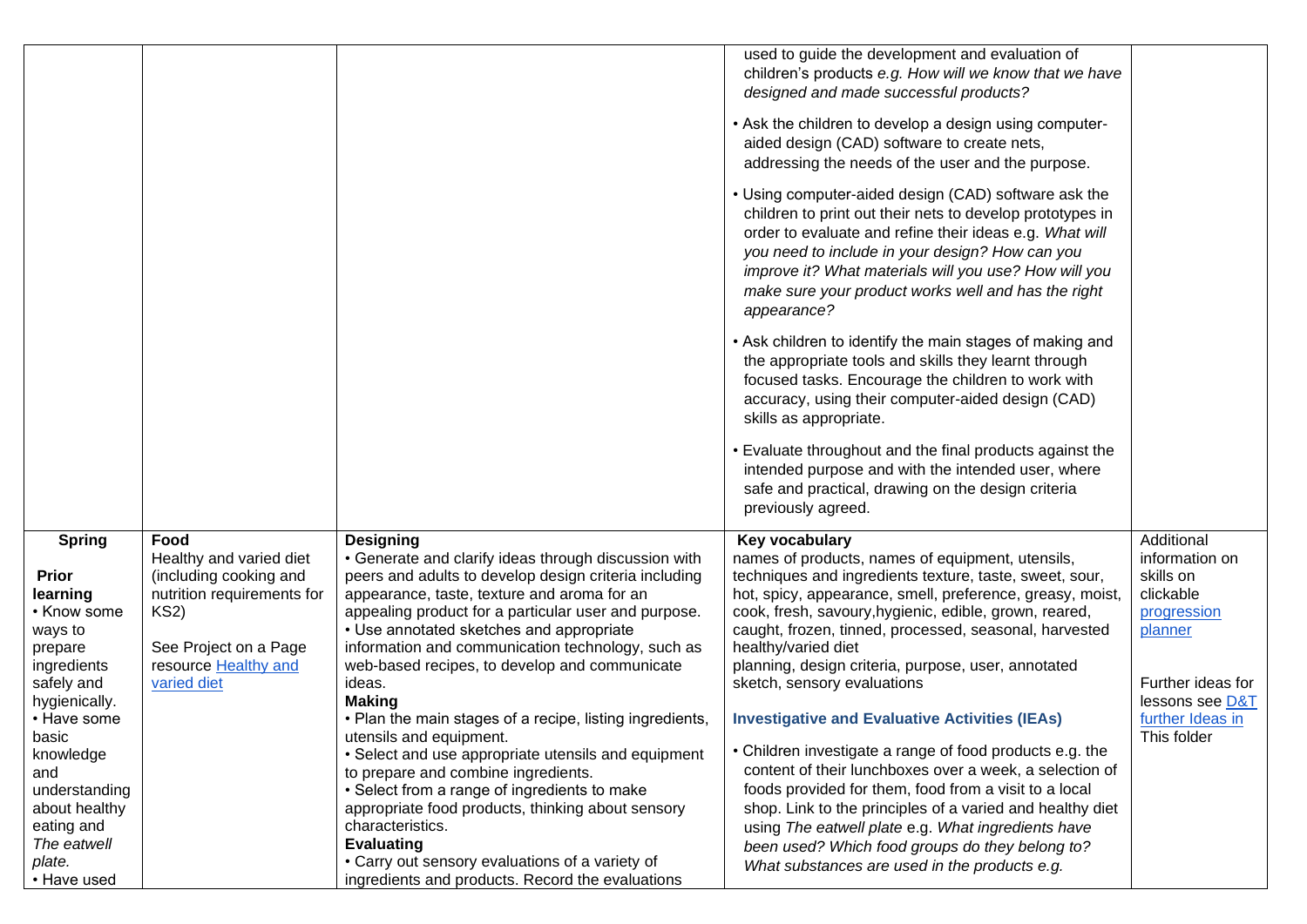| some<br>equipment<br>and utensils<br>and prepared<br>and combined<br>ingredients to | using e.g. tables and simple graphs.<br>• Evaluate the ongoing work and the final product with<br>reference to the design criteria and the views of<br>others.<br><b>Technical knowledge and understanding</b><br>• Know how to use appropriate equipment and | nutrients, water and fibre?<br>• Carry out sensory evaluations on the contents of the<br>food from e.g. a variety of bought food products such<br>as a range of wraps or sandwiches. Record results, for<br>example using a table. Use appropriate words to      |  |
|-------------------------------------------------------------------------------------|---------------------------------------------------------------------------------------------------------------------------------------------------------------------------------------------------------------------------------------------------------------|------------------------------------------------------------------------------------------------------------------------------------------------------------------------------------------------------------------------------------------------------------------|--|
| make a<br>product.                                                                  | utensils to prepare and combine food.<br>• Know about a range of fresh and processed<br>ingredients appropriate for their product, and whether<br>they are grown, reared or caught.                                                                           | describe the taste/smell/texture/appearance e.g. How<br>do the sensory characteristics affect your liking for the<br>food?                                                                                                                                       |  |
|                                                                                     | • Know and use relevant technical and sensory vocabulary<br>appropriately.                                                                                                                                                                                    | • Gather information about existing products available<br>relating to your product. Visit a local supermarket<br>and/or use the internet.                                                                                                                        |  |
|                                                                                     |                                                                                                                                                                                                                                                               | • Find out how a variety of ingredients used in products<br>are grown and harvested, reared, caught and<br>processed e.g. Where and when are the ingredients<br>grown? Where do different meats/fish/cheese/eggs<br>come from? How and why are they processed?   |  |
|                                                                                     |                                                                                                                                                                                                                                                               | <b>Focused Tasks (FTs)</b>                                                                                                                                                                                                                                       |  |
|                                                                                     |                                                                                                                                                                                                                                                               | • Learn to select and use a range of utensils and use a<br>range of techniques as appropriate to prepare<br>ingredients hygienically including the bridge and claw<br>technique, grating, peeling, chopping, slicing, mixing,<br>spreading, kneading and baking. |  |
|                                                                                     |                                                                                                                                                                                                                                                               | • Food preparation and cooking techniques could be<br>practised by making a food product using an existing<br>recipe.                                                                                                                                            |  |
|                                                                                     |                                                                                                                                                                                                                                                               | • Discuss basic food hygiene practices when handling<br>food including the importance of following instructions<br>to control risk e.g. What should we do before we work<br>with food? Why is following instructions important?                                  |  |
|                                                                                     |                                                                                                                                                                                                                                                               | Design, Make and Evaluate Assignment (DMEA)                                                                                                                                                                                                                      |  |
|                                                                                     |                                                                                                                                                                                                                                                               | • Discuss the purpose of the products that the children<br>will be designing, making and evaluating and who the<br>products will be for.                                                                                                                         |  |
|                                                                                     |                                                                                                                                                                                                                                                               | • Develop and agree on design criteria with the children<br>within a context that is authentic and meaningful. This<br>can include criteria relating to healthy eating and a<br>varied diet e.g. What do you need to consider to make                            |  |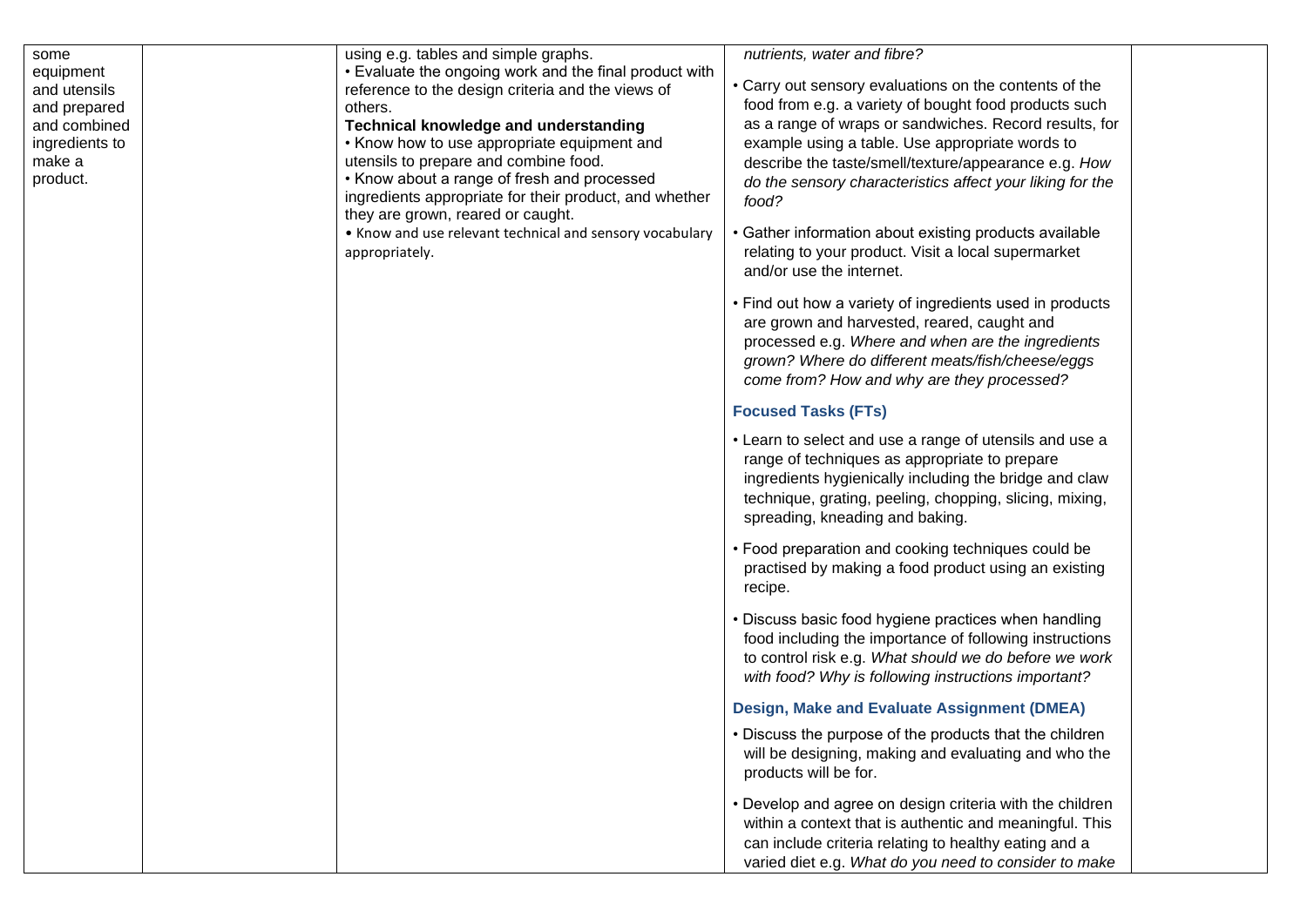|                                                                                                               | <b>Textiles</b>                                                                                      |                                                                                                                                                                                                                                                                                                            | it part of a balanced diet? How do we select the<br>ingredients? How could we make it appealing to eat?<br>• Ask children to generate a range of ideas encouraging<br>realistic responses.<br>• Using discussion, annotated sketches and information<br>and communication technology if appropriate, ask the<br>children to develop and communicate their ideas.<br>• Ask children to consider the main stages in making the<br>food product, before preparing/cooking the product<br>including the ingredients and utensils they will need.<br>• Evaluate as the assignment proceeds and the final<br>product against the intended purpose and user,<br>reflecting on the design criteria previously agreed.<br>Consider what others think of the product when<br>considering how the work might be improved. | Additional                                                                              |
|---------------------------------------------------------------------------------------------------------------|------------------------------------------------------------------------------------------------------|------------------------------------------------------------------------------------------------------------------------------------------------------------------------------------------------------------------------------------------------------------------------------------------------------------|----------------------------------------------------------------------------------------------------------------------------------------------------------------------------------------------------------------------------------------------------------------------------------------------------------------------------------------------------------------------------------------------------------------------------------------------------------------------------------------------------------------------------------------------------------------------------------------------------------------------------------------------------------------------------------------------------------------------------------------------------------------------------------------------------------------|-----------------------------------------------------------------------------------------|
| <b>Summer</b><br><b>Prior learning</b><br>• Have joined<br>fabric in<br>simple ways<br>by gluing<br>and       | 2-D shape to 3-D<br>Product<br>See Project on a page<br>resource 2-D shape to 3-<br><b>D</b> Product | <b>Designing</b><br>• Generate realistic ideas through discussion and<br>design criteria for an appealing, functional product<br>fit for purpose and specific user/s.<br>• Produce annotated sketches, prototypes, final<br>product sketches and pattern pieces.                                           | Key vocabulary<br>fabric, names of fabrics, fastening, compartment, zip,<br>button, structure, finishing technique, strength,<br>weakness, stiffening, templates, stitch, seam, seam<br>allowance, user, purpose, design, model, evaluate,<br>prototype, annotated sketch, functional, innovative,<br>investigate, label, drawing, aesthetics, function, pattern<br>pieces                                                                                                                                                                                                                                                                                                                                                                                                                                     | information on<br>skills on<br>clickable<br>progression<br>planner<br>Further ideas for |
| stitching.<br>• Have used<br>simple<br>patterns and<br>templates for<br>marking out.<br>• Have<br>evaluated a |                                                                                                      | <b>Making</b><br>• Plan the main stages of making.<br>• Select and use a range of appropriate tools with<br>some accuracy e.g. cutting, joining and finishing.<br>• Select fabrics and fastenings according to their<br>functional characteristics e.g. strength, and<br>aesthetic qualities e.g. pattern. | <b>Investigative and Evaluative Activities (IEAs)</b><br>• Children investigate a range of textile products that<br>have a selection of stitches, joins, fabrics, finishing<br>techniques, fastenings and purposes, linked to the<br>product they will design, make and evaluate. Think<br>about products from the past and what changes have<br>been made in textile production and products e.g. the<br>invention of zips and Velcro.                                                                                                                                                                                                                                                                                                                                                                        | lessons see D&T<br>further Ideas in<br>This folder                                      |
| range of<br>textile<br>products.                                                                              |                                                                                                      | <b>Evaluating</b><br>• Investigate a range of 3-D textile products relevant<br>to the project.<br>• Test their product against the original design criteria<br>and with the intended user.                                                                                                                 | • Give children the opportunity to disassemble<br>appropriate textiles products to gain an understanding<br>of 3-D shape, patterns and seam allowances.<br>• Use questioning to develop understanding e.g. What is<br>its purpose? Which one is most suited to its purpose?<br>What properties/characteristics does the fabric have?<br>Why has this fabric been chosen? How has the fabric                                                                                                                                                                                                                                                                                                                                                                                                                    |                                                                                         |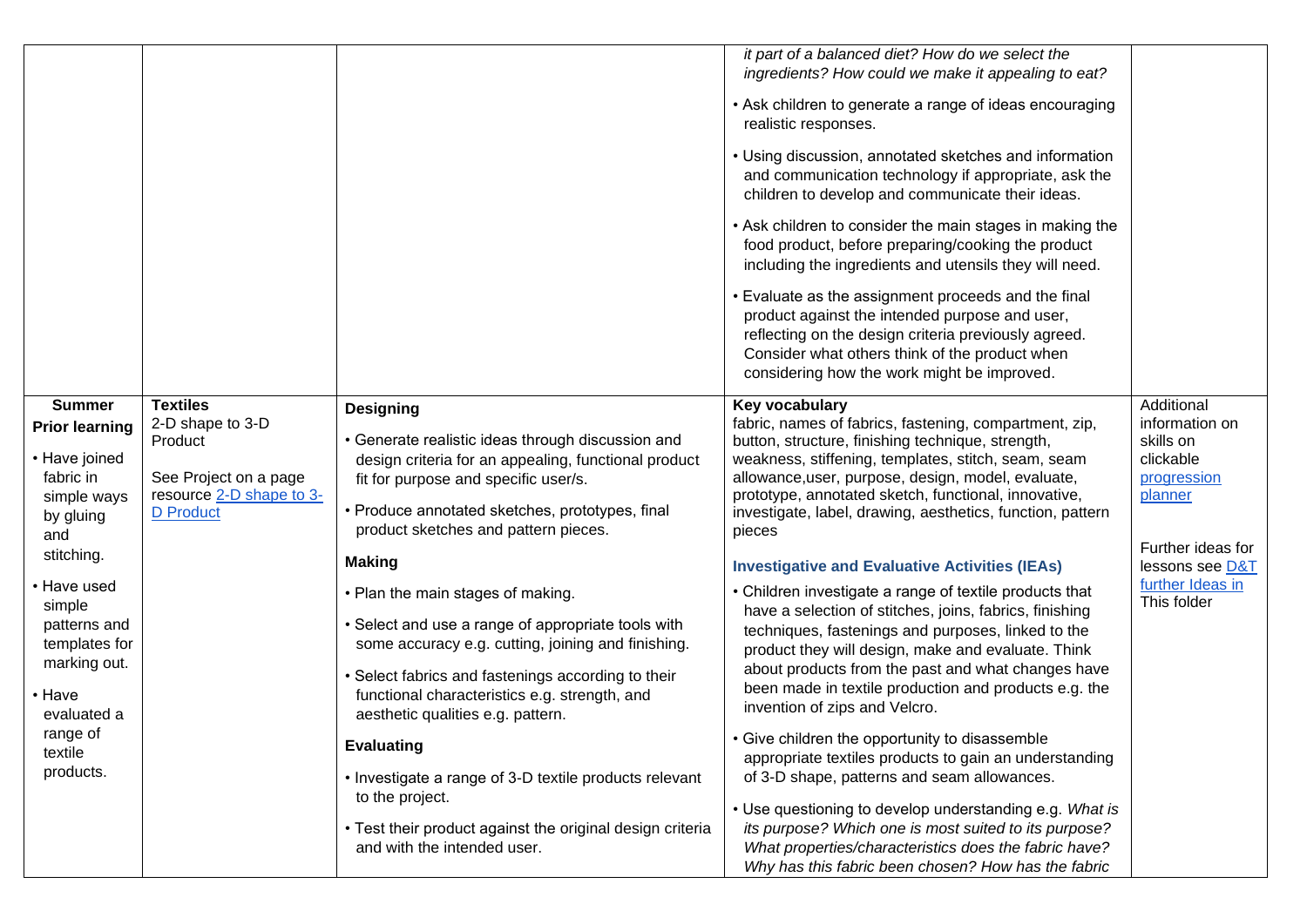|  | • Take into account others' views.<br>• Understand how a key event/individual has<br>influenced the development of the chosen product<br>and/or fabric.<br><b>Technical knowledge and understanding</b> | been joined together? How effective are its fastenings?<br>How has it been decorated? Does its decoration have<br>a purpose? What would the 2-D pattern piece look<br>like? What are its measurements? How might you<br>change the product?                                                                                                                                                                                               |  |
|--|---------------------------------------------------------------------------------------------------------------------------------------------------------------------------------------------------------|-------------------------------------------------------------------------------------------------------------------------------------------------------------------------------------------------------------------------------------------------------------------------------------------------------------------------------------------------------------------------------------------------------------------------------------------|--|
|  |                                                                                                                                                                                                         | <b>Focused Tasks (FTs)</b>                                                                                                                                                                                                                                                                                                                                                                                                                |  |
|  | • Know how to strengthen, stiffen and reinforce<br>existing fabrics.                                                                                                                                    | • Demonstrate a range of stitching techniques and allow<br>children to practise sewing two small pieces of fabric                                                                                                                                                                                                                                                                                                                         |  |
|  | • Understand how to securely join two pieces of fabric<br>together.                                                                                                                                     | together, demonstrating the use of, and need for,<br>seam allowances.                                                                                                                                                                                                                                                                                                                                                                     |  |
|  | • Understand the need for patterns and seam<br>allowances.                                                                                                                                              | • Allow children to use a textile product they have taken<br>apart to create a paper pattern using 2-D shapes.                                                                                                                                                                                                                                                                                                                            |  |
|  | • Know and use technical vocabulary relevant to the<br>projec                                                                                                                                           | • Provide a range of fabrics - children to consider<br>whether fabrics are suitable for the chosen purpose<br>and user. The fabrics also can be used for<br>demonstrating and testing out a range of decorative<br>finishing techniques e.g. appliqué, embroidery, fabric<br>pens/paints, printing.                                                                                                                                       |  |
|  |                                                                                                                                                                                                         | • Use questioning to develop understanding e.g. Which<br>joining technique makes the strongest seam? Why?<br>Which stitch is appropriate for the purpose? Which<br>joining techniques are suitable for the fabric and<br>purpose? How can you stiffen your fabric? What is the<br>purpose of the fastenings? Which one is most suited to<br>the purpose and user? What decorative techniques<br>have been used? What effect do they have? |  |
|  |                                                                                                                                                                                                         | Design, Make and Evaluate Assignment (DMEA)                                                                                                                                                                                                                                                                                                                                                                                               |  |
|  |                                                                                                                                                                                                         | • Children to create a design brief, supported by the<br>teacher, set within a context which is authentic and<br>meaningful. Discuss the intended user, purpose and<br>appeal of their product. Create a set of design criteria.                                                                                                                                                                                                          |  |
|  |                                                                                                                                                                                                         | • Ask children to sketch and annotate a range of<br>possible ideas, constantly encouraging creative<br>thinking. Produce mock-ups and prototypes of their<br>chosen product.                                                                                                                                                                                                                                                              |  |
|  |                                                                                                                                                                                                         | • Plan the main stages of making e.g. using a flowchart<br>or storyboard.                                                                                                                                                                                                                                                                                                                                                                 |  |
|  |                                                                                                                                                                                                         |                                                                                                                                                                                                                                                                                                                                                                                                                                           |  |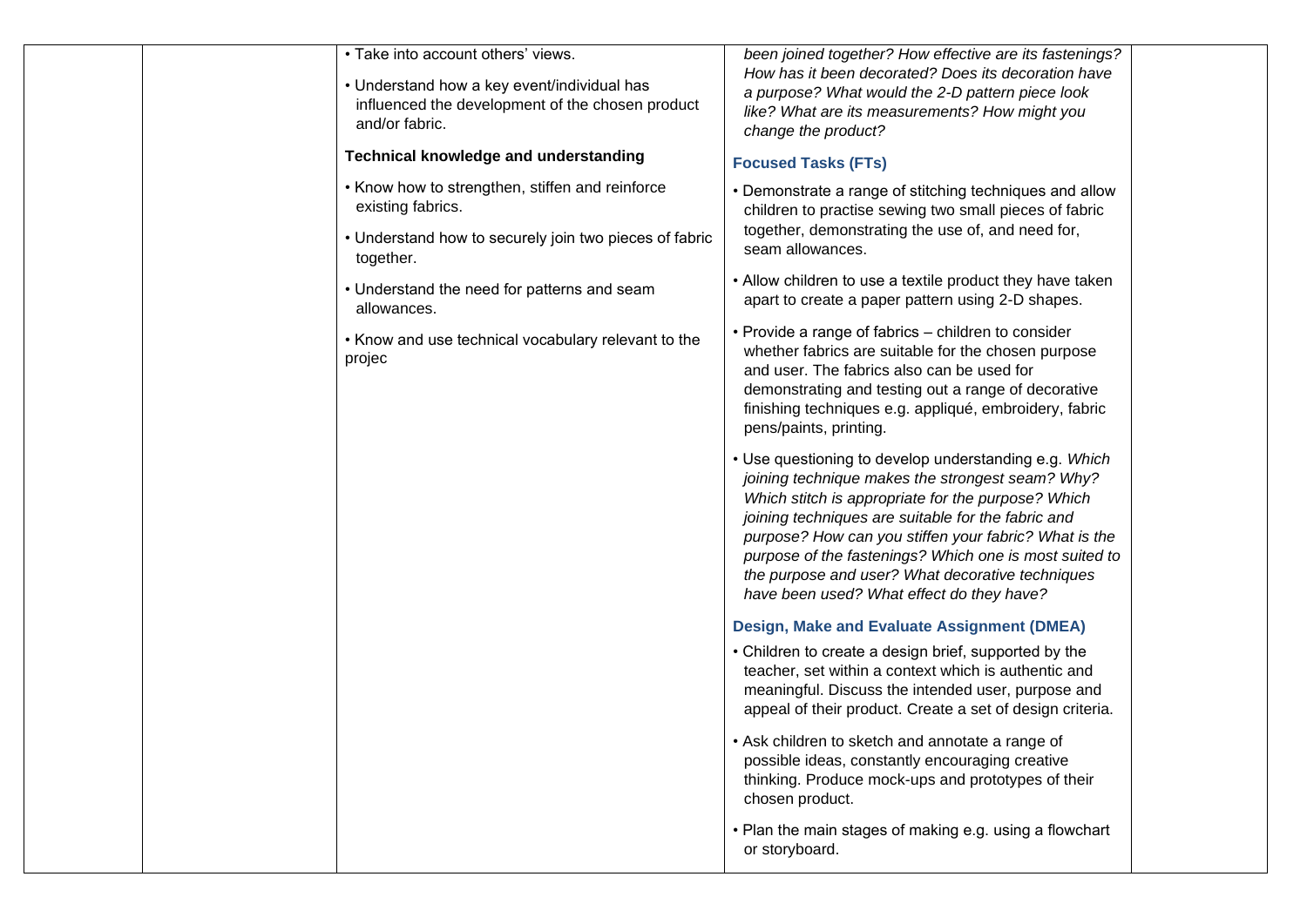|                                       |                                              |                                                                                                            | • Children to assemble their product using their existing<br>knowledge, skills and understanding from IEAs and<br>FTs. Encourage children to think about the aesthetics<br>and quality finish of their product.<br>• Evaluate as the process is undertaken and the final<br>product in relation to the design brief and criteria. The<br>product should be tested by the intended user and for<br>its purpose and others' views sought to help with<br>identifying possible improvements. |                                                    |
|---------------------------------------|----------------------------------------------|------------------------------------------------------------------------------------------------------------|-------------------------------------------------------------------------------------------------------------------------------------------------------------------------------------------------------------------------------------------------------------------------------------------------------------------------------------------------------------------------------------------------------------------------------------------------------------------------------------------|----------------------------------------------------|
| Year 4                                | <b>NC objectives</b>                         | Key knowledge and skills                                                                                   | Suggested vocab and linked D&T activities/tasks                                                                                                                                                                                                                                                                                                                                                                                                                                           | <b>Broadening</b><br>horizons                      |
| Autumn                                | <b>Mechanical Systems</b>                    | <b>Designing</b>                                                                                           | <b>Key vocabulary</b>                                                                                                                                                                                                                                                                                                                                                                                                                                                                     | Additional                                         |
| <b>Prior learning</b>                 | Levers and Linkages                          | • Generate realistic ideas and their own design                                                            | mechanism, lever, linkage, pivot, slot, bridge, guide                                                                                                                                                                                                                                                                                                                                                                                                                                     | information on<br>skills on                        |
| <b>Explored</b><br>and used           | See Project on a page<br>resource Levers and | criteria through discussion, focusing on the needs of                                                      | system, input, process, output, linear, rotary, oscillating,                                                                                                                                                                                                                                                                                                                                                                                                                              | clickable<br>progression                           |
| mechanisms                            | Linkages                                     | the user.                                                                                                  | reciprocating, user, purpose, function, prototype, design                                                                                                                                                                                                                                                                                                                                                                                                                                 | planner                                            |
| such as                               |                                              | • Use annotated sketches and prototypes to develop,<br>model and communicate ideas.                        | criteria, innovative, appealing, design brief                                                                                                                                                                                                                                                                                                                                                                                                                                             |                                                    |
| flaps, sliders<br>and levers.         |                                              |                                                                                                            | <b>Investigative and Evaluative Activities (IEAs)</b>                                                                                                                                                                                                                                                                                                                                                                                                                                     | Further ideas for                                  |
| • Gained<br>experience<br>of basic    |                                              | <b>Making</b><br>• Order the main stages of making.                                                        | • Children investigate, analyse and evaluate books and,<br>where available, other products which have a range of<br>lever and linkage mechanisms.                                                                                                                                                                                                                                                                                                                                         | lessons see D&T<br>further Ideas in<br>This folder |
| cutting,<br>joining and<br>finishing  |                                              | • Select from and use appropriate tools with some<br>accuracy to cut, shape and join paper and card.       | • Use questions to develop children's understanding e.g.<br>Who might it be for? What is its purpose? What do you<br>think will move? How will you make it move? What part                                                                                                                                                                                                                                                                                                                |                                                    |
| techniques<br>with paper<br>and card. |                                              | • Select from and use finishing techniques suitable for<br>the product they are creating.                  | moved and how did it move? How do you think the<br>mechanism works? What materials have been used?<br>How effective do you think it is and why? What else<br>could move?                                                                                                                                                                                                                                                                                                                  |                                                    |
|                                       |                                              | <b>Evaluating</b>                                                                                          | <b>Focused Tasks (FTs)</b>                                                                                                                                                                                                                                                                                                                                                                                                                                                                |                                                    |
|                                       |                                              | • Investigate and analyse books and, where available,<br>other products with lever and linkage mechanisms. | • Demonstrate a range of lever and linkage mechanisms<br>to the children using prepared teaching aids.                                                                                                                                                                                                                                                                                                                                                                                    |                                                    |
|                                       |                                              | • Evaluate their own products and ideas against<br>criteria and user needs, as they design and make.       | • Use questions to develop children's understanding e.g.<br>Which card strip is the lever? Which card strip is acting<br>as the linkage? Which part of the system is the input<br>and which part the output? What does the type of                                                                                                                                                                                                                                                        |                                                    |
|                                       |                                              | <b>Technical knowledge and understanding</b>                                                               | movement remind you of? Which are the fixed pivots                                                                                                                                                                                                                                                                                                                                                                                                                                        |                                                    |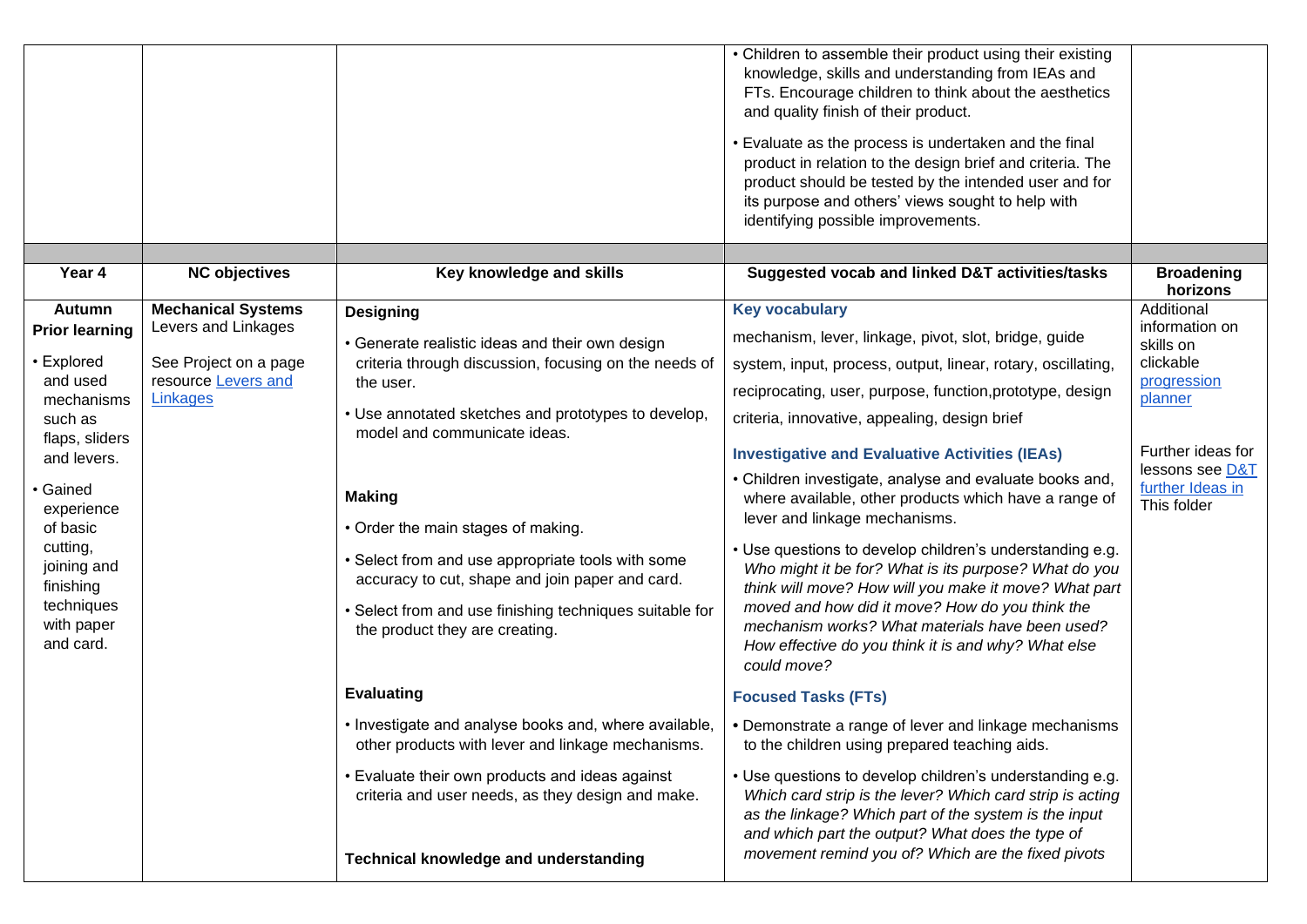|                              |                             | • Understand and use lever and linkage mechanisms.             | and which are the loose pivots?                                                                   |                          |
|------------------------------|-----------------------------|----------------------------------------------------------------|---------------------------------------------------------------------------------------------------|--------------------------|
|                              |                             | • Distinguish between fixed and loose pivots.                  | • Demonstrate the correct and accurate use of                                                     |                          |
|                              |                             |                                                                | measuring, marking out, cutting, joining and finishing                                            |                          |
|                              |                             | • Know and use technical vocabulary relevant to the<br>project | skills and techniques.                                                                            |                          |
|                              |                             |                                                                | • Children should develop their knowledge and skills by                                           |                          |
|                              |                             |                                                                | replicating one or more of the teaching aids.                                                     |                          |
|                              |                             |                                                                | <b>Design, Make and Evaluate Assignment (DMEA)</b>                                                |                          |
|                              |                             |                                                                | • Develop a design brief with the children within a<br>context which is authentic and meaningful. |                          |
|                              |                             |                                                                | • Discuss with children the purpose of the products they                                          |                          |
|                              |                             |                                                                | will be designing and making and who the products will                                            |                          |
|                              |                             |                                                                | be for. Ask the children to generate a range of ideas,                                            |                          |
|                              |                             |                                                                | encouraging creative responses. Agree on design                                                   |                          |
|                              |                             |                                                                | criteria that can be used to guide the development and                                            |                          |
|                              |                             |                                                                | evaluation of the children's products.                                                            |                          |
|                              |                             |                                                                | • Using annotated sketches and prototypes, ask the                                                |                          |
|                              |                             |                                                                | children to develop, model and communicate their                                                  |                          |
|                              |                             |                                                                | ideas.                                                                                            |                          |
|                              |                             |                                                                | • Ask the children to consider the main stages in making                                          |                          |
|                              |                             |                                                                | before assembling high quality products, drawing on                                               |                          |
|                              |                             |                                                                | the knowledge, understanding and skills learnt through                                            |                          |
|                              |                             |                                                                | IEAs and FTs.                                                                                     |                          |
|                              |                             |                                                                | • Evaluate the final products against the intended                                                |                          |
|                              |                             |                                                                | purpose and with the intended user, drawing on the                                                |                          |
|                              |                             |                                                                | design criteria previously agreed.                                                                |                          |
|                              |                             |                                                                |                                                                                                   |                          |
| <b>Spring</b>                | <b>Electrical Systems</b>   | <b>Designing</b>                                               | <b>Key vocabulary</b>                                                                             | Additional               |
|                              | Simple circuits and         |                                                                | series circuit, fault, connection, toggle switch, push-                                           | information on           |
| <b>Prior</b>                 | switches (including         | • Gather information about needs and wants, and                | to-make switch, push-to-break switch, battery,                                                    | skills on                |
| learning                     | Programming and<br>Control. | develop design criteria to inform the design of                | battery holder, bulb, bulb holder, wire, insulator,                                               | clickable<br>progression |
| • Constructed                |                             | products that are fit for purpose, aimed at particular         | conductor, crocodile clip                                                                         | planner                  |
| a simple                     | See Project on a page       | individuals or groups.                                         | control, program, system, input device, output                                                    |                          |
| series                       | resource Simple circuits    | • Generate, develop, model and communicate                     | device, user, purpose, function, prototype, design                                                |                          |
| electrical                   | and switches                | realistic ideas through discussion and, as                     | criteria, innovative, appealing, design brief                                                     | Further ideas for        |
| circuit in                   |                             | appropriate, annotated sketches, cross-sectional               | <b>Investigative and Evaluative Activities (IEAs)</b>                                             | lessons see D&T          |
| science,                     |                             | and exploded diagrams.                                         |                                                                                                   | further Ideas in         |
| using bulbs,<br>switches and |                             |                                                                | • Discuss, investigate and, where practical, disassemble                                          | This folder              |
|                              |                             |                                                                | different examples of relevant battery-powered                                                    |                          |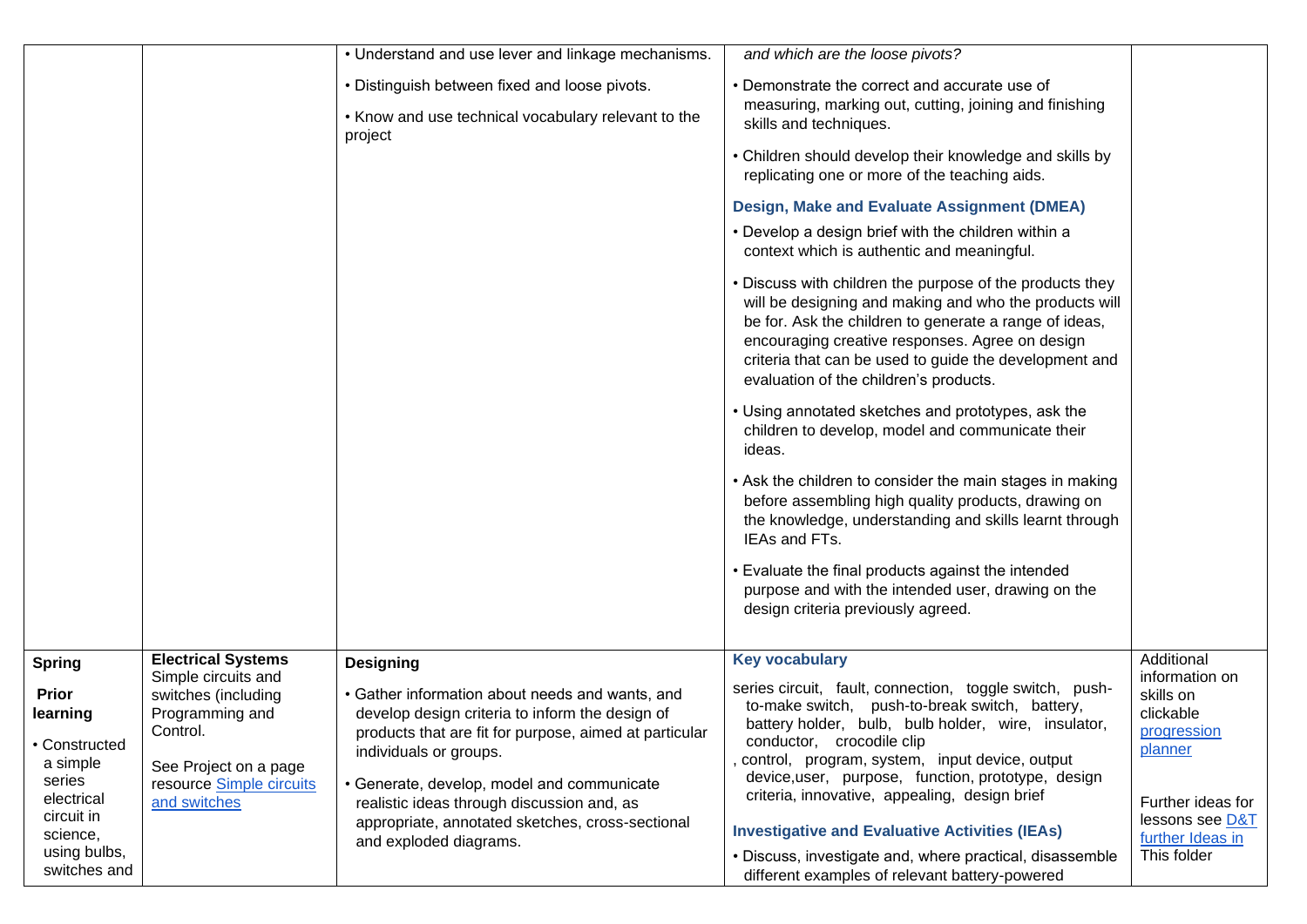buzzers. • Cut and joined a variety of construction materials, such as wood, card, plastic, reclaimed materials and glue.

#### **Making**

- Order the main stages of making.
- Select from and use tools and equipment to cut, shape, join and finish with some accuracy.
- Select from and use materials and components, including construction materials and electrical components according to their functional properties and aesthetic qualities.

#### **Evaluating**

- Investigate and analyse a range of existing battery powered products.
- Evaluate their ideas and products against their own design criteria and identify the strengths and areas for improvement in their work.

#### **Technical knowledge and understanding**

- Understand and use electrical systems in their products, such as series circuits incorporating switches, bulbs and buzzers.
- Apply their understanding of computing to program and control their products.
- Know and use technical vocabulary relevant to the project.

products, including those which are commercially available e.g. *Where and why they are used? How does the product work? What are its key features and components? How does the switch work? Is the product manually controlled or controlled by a computer? What materials have been used and why? How is it suited to its intended user and purpose?*

- Ask children to investigate examples of switches, including those which are commercially available, which work in different ways e.g. push -to -make, push to -break, toggle switch. Let the children use them in simple circuits e.g. *How might different types of switches be useful in different types of products?*
- Remind children about the dangers of mains electricity.

## **Focused Tasks (FTs)**

- Recap with the children how to make manually controlled, simple series circuits with batteries and different types of switches, bulbs and buzzers. Discuss which of the components in the circuit are input devices e.g. switches, and which are output devices e.g. bulbs and buzzers.
- Demonstrate how to find a fault in a simple circuit and correct it, giving pupils opportunities to practise.
- Use a simple computer control program with an interface box or standalone control box to physically control output devices e.g. bulbs and buzzers.
- Ask the children to make a variety of switches by using simple classroom materials e.g. card, corrugated plastic, aluminium foil, paper fasteners and paper clips. Encourage children to make switches that operate in different ways e.g. when you press them, when you turn them, when you push them from side to side. Ask the children to test their switches in a simple series circuit.
- Teach children how to avoid making short circuits.

**Design, Make and Evaluate Assignment (DMEA)**

• Develop a design brief with the children within a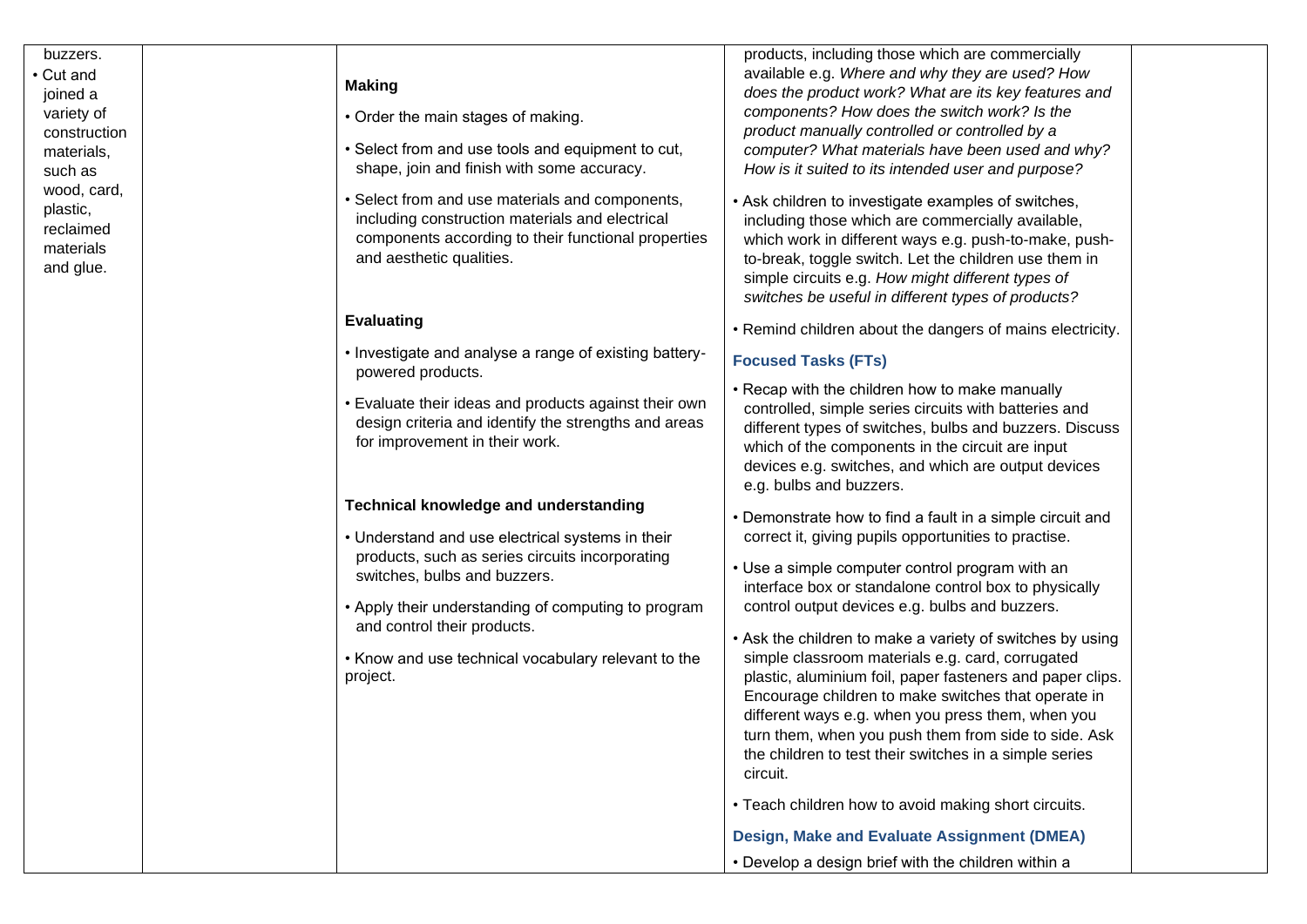|                       |                            |                                                          | context which is authentic and meaningful.                |                   |
|-----------------------|----------------------------|----------------------------------------------------------|-----------------------------------------------------------|-------------------|
|                       |                            |                                                          |                                                           |                   |
|                       |                            |                                                          | . Discuss with children the purpose of the battery-       |                   |
|                       |                            |                                                          | powered products that they will be designing and          |                   |
|                       |                            |                                                          | making and who they will be for. Ask the children to      |                   |
|                       |                            |                                                          |                                                           |                   |
|                       |                            |                                                          | generate a range of ideas, encouraging realistic          |                   |
|                       |                            |                                                          | responses. Agree on design criteria that can be used      |                   |
|                       |                            |                                                          | to guide the development and evaluation of the            |                   |
|                       |                            |                                                          | children's products, including safety features.           |                   |
|                       |                            |                                                          | • Using annotated sketches, cross-sectional and           |                   |
|                       |                            |                                                          | exploded diagrams, as appropriate, ask the children to    |                   |
|                       |                            |                                                          | develop, model and communicate their ideas.               |                   |
|                       |                            |                                                          | • Ask the children to consider the main stages in making  |                   |
|                       |                            |                                                          | and testing before assembling high quality products,      |                   |
|                       |                            |                                                          | drawing on the knowledge, understanding and skills        |                   |
|                       |                            |                                                          | learnt through IEAs and FTs.                              |                   |
|                       |                            |                                                          | • Evaluate throughout and the final products against the  |                   |
|                       |                            |                                                          | intended purpose and with the intended user, drawing      |                   |
|                       |                            |                                                          | on the design criteria previously agreed.                 |                   |
|                       |                            |                                                          |                                                           |                   |
| <b>Summer</b>         | Food                       | <b>Designing</b>                                         | <b>Key vocabulary</b>                                     | Additional        |
| <b>Prior learning</b> | Healthy and varied Diet    |                                                          | name of products, names of equipment, utensils,           | information on    |
|                       | (including cooking and     | • Generate and clarify ideas through discussion with     |                                                           | skills on         |
| • Know some           | nutrition requirements for | peers and adults to develop design criteria including    | techniques and ingredients, texture, taste, sweet, sour,  | clickable         |
| ways to               | <b>KS2)</b>                | appearance, taste, texture and aroma for an              | hot, spicy, appearance, smell, preference, greasy, moist, | progression       |
| prepare               |                            | appealing product for a particular user and purpose.     | cook, fresh, savoury, hygienic, edible, grown, reared,    | planner           |
| ingredients           | See Project on a page      |                                                          | caught, frozen, tinned, processed, seasonal, harvested    |                   |
| safely and            | resource Healthy and       | • Use annotated sketches and appropriate                 | healthy/varied diet                                       |                   |
| hygienically.         | varied Diet                | information and communication technology, such as        |                                                           | Further ideas for |
|                       |                            | web-based recipes, to develop and communicate            | planning, design criteria, purpose, user, annotated       | lessons see D&T   |
| • Have some           |                            | ideas.                                                   | sketch, sensory evaluations.                              | further Ideas in  |
| basic                 |                            |                                                          |                                                           | This folder       |
| knowledge             |                            |                                                          |                                                           |                   |
| and                   |                            |                                                          | <b>Investigative and Evaluative Activities (IEAs)</b>     |                   |
| understandin          |                            | <b>Making</b>                                            |                                                           |                   |
| g about               |                            | • Plan the main stages of a recipe, listing ingredients, | • Children investigate a range of food products e.g. the  |                   |
| healthy               |                            | utensils and equipment.                                  | content of their lunchboxes over a week, a selection of   |                   |
| eating and            |                            |                                                          | foods provided for them, food from a visit to a local     |                   |
| The eatwell           |                            | • Select and use appropriate utensils and equipment      | shop. Link to the principles of a varied and healthy diet |                   |
|                       |                            | to prepare and combine ingredients.                      | using The eatwell plate e.g. What ingredients have        |                   |
| plate.                |                            |                                                          | been used? Which food groups do they belong to?           |                   |
| • Have used           |                            | • Select from a range of ingredients to make             | What substances are used in the products e.g.             |                   |
| some                  |                            | appropriate food products, thinking about sensory        | nutrients, water and fibre?                               |                   |
|                       |                            |                                                          |                                                           |                   |
|                       |                            |                                                          |                                                           |                   |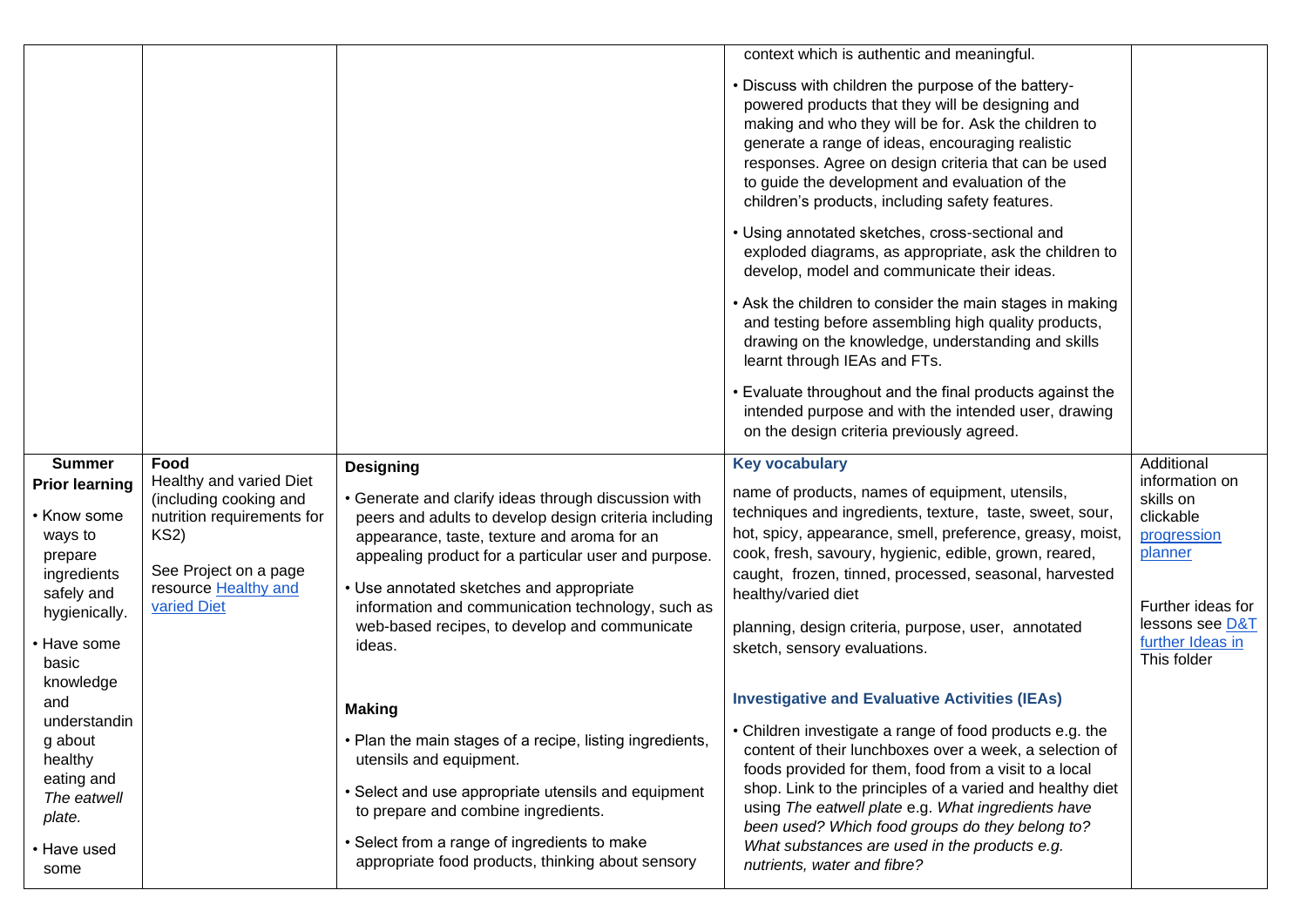| equipment    | characteristics.                                                           | • Carry out sensory evaluations on the contents of the                                                            |
|--------------|----------------------------------------------------------------------------|-------------------------------------------------------------------------------------------------------------------|
| and utensils |                                                                            | food from e.g. a variety of bought food products such                                                             |
| and          |                                                                            | as a range of wraps or sandwiches. Record results, for                                                            |
| prepared     | <b>Evaluating</b>                                                          | example using a table. Use appropriate words to                                                                   |
| and          |                                                                            | describe the taste/smell/texture/appearance e.g. How                                                              |
| combined     | • Carry out sensory evaluations of a variety of                            | do the sensory characteristics affect your liking for the                                                         |
| ingredients  | ingredients and products. Record the evaluations                           | food?                                                                                                             |
| to make a    | using e.g. tables and simple graphs.                                       | • Gather information about existing products available                                                            |
| product.     | • Evaluate the ongoing work and the final product with                     | relating to your product. Visit a local supermarket                                                               |
|              | reference to the design criteria and the views of                          | and/or use the internet.                                                                                          |
|              | others.                                                                    | • Find out how a variety of ingredients used in products                                                          |
|              |                                                                            | are grown and harvested, reared, caught and processed                                                             |
|              |                                                                            | e.g. Where and when are the ingredients grown? Where                                                              |
|              | <b>Technical knowledge and understanding</b>                               | do different.                                                                                                     |
|              | • Know how to use appropriate equipment and                                | <b>Focused Tasks (FTs)</b>                                                                                        |
|              | utensils to prepare and combine food.                                      |                                                                                                                   |
|              | • Know about a range of fresh and processed                                | • Learn to select and use a range of utensils and use a                                                           |
|              | ingredients appropriate for their product, and                             | range of techniques as appropriate to prepare                                                                     |
|              | whether they are grown, reared or caught.                                  | ingredients hygienically including the bridge and claw<br>technique, grating, peeling, chopping, slicing, mixing, |
|              |                                                                            | spreading, kneading and baking.                                                                                   |
|              | • Know and use relevant technical and sensory<br>vocabulary appropriately. |                                                                                                                   |
|              |                                                                            | • Food preparation and cooking techniques could be                                                                |
|              |                                                                            | practised by making a food product using an existing                                                              |
|              |                                                                            | recipe.                                                                                                           |
|              |                                                                            | • Discuss basic food hygiene practices when handling                                                              |
|              |                                                                            | food including the importance of following instructions                                                           |
|              |                                                                            | to control risk e.g. What should we do before we work                                                             |
|              |                                                                            | with food? Why is following instructions important?                                                               |
|              |                                                                            | Design, Make and Evaluate Assignment (DMEA)                                                                       |
|              |                                                                            | • Discuss the purpose of the products that the children                                                           |
|              |                                                                            | will be designing, making and evaluating and who the                                                              |
|              |                                                                            | products will be for.                                                                                             |
|              |                                                                            | • Develop and agree on design criteria with the children                                                          |
|              |                                                                            | within a context that is authentic and meaningful. This                                                           |
|              |                                                                            | can include criteria relating to healthy eating and a                                                             |
|              |                                                                            | varied diet e.g. What do you need to consider to make                                                             |
|              |                                                                            | it part of a balanced diet? How do we select the<br>ingredients? How could we make it appealing to eat?           |
|              |                                                                            |                                                                                                                   |
|              |                                                                            |                                                                                                                   |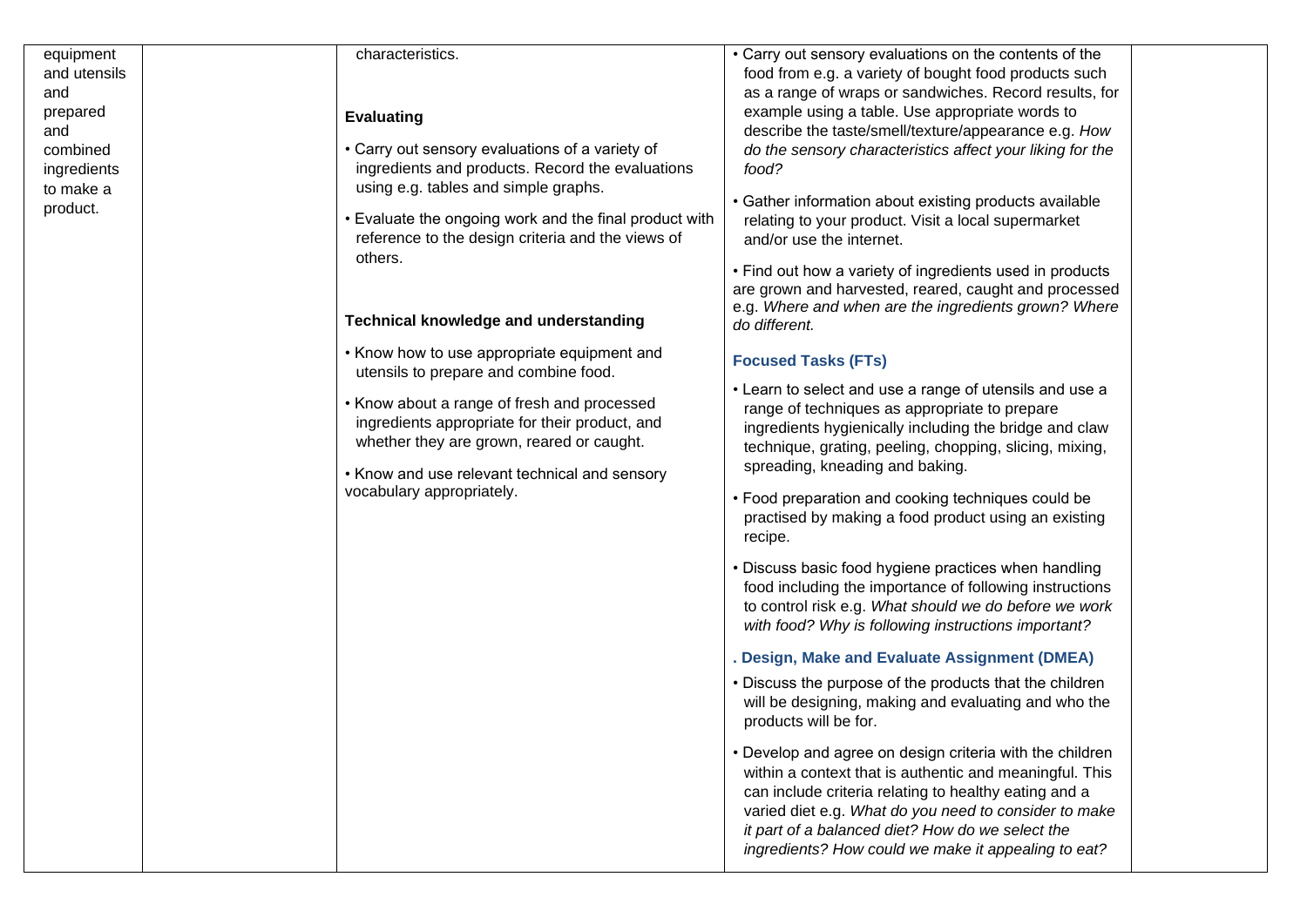|                                                                                                                                                                                       |                                                  |                                                                                                                                                                                                                                                                                                                                                                                                                                                      | • Ask children to generate a range of ideas encouraging<br>realistic responses.<br>• Using discussion, annotated sketches and information<br>and communication technology if appropriate, ask the<br>children to develop and communicate their ideas.<br>• Ask children to consider the main stages in making the<br>food product, before preparing/cooking the product<br>including the ingredients and utensils they will need.<br>• Evaluate as the assignment proceeds and the final<br>product against the intended purpose and user,<br>reflecting on the design criteria previously agreed.<br>Consider what others think of the product when<br>considering how the work might be improved                    |                                      |
|---------------------------------------------------------------------------------------------------------------------------------------------------------------------------------------|--------------------------------------------------|------------------------------------------------------------------------------------------------------------------------------------------------------------------------------------------------------------------------------------------------------------------------------------------------------------------------------------------------------------------------------------------------------------------------------------------------------|-----------------------------------------------------------------------------------------------------------------------------------------------------------------------------------------------------------------------------------------------------------------------------------------------------------------------------------------------------------------------------------------------------------------------------------------------------------------------------------------------------------------------------------------------------------------------------------------------------------------------------------------------------------------------------------------------------------------------|--------------------------------------|
| Year 5                                                                                                                                                                                | <b>NC objectives</b>                             | Key knowledge and skills                                                                                                                                                                                                                                                                                                                                                                                                                             | Suggested vocab and linked D&T activities/tasks                                                                                                                                                                                                                                                                                                                                                                                                                                                                                                                                                                                                                                                                       | <b>Broadening</b><br>horizons        |
| <b>Autumn</b>                                                                                                                                                                         | <b>Structures</b>                                | <b>Prior learning</b>                                                                                                                                                                                                                                                                                                                                                                                                                                | <b>Key vocabulary</b>                                                                                                                                                                                                                                                                                                                                                                                                                                                                                                                                                                                                                                                                                                 | Additional                           |
| <b>Prior learning</b>                                                                                                                                                                 | <b>Frame Structures See</b><br>Project on a page | • Experience of using measuring, marking out,                                                                                                                                                                                                                                                                                                                                                                                                        | frame structure, stiffen, strengthen, reinforce,                                                                                                                                                                                                                                                                                                                                                                                                                                                                                                                                                                                                                                                                      | information on<br>skills on          |
| • Experience                                                                                                                                                                          | resource Frame                                   | cutting, joining, shaping and finishing techniques                                                                                                                                                                                                                                                                                                                                                                                                   | triangulation, stability, shape, join, temporary, permanent                                                                                                                                                                                                                                                                                                                                                                                                                                                                                                                                                                                                                                                           | clickable                            |
| of using<br>measuring,                                                                                                                                                                | <b>Structures</b>                                | with construction materials.                                                                                                                                                                                                                                                                                                                                                                                                                         | , design brief, design specification, prototype, annotated                                                                                                                                                                                                                                                                                                                                                                                                                                                                                                                                                                                                                                                            | progression<br>planner               |
| marking out,<br>cutting,                                                                                                                                                              |                                                  | • Basic understanding of what structures are and how<br>they can be made stronger, stiffer and more stable.                                                                                                                                                                                                                                                                                                                                          | sketch, purpose, user, innovation, research, functional.                                                                                                                                                                                                                                                                                                                                                                                                                                                                                                                                                                                                                                                              |                                      |
| joining,                                                                                                                                                                              |                                                  |                                                                                                                                                                                                                                                                                                                                                                                                                                                      | <b>Investigative and Evaluative Activities (IEAs)</b>                                                                                                                                                                                                                                                                                                                                                                                                                                                                                                                                                                                                                                                                 | Further ideas for<br>lessons see D&T |
| shaping and<br>finishing<br>techniques<br>with<br>construction<br>materials.<br>• Basic<br>understandin<br>g of what<br>structures<br>are and how<br>they can be<br>made<br>stronger, |                                                  | <b>Designing</b><br>• Carry out research into user needs and existing<br>products, using surveys, interviews, questionnaires<br>and web-based resources.<br>• Develop a simple design specification to guide the<br>development of their ideas and products, taking<br>account of constraints including time, resources and<br>COST.<br>• Generate, develop and model innovative ideas,<br>through discussion, prototypes and annotated<br>sketches. | • Children investigate and make annotated drawings of a<br>range of portable and permanent frame structures, e.g.<br>tents, bus shelters, umbrellas. Use photographs and<br>web-based research to extend the range e.g. How well<br>does the frame structure meet users' needs and<br>purposes? Why were materials chosen? What<br>methods of construction have been used? How has<br>the framework been strengthened, reinforced and<br>stiffened? How does the shape of the framework affect<br>its strength? How innovative is the design? When was<br>it made? Who made it? Where was it made?<br>• Children could research key events and individuals<br>related to their study of frame structures e.g. Stephen | further Ideas in<br>This folder      |
| stiffer and<br>more stable.                                                                                                                                                           |                                                  |                                                                                                                                                                                                                                                                                                                                                                                                                                                      | Sauvestre - a designer of the Eiffel Tower; Thomas<br>Farnolls Pritchard - designer of the Iron Bridge. They<br>could also learn about locally important design and                                                                                                                                                                                                                                                                                                                                                                                                                                                                                                                                                   |                                      |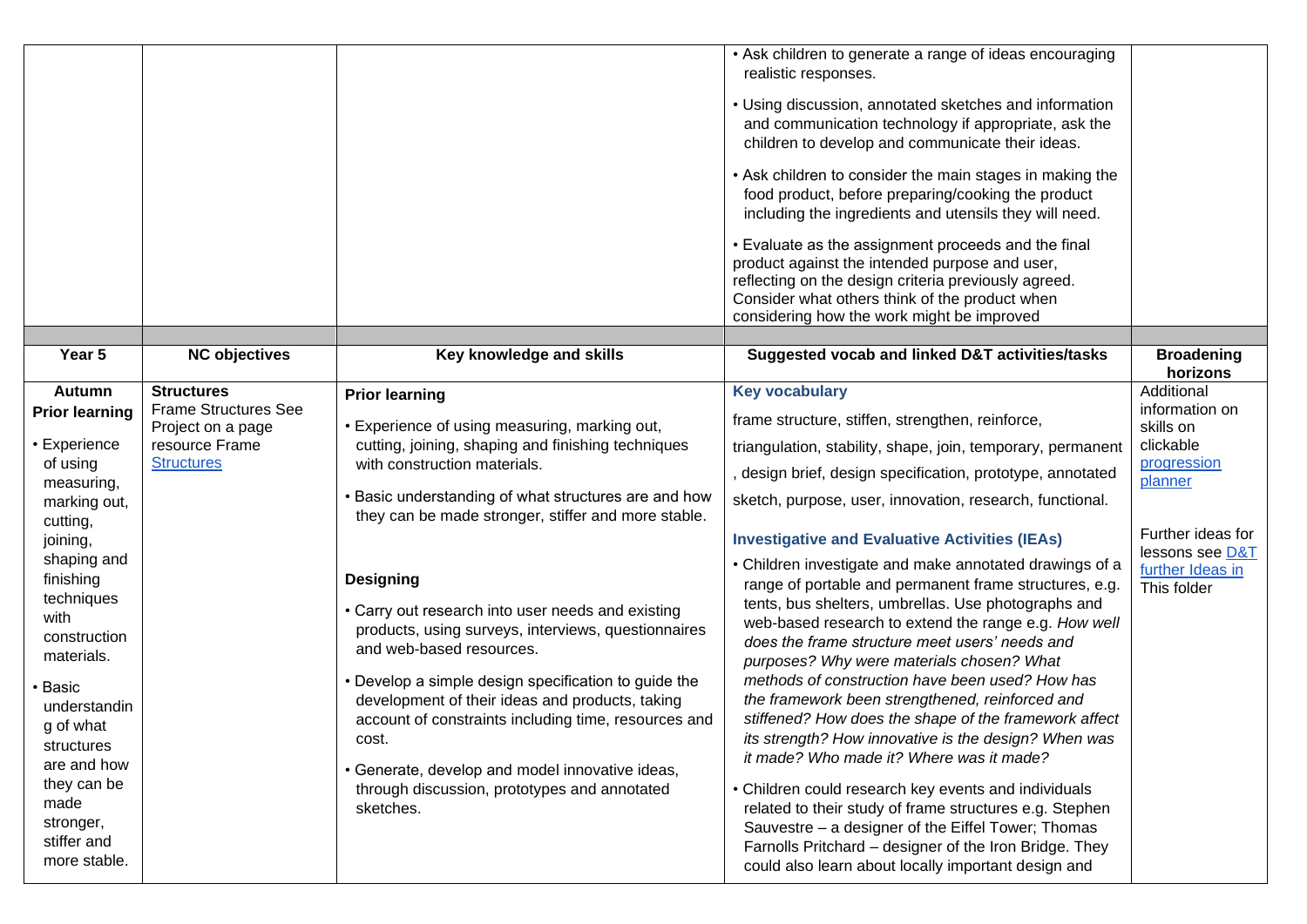| <b>Making</b>                                                                                                                                                                                                                                                                                                                                                           | technology activity related to their project.                                                                                                                                                                                                                                                                                                                                                                                                                                                                                                                                                                    |
|-------------------------------------------------------------------------------------------------------------------------------------------------------------------------------------------------------------------------------------------------------------------------------------------------------------------------------------------------------------------------|------------------------------------------------------------------------------------------------------------------------------------------------------------------------------------------------------------------------------------------------------------------------------------------------------------------------------------------------------------------------------------------------------------------------------------------------------------------------------------------------------------------------------------------------------------------------------------------------------------------|
| • Formulate a clear plan, including a step-by-step list<br>of what needs to be done and lists of resources to<br>be used.                                                                                                                                                                                                                                               | <b>Focused Tasks (FTs)</b><br>• Use a construction kit consisting of plastic strips and                                                                                                                                                                                                                                                                                                                                                                                                                                                                                                                          |
| • Competently select from and use appropriate tools<br>to accurately measure, mark out, cut, shape and<br>join construction materials to make frameworks.                                                                                                                                                                                                               | paper fasteners to build 2-D frameworks. Compare the<br>strength of square frameworks with triangular<br>frameworks. Ask the children to reinforce square<br>frameworks using diagonals to help develop an<br>understanding of using triangulation to add strength to                                                                                                                                                                                                                                                                                                                                            |
| • Use finishing and decorative techniques suitable for<br>the product they are designing and making.                                                                                                                                                                                                                                                                    | a structure.<br>• Demonstrate how paper tubes can be made from                                                                                                                                                                                                                                                                                                                                                                                                                                                                                                                                                   |
| <b>Evaluating</b><br>• Investigate and evaluate a range of existing frame<br>structures.<br>• Critically evaluate their products against their design<br>specification, intended user and purpose, identifying<br>strengths and areas for development, and carrying<br>out appropriate tests.<br>• Research key events and individuals relevant to<br>frame structures. | rolling sheets of newspaper diagonally around pieces<br>of e.g. dowel. Ask children to use these tubes and<br>masking tape or paper straws with pipe cleaners to<br>build 3-D frameworks such as cubes, cuboids and<br>pyramids. How could each of the frameworks be<br>reinforced and strengthened?<br>• Demonstrate the accurate use of tools and equipment.<br>Develop skills and techniques using junior hacksaws,<br>G-clamps, bench hooks, square section wood, card<br>triangles and hand drills to construct wooden frames,<br>as appropriate.                                                           |
| Technical knowledge and understanding<br>• Understand how to strengthen, stiffen and reinforce<br>3-D frameworks.<br>• Know and use technical vocabulary relevant to the<br>project.                                                                                                                                                                                    | • Demonstrate skills and techniques for accurately<br>joining framework materials together e.g. paper straws,<br>square sectioned wood. Ask children to practise these,<br>mounting their joints onto card for future reference.<br>Design, Make and Evaluate Assignment (DMEA)                                                                                                                                                                                                                                                                                                                                  |
|                                                                                                                                                                                                                                                                                                                                                                         | . Discuss the brief of designing and making a small-<br>scale frame structure e.g. Who is the intended user<br>and what is the purpose of the frame structure? Will it<br>be permanent, or can it be easily dismantled? What<br>materials will you use? How will it be joined? How will<br>it be reinforced? How will it be finished? Children<br>should be encouraged to generate innovative ideas,<br>drawing on their research. Ask children to develop a<br>simple design specification to guide their thinking.<br>• Children should produce a detailed, step-by-step plan,<br>listing tools and materials. |
|                                                                                                                                                                                                                                                                                                                                                                         | • Children's sketches should be annotated with notes to<br>help develop and communicate their ideas.                                                                                                                                                                                                                                                                                                                                                                                                                                                                                                             |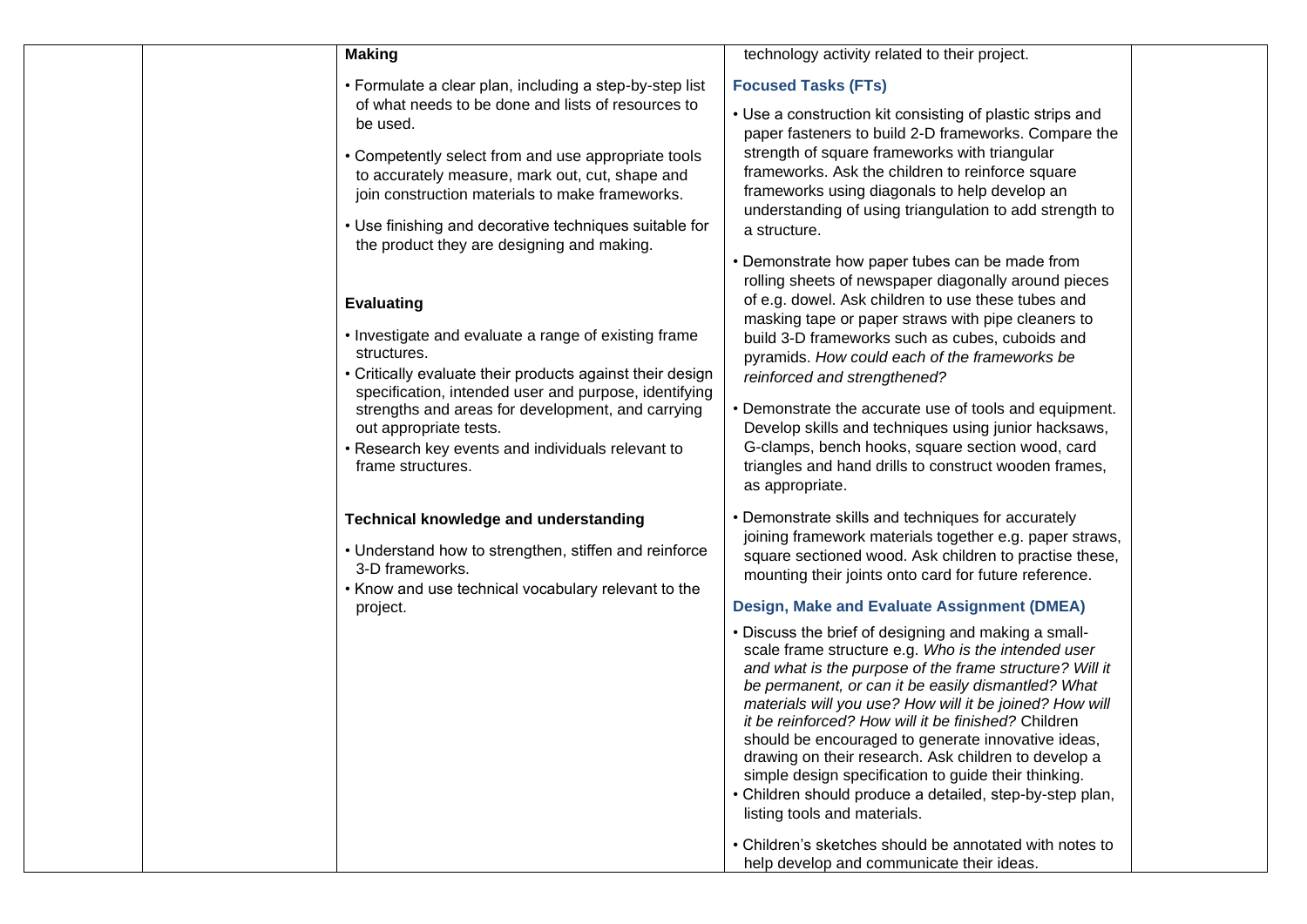|                                                                                                                                                                                                                                                                                                                                                                                                                                                                                                                                                |                                                                                                                                                                                                                                                                                                                                                                                                                                                                                                                                                                                                                                                                                                                                                                                                | • Encourage children to model their ideas first using<br>materials such as paper, card and paper straws e.g.<br>How will you make it stable? How will it stand up? How<br>could you make it stronger? Where are the weak<br>points? How could you reinforce them? What tools and<br>materials will you need? How can you improve the<br>design?<br>• Encourage children to make their products with<br>accuracy. They should regularly evaluate their work and<br>their completed product, drawing on their design<br>specification, and thinking about the intended purpose<br>and user.                                                                                                                                                                                                                                                                                                                                                                                                                                                                                                                                                                                                                                                                                                                                                                                                                                                                                                            |                                                                                                                                                             |
|------------------------------------------------------------------------------------------------------------------------------------------------------------------------------------------------------------------------------------------------------------------------------------------------------------------------------------------------------------------------------------------------------------------------------------------------------------------------------------------------------------------------------------------------|------------------------------------------------------------------------------------------------------------------------------------------------------------------------------------------------------------------------------------------------------------------------------------------------------------------------------------------------------------------------------------------------------------------------------------------------------------------------------------------------------------------------------------------------------------------------------------------------------------------------------------------------------------------------------------------------------------------------------------------------------------------------------------------------|------------------------------------------------------------------------------------------------------------------------------------------------------------------------------------------------------------------------------------------------------------------------------------------------------------------------------------------------------------------------------------------------------------------------------------------------------------------------------------------------------------------------------------------------------------------------------------------------------------------------------------------------------------------------------------------------------------------------------------------------------------------------------------------------------------------------------------------------------------------------------------------------------------------------------------------------------------------------------------------------------------------------------------------------------------------------------------------------------------------------------------------------------------------------------------------------------------------------------------------------------------------------------------------------------------------------------------------------------------------------------------------------------------------------------------------------------------------------------------------------------|-------------------------------------------------------------------------------------------------------------------------------------------------------------|
| Food<br><b>Spring</b><br>Celebrating culture and<br><b>Prior learning</b><br>seasonality (including<br>cooking and nutrition<br>• Have<br>requirements for KS2)<br>knowledge<br>and<br>See Project on a page<br>resource Celebrating<br>understandin<br>culture and seasonality<br>g about food<br>hygiene,<br>nutrition,<br>healthy<br>eating and a<br>varied diet.<br>• Be able to<br>use<br>appropriate<br>equipment<br>and utensils,<br>and apply a<br>range of<br>techniques<br>for<br>measuring<br>out,<br>preparing<br>and<br>combining | <b>Designing</b><br>• Generate innovative ideas through research and<br>discussion with peers and adults to develop a<br>design brief and criteria for a design specification.<br>• Explore a range of initial ideas, and make design<br>decisions to develop a final product linked to user<br>and purpose.<br>• Use words, annotated sketches and information and<br>communication technology as appropriate to<br>develop and communicate ideas.<br><b>Making</b><br>• Write a step-by-step recipe, including a list of<br>ingredients, equipment and utensils<br>• Select and use appropriate utensils and equipment<br>accurately to measure and combine appropriate<br>ingredients.<br>• Make, decorate and present the food product<br>appropriately for the intended user and purpose. | Key vocabulary<br>ingredients, yeast, dough, bran, flour, wholemeal,<br>unleavened, baking soda, spice, herbs fat, sugar,<br>carbohydrate, protein, vitamins, nutrients, nutrition,<br>healthy, varied, gluten, dairy, allergy, intolerance,<br>savoury, source, seasonality, utensils, combine, fold,<br>knead, stir, pour, mix, rubbing in, whisk, beat, roll out,<br>shape, sprinkle, crumble, design specification,<br>innovative, research, evaluate, design brief<br><b>Investigative and Evaluative Activities (IEAs)</b><br>• Children use first hand and secondary sources to carry<br>out relevant research into existing products to include<br>personal/cultural preferences, ensuring a healthy diet,<br>meeting dietary needs and the availability of locally<br>sourced/seasonal/organic ingredients. This could<br>include a visit to a local bakery, farm, farm shop or<br>supermarket e.g. What ingredients are sourced<br>locally/in the UK/from overseas? What are the key<br>ingredients needed to make a particular product? How<br>have ingredients been processed? What is the<br>nutritional value of a product?<br>• Children carry out sensory evaluations of a variety of<br>existing food products and ingredients relating to the<br>project. The ingredients could include those that could<br>be added to a basic recipe such as herbs, spices,<br>vegetables or cheese. These could be locally sourced,<br>seasonal, Fair Trade or organic. Present results in e.g. | Additional<br>information on<br>skills on<br>clickable<br>progression<br>planner<br>Further ideas for<br>lessons see D&T<br>further Ideas in<br>This folder |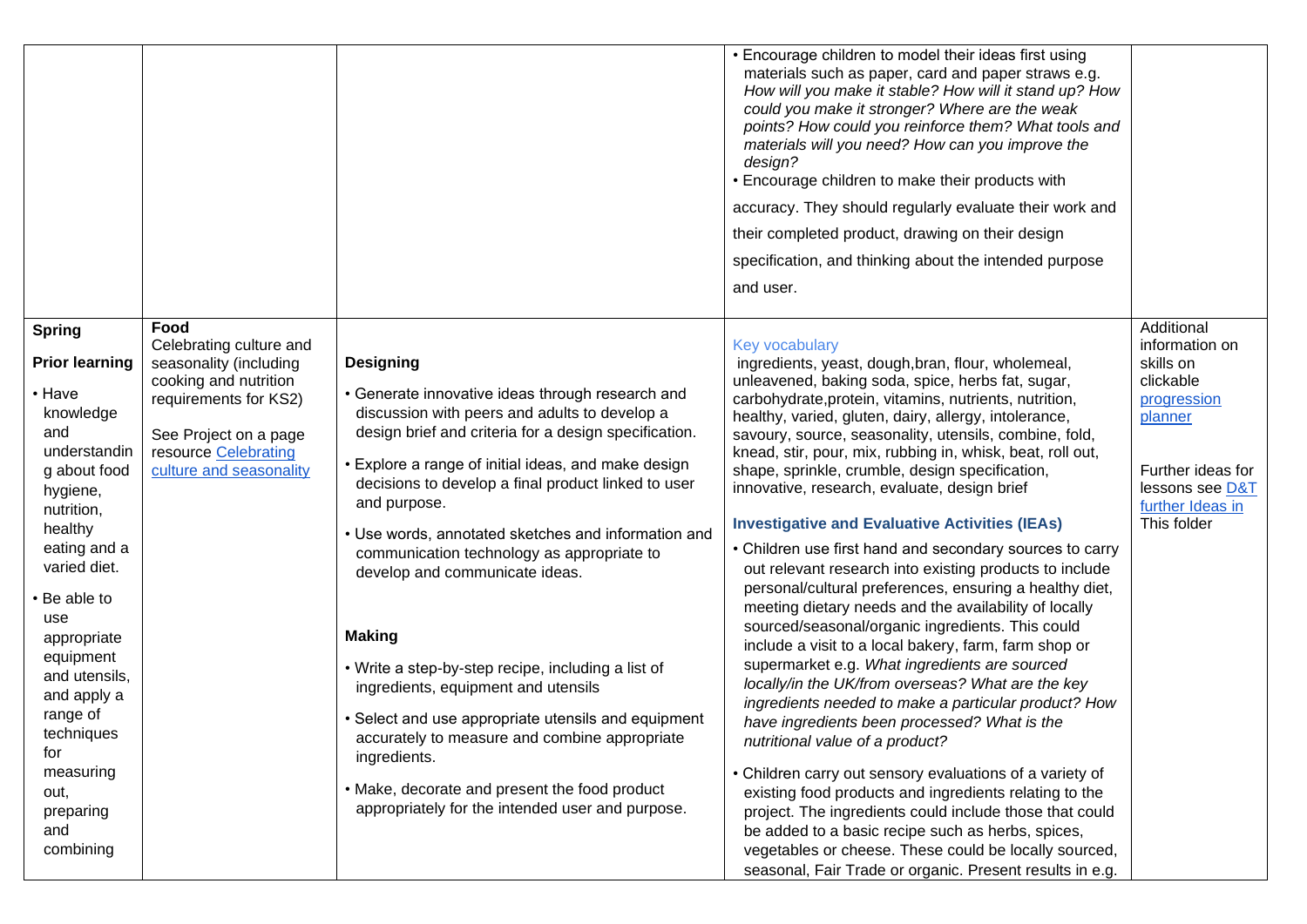| ingredients. | <b>Evaluating</b>                                                                                                                                                                                                                                                                                                                                                                                                                                             | tables/graphs/charts and by using evaluative writing.                                                                                                                                                                                                                                                                                                                                                                                                                                                                                                                                                                                                                                                                                                                                                                                                                                                                                                                                                                                                                                                                                                                                                                         |  |
|--------------|---------------------------------------------------------------------------------------------------------------------------------------------------------------------------------------------------------------------------------------------------------------------------------------------------------------------------------------------------------------------------------------------------------------------------------------------------------------|-------------------------------------------------------------------------------------------------------------------------------------------------------------------------------------------------------------------------------------------------------------------------------------------------------------------------------------------------------------------------------------------------------------------------------------------------------------------------------------------------------------------------------------------------------------------------------------------------------------------------------------------------------------------------------------------------------------------------------------------------------------------------------------------------------------------------------------------------------------------------------------------------------------------------------------------------------------------------------------------------------------------------------------------------------------------------------------------------------------------------------------------------------------------------------------------------------------------------------|--|
|              | • Carry out sensory evaluations of a range of relevant<br>products and ingredients. Record the evaluations<br>using e.g. tables/graphs/charts such as star<br>diagrams.<br>• Evaluate the final product with reference back to the<br>design brief and design specification, taking into<br>account the views of others when identifying<br>improvements.<br>• Understand how key chefs have influenced eating<br>habits to promote varied and healthy diets. | • Use a range of questions to support children's ability to<br>evaluate food ingredients and products e.g. What<br>ingredients help to make the product<br>spicy/crisp/crunchy etc? What is the impact of added<br>ingredients/finishes/shapes on the finished product?<br>• Research key chefs and how they have promoted<br>seasonality, local produce and healthy eating.<br><b>Focused Tasks (FTs)</b><br>• Demonstrate how to measure out, cut, shape and<br>combine e.g. knead, beat, rub and mix ingredients.                                                                                                                                                                                                                                                                                                                                                                                                                                                                                                                                                                                                                                                                                                          |  |
|              | <b>Technical knowledge and understanding</b><br>• Know how to use utensils and equipment including<br>heat sources to prepare and cook food.<br>• Understand about seasonality in relation to food<br>products and the source of different food products.<br>• Know and use relevant technical and sensory<br>vocabulary.                                                                                                                                     | • Demonstrate how to use appropriate utensils and<br>equipment that the children may use safely and<br>hygienically.<br>• Techniques could be practised following a basic recipe<br>to prepare and cook a savoury food product.<br>• Ask questions about which ingredients could be<br>changed or added in a basic recipe such as types of<br>flour, seeds, garlic, vegetables. Consider texture,<br>taste, appearance and smell.<br>• When using a basic dough recipe, explore making<br>different shapes to change the appearance of the food<br>product e.g. Which shape is most appealing and why?<br>Design, Make and Evaluate Assignment (DMEA)<br>• Develop a design brief and simple design specification<br>with the children within a context that is authentic and<br>meaningful. This can include design criteria relating to<br>nutrition and healthy eating.<br>• Discuss the purpose of the products that the children<br>will be designing, making and evaluating and who the<br>products will be for.<br>• Ask children to generate a range of ideas encouraging<br>innovative responses. Agree on design criteria that can<br>be used to guide the development and evaluation of<br>the children's product. |  |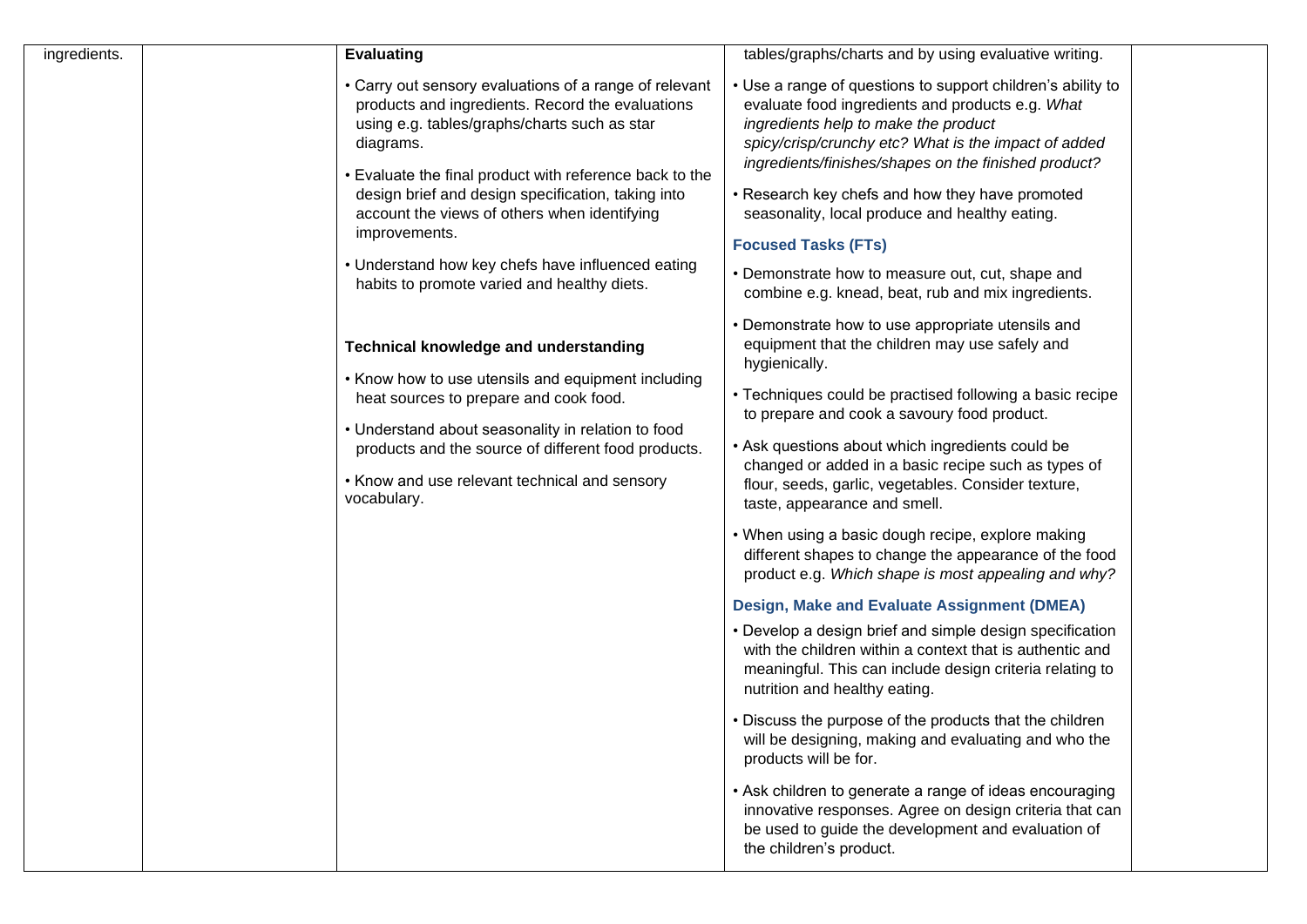|                                                                                                                                                                 |                                                  |                                                                                                                                                                                                                                                                                                                                                                                                                            | • Using annotated sketches, discussion and information<br>and communication technology if appropriate, ask<br>children to develop and communicate their ideas.<br>• Ask children to record the steps, equipment, utensils<br>and ingredients for making the food product drawing<br>on the knowledge, understanding and skills learnt<br>through IEAs and FTs.<br>• Evaluate the work as it progresses and the final<br>product against the intended purpose and user<br>reflecting on the design specification previously<br>agreed.                            |                                                    |
|-----------------------------------------------------------------------------------------------------------------------------------------------------------------|--------------------------------------------------|----------------------------------------------------------------------------------------------------------------------------------------------------------------------------------------------------------------------------------------------------------------------------------------------------------------------------------------------------------------------------------------------------------------------------|------------------------------------------------------------------------------------------------------------------------------------------------------------------------------------------------------------------------------------------------------------------------------------------------------------------------------------------------------------------------------------------------------------------------------------------------------------------------------------------------------------------------------------------------------------------|----------------------------------------------------|
| <b>Summer</b>                                                                                                                                                   | <b>Electrical systems</b>                        | <b>Designing</b>                                                                                                                                                                                                                                                                                                                                                                                                           | . Key vocabulary                                                                                                                                                                                                                                                                                                                                                                                                                                                                                                                                                 | Additional                                         |
| <b>Prior learning</b>                                                                                                                                           | More complex switches<br>and circuits (including | • Use research to develop a design specification for a                                                                                                                                                                                                                                                                                                                                                                     | series circuit, parallel circuit, names of switches and                                                                                                                                                                                                                                                                                                                                                                                                                                                                                                          | information on<br>skills on                        |
| Understandi                                                                                                                                                     | programming, monitoring                          | functional product that responds automatically to<br>changes in the environment. Take account of                                                                                                                                                                                                                                                                                                                           | components, input device, output device, system,                                                                                                                                                                                                                                                                                                                                                                                                                                                                                                                 | clickable                                          |
| ng of the                                                                                                                                                       | and control)                                     | constraints including time, resources and cost.                                                                                                                                                                                                                                                                                                                                                                            | monitor, control, program, flowchart function, innovative,                                                                                                                                                                                                                                                                                                                                                                                                                                                                                                       | progression<br>planner                             |
| essential                                                                                                                                                       | See Project on a page<br>resource More complex   | • Generate and develop innovative ideas and share                                                                                                                                                                                                                                                                                                                                                                          | design specification, design brief, user, purpose.                                                                                                                                                                                                                                                                                                                                                                                                                                                                                                               |                                                    |
| characteristi<br>cs of a                                                                                                                                        | switches and circuits                            | and clarify these through discussion.                                                                                                                                                                                                                                                                                                                                                                                      | . Investigative and Evaluative Activities (IEAs)                                                                                                                                                                                                                                                                                                                                                                                                                                                                                                                 | Further ideas for                                  |
| series circuit<br>and<br>experience<br>of creating a<br>battery-<br>powered,<br>functional,<br>electrical<br>product.                                           |                                                  | • Communicate ideas through annotated sketches,<br>pictorial representations of electrical circuits or<br>circuit diagrams.<br><b>Making</b>                                                                                                                                                                                                                                                                               | • Using research, discuss a range of relevant products<br>that respond to changes in the environment using a<br>computer control program such as automatic<br>nightlights, alarm systems, security lighting e.g. Who<br>have the products been designed for and for what<br>purpose? How and why is a computer control program<br>used to operate the products? What input devices, e.g.<br>switches, and output devices, e.g. bulbs, have been<br>used?                                                                                                         | lessons see D&T<br>further Ideas in<br>This folder |
| • Initial<br>experience<br>of using<br>computer<br>control<br>software and<br>an interface<br>box or a<br>standalone<br>box, e.g.<br>writing and<br>modifying a |                                                  | • Formulate a step-by-step plan to guide making,<br>listing tools, equipment, materials and components.<br>• Competently select and accurately assemble<br>materials, and securely connect electrical<br>components to produce a reliable, functional<br>product.<br>• Create and modify a computer control program to<br>enable an electrical product to work automatically in<br>response to changes in the environment. | • Investigate electrical sensors such as light dependent<br>resistors (LDRs) and a range of switches such as<br>push-to-make switches, push-to-break switches, toggle<br>switches, micro switches and reed switches. To gain<br>an understanding of how they are operated by the user<br>and how they work, ask the children to use each<br>component to control a bulb in a simple circuit. Remind<br>children about the dangers of mains electricity.<br>• Children could research famous inventors related to<br>the project e.g. Thomas Edison - light bulb. |                                                    |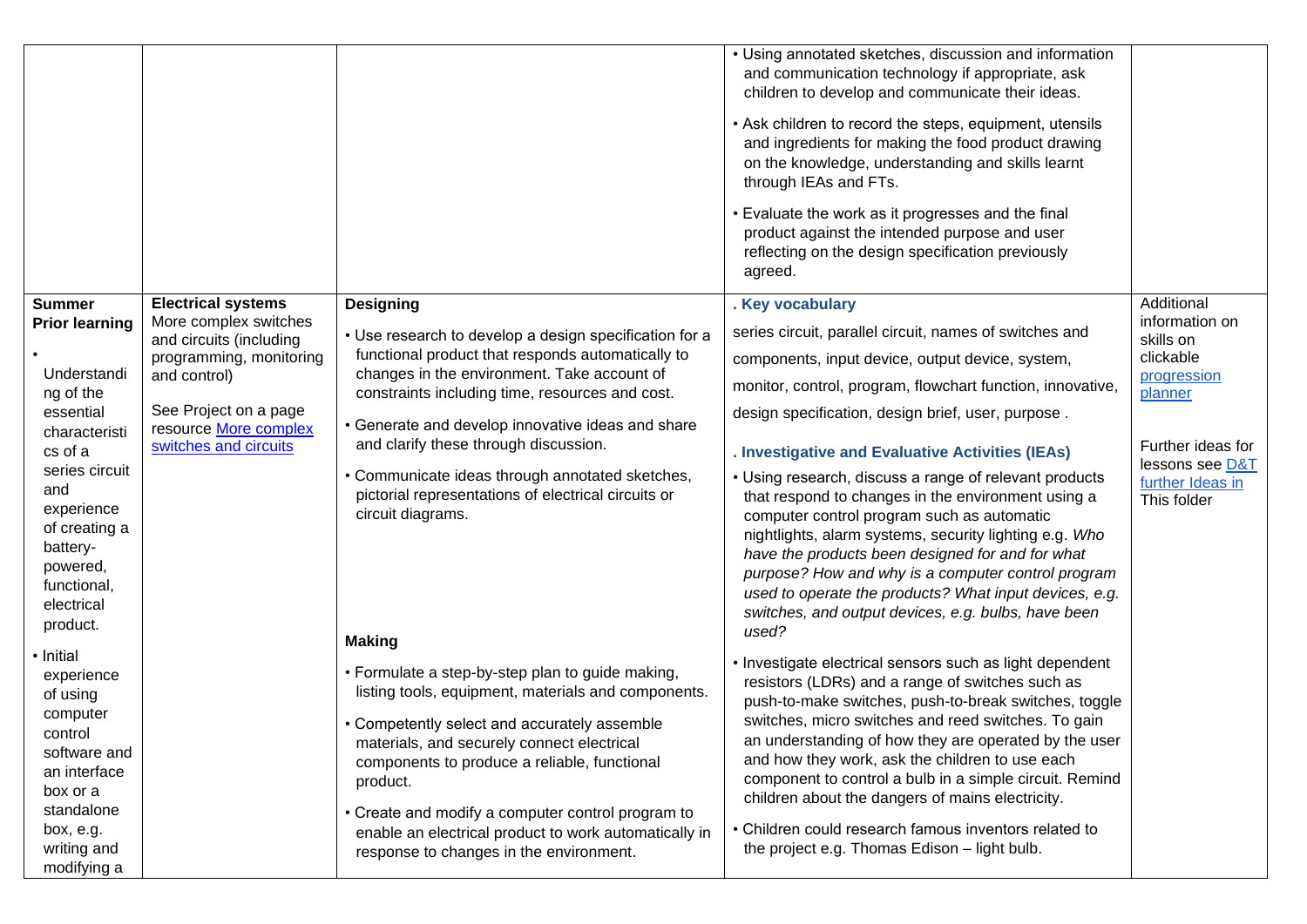| program to                           |                                                                                                                                                                                                                                                                                                                                                                                                                                                                                                                                                                                                                                     | . Focused Tasks (FTs)                                                                                                                                                                                                                                                                                                                                                                                                                                                                                                                                                                                                                                                                                                                                                                                                                                                                                                                                                                                                                                                                                                                                                                                                                                                                                                                                                                                                                                                                                                                                                                                                                                                                                                                                                                                                                                                                 |  |
|--------------------------------------|-------------------------------------------------------------------------------------------------------------------------------------------------------------------------------------------------------------------------------------------------------------------------------------------------------------------------------------------------------------------------------------------------------------------------------------------------------------------------------------------------------------------------------------------------------------------------------------------------------------------------------------|---------------------------------------------------------------------------------------------------------------------------------------------------------------------------------------------------------------------------------------------------------------------------------------------------------------------------------------------------------------------------------------------------------------------------------------------------------------------------------------------------------------------------------------------------------------------------------------------------------------------------------------------------------------------------------------------------------------------------------------------------------------------------------------------------------------------------------------------------------------------------------------------------------------------------------------------------------------------------------------------------------------------------------------------------------------------------------------------------------------------------------------------------------------------------------------------------------------------------------------------------------------------------------------------------------------------------------------------------------------------------------------------------------------------------------------------------------------------------------------------------------------------------------------------------------------------------------------------------------------------------------------------------------------------------------------------------------------------------------------------------------------------------------------------------------------------------------------------------------------------------------------|--|
| make a light<br>flash on and<br>off. | <b>Evaluating</b><br>• Continually evaluate and modify the working<br>features of the product to match the initial design<br>specification.<br>• Test the system to demonstrate its effectiveness for<br>the intended user and purpose.<br>• Investigate famous inventors who developed<br>ground-breaking electrical systems and<br>components.<br><b>Technical knowledge and understanding</b><br>• Understand and use electrical systems in their<br>products.<br>• Apply their understanding of computing to program,<br>monitor and control their products.<br>• Know and use technical vocabulary relevant to the<br>project. | • Through teacher demonstration and explanation, recap<br>measuring, marking out, cutting and joining skills with<br>construction materials that children will need to create<br>their electrical products.<br>• Demonstrate and enable children to practise methods<br>for making secure electrical connections e.g. using<br>automatic wire strippers, twist and tape electrical<br>connections, screw connections and connecting<br>blocks.<br>• Drawing on science understanding, ask the children to<br>explore a range of electrical systems that could be<br>used to control their products, including a simple series<br>circuit where a single output device is controlled, a<br>series circuit where two output devices are controlled<br>by one switch and, where appropriate, parallel circuits<br>where two output devices are controlled independently<br>by two separate switches.<br>• Drawing on related computing activities, ensure that<br>children can write computer control programs that<br>include inputs, outputs and decision making. Test out<br>the programs using electrical components connected<br>to interface boxes or standalone boxes.<br>• Teach children how to avoid making short circuits<br>Design, Make and Evaluate Assignment (DMEA)<br>• Develop an authentic and meaningful design brief with<br>the children.<br>• Ask the children generate innovative ideas by drawing<br>on research and develop a design specification for<br>their product, carefully considering the purpose and<br>needs of the intended user.<br>• Communicate ideas through annotated sketches,<br>pictorial representations of electrical circuits or circuit<br>diagrams. Drawings should indicate the design<br>decisions made, including the location of the electrical<br>components and how they work as a system with an<br>input, process and output. |  |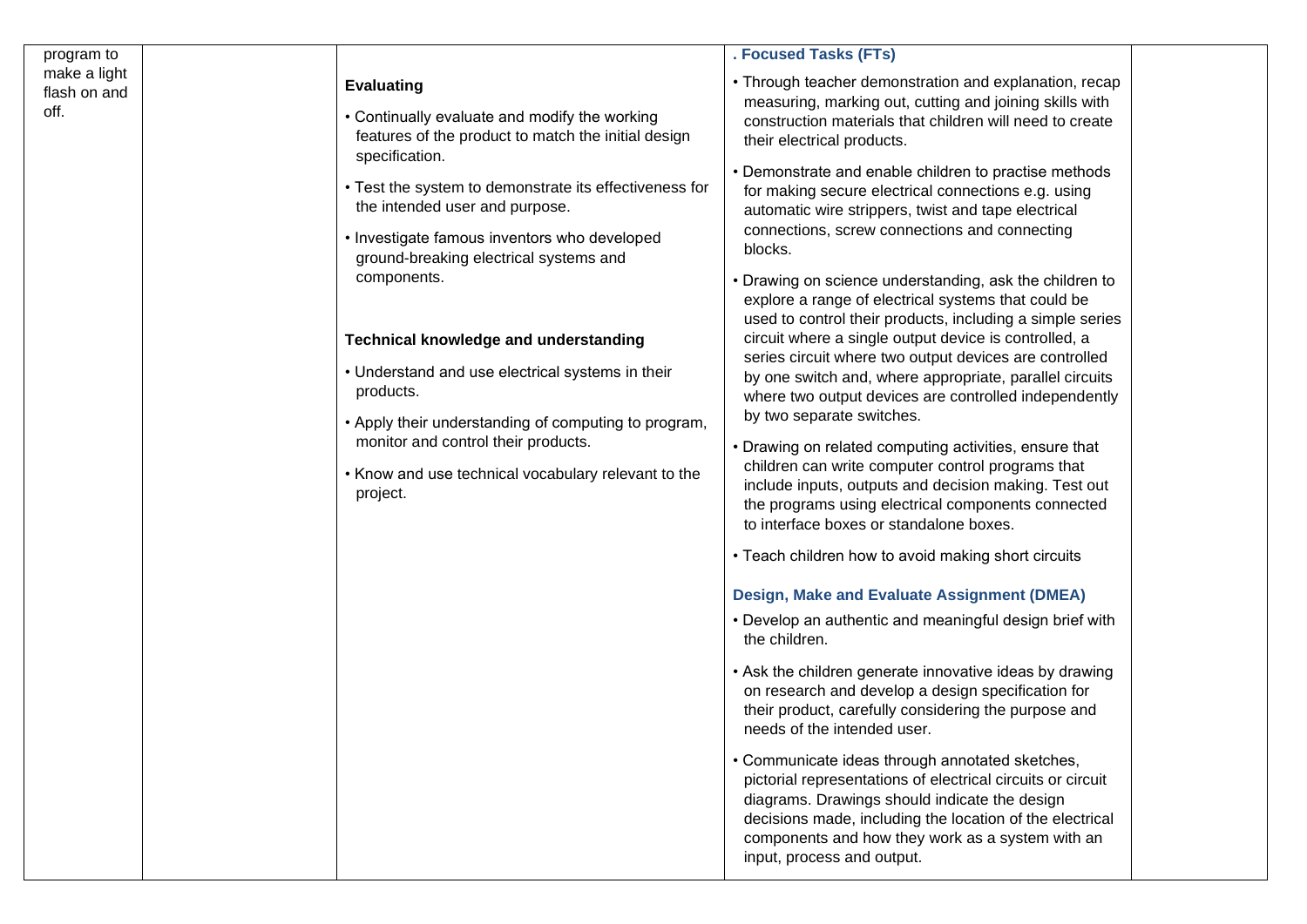|                                                                                                                                                                                                            |                                                                                                                                                                         |                                                                                                                                                                                                                                                                                                                                                                                                                                                                                                                                                                                                                                                                                                                                                                                                                                        | • Produce detailed step-by-step plans and lists of tools,<br>equipment and materials needed. If appropriate,<br>allocate tasks within a team.<br>• Make high quality products, applying knowledge,<br>understanding and skills from IEAs and FTs. Create<br>and modify a computer control program to enable the<br>product to work automatically in response to changes<br>in the environment.<br>• Critically evaluate throughout and the final product,<br>comparing it to the original design specification. Test<br>the system to demonstrate its effectiveness for the<br>intended user and purpose.                                                                                                                                                                                                                                                                                                                                                                                                                                                                                                                                                                                                                                                        |                                                                                                                                                             |
|------------------------------------------------------------------------------------------------------------------------------------------------------------------------------------------------------------|-------------------------------------------------------------------------------------------------------------------------------------------------------------------------|----------------------------------------------------------------------------------------------------------------------------------------------------------------------------------------------------------------------------------------------------------------------------------------------------------------------------------------------------------------------------------------------------------------------------------------------------------------------------------------------------------------------------------------------------------------------------------------------------------------------------------------------------------------------------------------------------------------------------------------------------------------------------------------------------------------------------------------|------------------------------------------------------------------------------------------------------------------------------------------------------------------------------------------------------------------------------------------------------------------------------------------------------------------------------------------------------------------------------------------------------------------------------------------------------------------------------------------------------------------------------------------------------------------------------------------------------------------------------------------------------------------------------------------------------------------------------------------------------------------------------------------------------------------------------------------------------------------------------------------------------------------------------------------------------------------------------------------------------------------------------------------------------------------------------------------------------------------------------------------------------------------------------------------------------------------------------------------------------------------|-------------------------------------------------------------------------------------------------------------------------------------------------------------|
| Year <sub>6</sub>                                                                                                                                                                                          | <b>NC objectives</b>                                                                                                                                                    | Key knowledge and skills                                                                                                                                                                                                                                                                                                                                                                                                                                                                                                                                                                                                                                                                                                                                                                                                               | Suggested vocab and linked D&T activities/tasks                                                                                                                                                                                                                                                                                                                                                                                                                                                                                                                                                                                                                                                                                                                                                                                                                                                                                                                                                                                                                                                                                                                                                                                                                  | <b>Broadening</b><br>horizons                                                                                                                               |
| <b>Autumn Prior</b><br>learning<br>• Experience<br>of basic<br>stitching,<br>joining<br>textiles and<br>finishing<br>techniques.<br>• Experience<br>of making<br>and using<br>simple<br>pattern<br>pieces. | <b>Textiles</b><br>Combining different<br>fabric shapes (including<br>computer -aided design)<br>See Project on a page<br>resource Combining<br>different fabric shapes | <b>Designing</b><br>• Generate innovative ideas by carrying out research<br>including surveys, interviews and questionnaires.<br>• Develop, model and communicate ideas through<br>talking, drawing, templates, mock-ups and<br>prototypes and, where appropriate, computer-aided<br>design.<br>• Design purposeful, functional, appealing products<br>for the intended user that are fit for purpose based<br>on a simple design specification.<br><b>Making</b><br>• Produce detailed lists of equipment and fabrics<br>relevant to their tasks.<br>• Formulate step-by-step plans and, if appropriate,<br>allocate tasks within a team.<br>• Select from and use a range of tools and equipment<br>to make products that are accurately assembled<br>and well finished. Work within the constraints of<br>time, resources and cost. | <b>Key vocabulary</b><br>seam, seam allowance, wadding, reinforce, right side,<br>wrong side, hem, template, pattern pieces name of<br>textiles and fastenings used, pins, needles, thread,<br>pinking shears, fastenings, iron transfer paper design<br>criteria, annotate, design decisions, functionality,<br>innovation, authentic, user, purpose,<br>evaluate, mock-<br>up, prototype<br><b>Investigative and Evaluative Activities (IEAs)</b><br>• Children investigate, analyse and evaluate a range of<br>existing products which have been produced by<br>combining fabric shapes. Investigate work by<br>designers and their impact on fabrics and products.<br>Use questions to develop children's understanding e.g.<br>Is the product functional or decorative? Who would use<br>this product? What is its purpose? What design<br>decisions have been made? Do the textiles used<br>match the intended purpose? What components have<br>been used to enhance the appearance? To what<br>extent is the design innovative?<br>• Children investigate and analyse how existing<br>products have been constructed. Children disassemble<br>a product and evaluate what the fabric shapes look<br>like, how the parts have been joined, how the product | Additional<br>information on<br>skills on<br>clickable<br>progression<br>planner<br>Further ideas for<br>lessons see D&T<br>further Ideas in<br>This folder |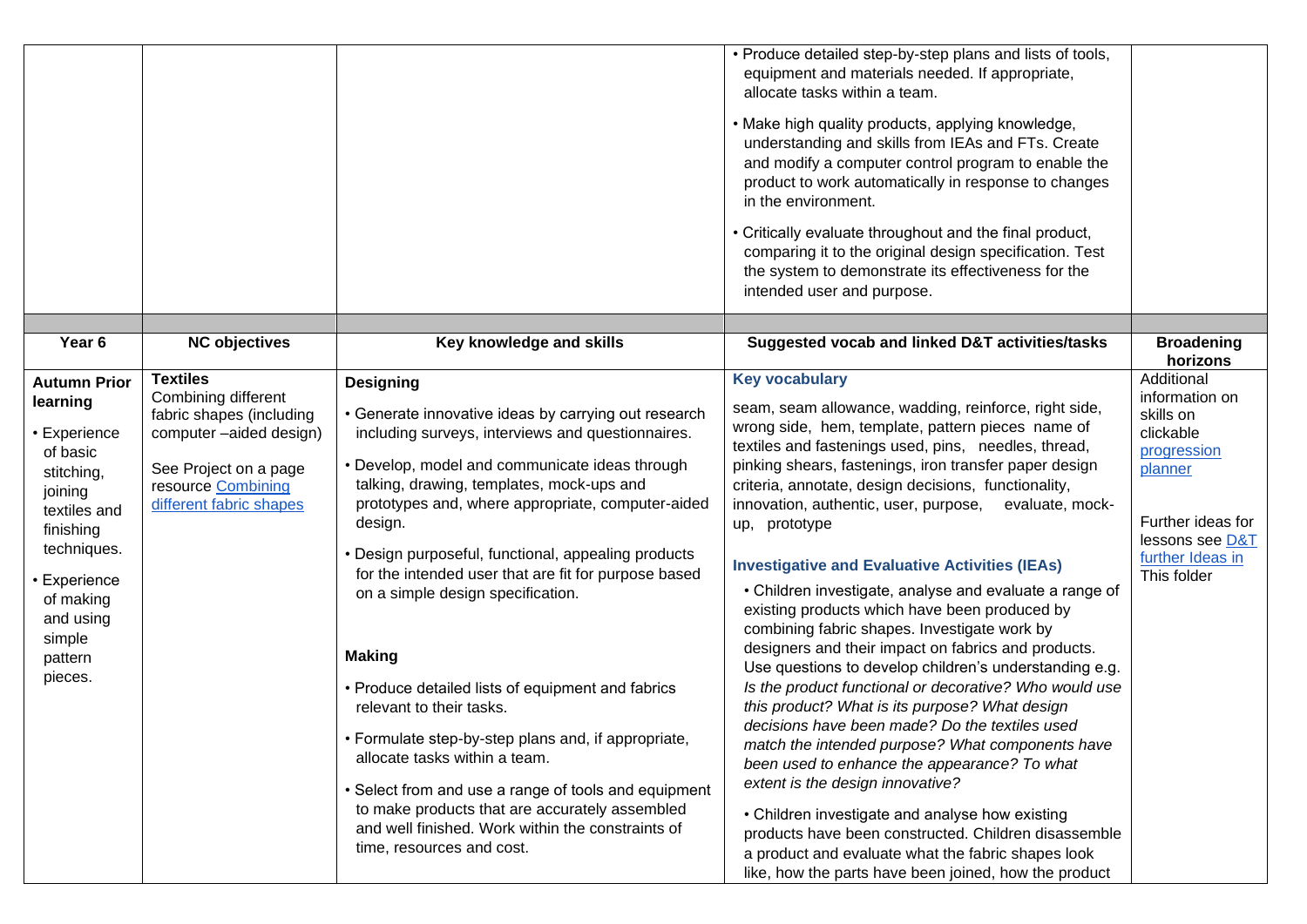|  | <b>Evaluating</b>                                                                                                                               |
|--|-------------------------------------------------------------------------------------------------------------------------------------------------|
|  | • Investigate and analyse textile products linked to<br>their final product.                                                                    |
|  | • Compare the final product to the original design<br>specification.                                                                            |
|  | • Test products with intended user and critically<br>evaluate the quality of the design, manufacture,<br>functionality and fitness for purpose. |
|  | • Consider the views of others to improve their work.                                                                                           |
|  | Technical knowledge and understanding                                                                                                           |
|  | • A 3-D textile product can be made from a<br>combination of accurately made pattern pieces,<br>fabric shapes and different fabrics.            |
|  | • Fabrics can be strengthened, stiffened and<br>reinforced where appropriate                                                                    |
|  |                                                                                                                                                 |
|  |                                                                                                                                                 |
|  |                                                                                                                                                 |
|  |                                                                                                                                                 |
|  |                                                                                                                                                 |
|  |                                                                                                                                                 |
|  |                                                                                                                                                 |
|  |                                                                                                                                                 |
|  |                                                                                                                                                 |

has been strengthen and stiffened, what fastenings have been used and why.

• Children investigate properties of textiles through investigation e.g. exploring insulating properties, water resistance, wear and strength of textiles.

## **Focused Tasks (FTs)**

- Develop skills of threading needles and joining textiles using a range of stitches. This activity must build upon children's earlier experiences of stitches e.g. improving appearance and consistency of stitches and introducing new stitches. If available, demonstrate and allow children to use sewing machines to join fabric with close adult supervision.
- Develop skills of sewing textiles by joining right side together and making seams. Children should investigate how to sew and shape curved edges by snipping seams, how to tack or attach wadding or stiffening and learn how to start and finish off a row of stitches.
- Develop skills of 2-D paper pattern making using grid or tracing paper to create a 3-D dipryl mock-up of a chosen product. Remind/teach how to pin a pattern on to fabric ensuring limited wastage, how to leave a seam allowance and different cutting techniques.
- Develop skills of computer-aided design (CAD) by using on-line pattern making software to generate pattern pieces. Investigate using art packages on the computer to design prints that can be applied to textiles using iron transfer paper.

## **. Design, Make and Evaluate Assignment (DMEA)**

- Set an authentic and meaningful design brief. Children generate ideas by carrying out research using e.g. surveys, interviews, questionnaires and the web. Children develop a simple design specification for their product.
- Communicate ideas through detailed, annotated drawings from different perspectives and/or computer- aided design. Drawings should indicate design decisions made, the methods of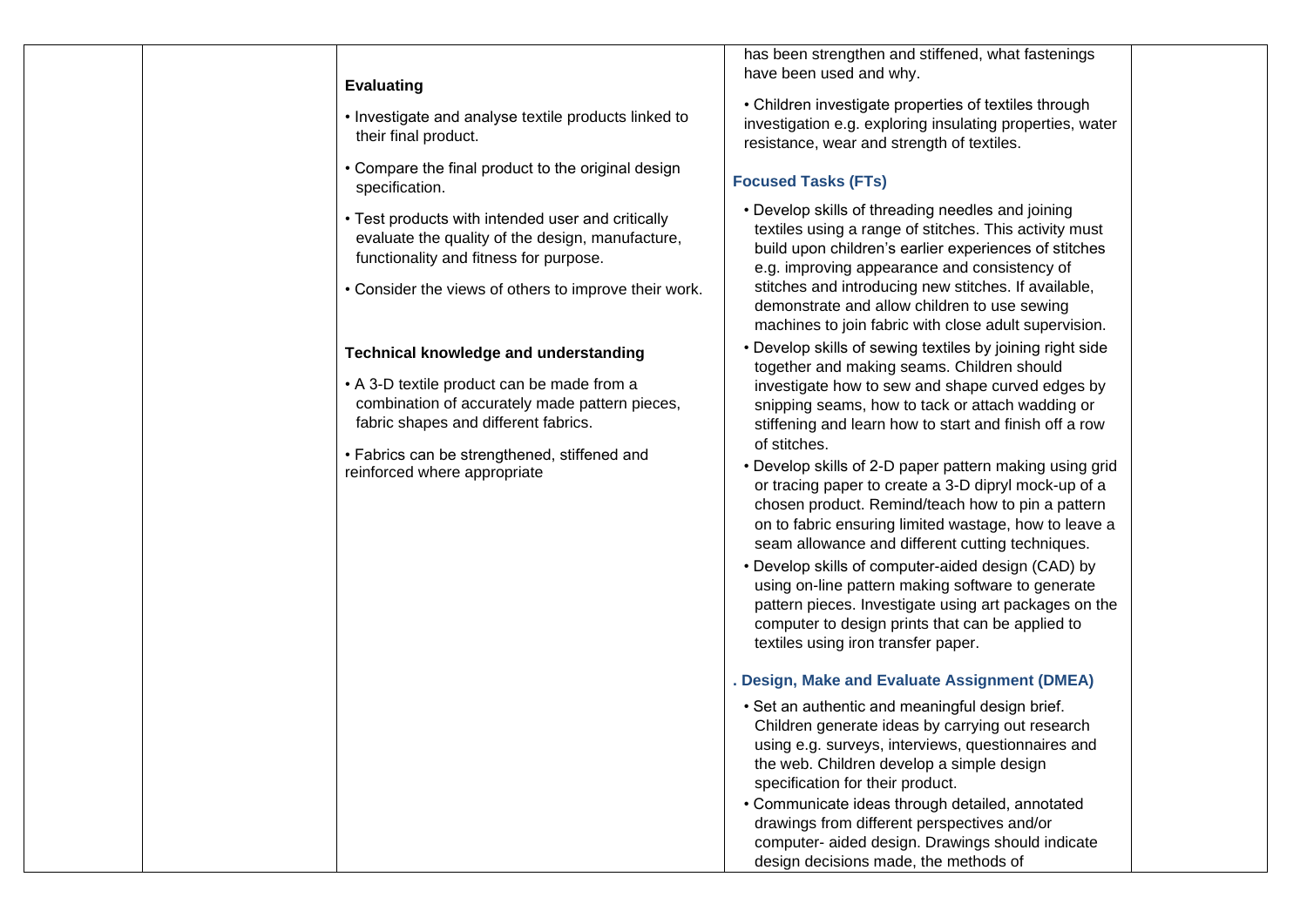|                       |                           |                                                    | strengthening, the type of fabrics to be used and the                                                |                   |
|-----------------------|---------------------------|----------------------------------------------------|------------------------------------------------------------------------------------------------------|-------------------|
|                       |                           |                                                    | types of stitching that will be incorporated.                                                        |                   |
|                       |                           |                                                    | • Produce step-by-step plans, lists of tools equipment,                                              |                   |
|                       |                           |                                                    | fabrics and components needed. Allocate tasks                                                        |                   |
|                       |                           |                                                    | within a team if appropriate.                                                                        |                   |
|                       |                           |                                                    | • Make high quality products applying knowledge,                                                     |                   |
|                       |                           |                                                    | understanding and skills from IEAs and FTs.                                                          |                   |
|                       |                           |                                                    | Incorporate simple computer-aided manufacture                                                        |                   |
|                       |                           |                                                    |                                                                                                      |                   |
|                       |                           |                                                    | (CAM) if appropriate e.g. printing on fabric. Children                                               |                   |
|                       |                           |                                                    | use a range of decorating techniques to ensure a                                                     |                   |
|                       |                           |                                                    | well-finished final product that matches the intended                                                |                   |
|                       |                           |                                                    | user and purpose.                                                                                    |                   |
|                       |                           |                                                    | • Evaluate both as the children proceed with their work                                              |                   |
|                       |                           |                                                    | and the final product in use, comparing the final                                                    |                   |
|                       |                           |                                                    | product to the original design specification. Critically                                             |                   |
|                       |                           |                                                    | evaluate the quality of the design, the manufacture,                                                 |                   |
|                       |                           |                                                    | functionality, innovation shown and fitness for                                                      |                   |
|                       |                           |                                                    | intended user and purpose, considering others'                                                       |                   |
|                       |                           |                                                    | opinions. Communicate the evaluation in various                                                      |                   |
|                       |                           |                                                    | forms e.g. writing for a particular purpose, giving a                                                |                   |
|                       |                           |                                                    | well-structured oral evaluation, speaking clearly and                                                |                   |
|                       |                           |                                                    | fluently.                                                                                            |                   |
| <b>Spring</b>         | <b>Mechanical Systems</b> |                                                    | Key                                                                                                  | Additional        |
|                       | (Pulleys or gears)        | <b>Designing</b>                                   | vocabulary pulley, drive belt, gear, rotation, spindle,                                              | information on    |
| <b>Prior learning</b> |                           |                                                    | driver, follower, ratio, transmit, axle, motor, circuit,                                             | skills on         |
|                       | See Project on a page     | • Generate innovative ideas by carrying out        | switch, circuit diagram, annotated drawings, exploded                                                | clickable         |
| • Experience          | resource                  | research using surveys, interviews, questionnaires | diagrams, mechanical system, electrical system,                                                      | progression       |
| of axles,             | <b>Pulleys or Gears</b>   | and web-based resources.                           | input, process, output, design decisions,                                                            | planner           |
| axle                  |                           |                                                    | functionality, innovation, authentic, user, purpose,                                                 |                   |
| holders               |                           | • Develop a simple design specification to guide   | design specification, design brief.                                                                  |                   |
| and wheels            |                           | their thinking.                                    |                                                                                                      | Further ideas for |
| that are              |                           |                                                    | <b>Investigative and Evaluative Activities (IEAs)</b>                                                | lessons see D&T   |
| fixed or              |                           | • Develop and communicate ideas through            |                                                                                                      | further Ideas in  |
| free                  |                           | discussion, annotated drawings, exploded           | • Investigate, analyse and evaluate existing everyday                                                | This folder       |
| moving.               |                           | drawings and drawings from different views.        | products and existing or pre-made toys that                                                          |                   |
|                       |                           |                                                    | incorporate gear or pulley systems. Use videos and                                                   |                   |
| Basic                 |                           |                                                    | photographs of products that cannot be explored<br>through first-hand experience.                    |                   |
| understand            |                           |                                                    |                                                                                                      |                   |
| ing of                |                           | <b>Making</b>                                      | • Use observational drawings and questions to develop                                                |                   |
| electrical            |                           |                                                    | understanding of each product in the collection e.g.                                                 |                   |
| circuits,             |                           | • Produce detailed lists of tools, equipment and   | How innovative is the product? What design                                                           |                   |
| simple                |                           | materials. Formulate step-by-step plans and, if    | decisions have been made? What type of movement                                                      |                   |
|                       |                           |                                                    |                                                                                                      |                   |
| switches              |                           |                                                    | can be seen? What types of mechanical components                                                     |                   |
| and                   |                           | appropriate, allocate tasks within a team.         | are used and where are they positioned? What are<br>the input, process and output of the system? How |                   |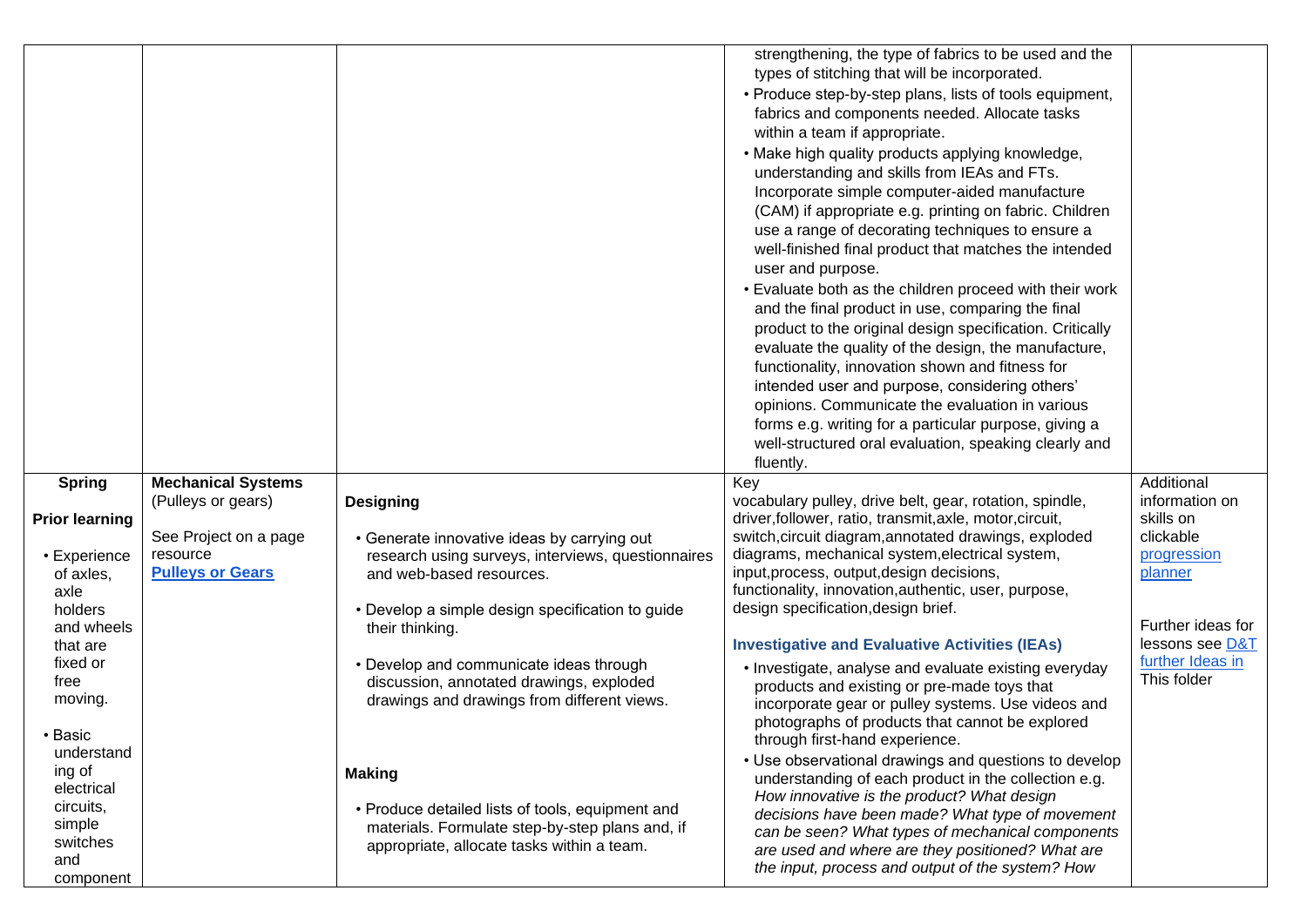| S.                        | • Select from and use a range of tools and            | well does the product work? Why have the materials       |  |
|---------------------------|-------------------------------------------------------|----------------------------------------------------------|--|
|                           | equipment to make products that that are              | and components been chosen? How well has it been         |  |
| • Experience              | accurately assembled and well finished. Work          | designed? How well has it been made?                     |  |
| of cutting                | within the constraints of time, resources and cost.   | • Children could research and, if possible, visit        |  |
| and joining               |                                                       | engineering and manufacturing companies that are         |  |
| techniques                |                                                       | relevant to the product they are designing and making    |  |
| with a                    |                                                       | e.g. Jaguar Land Rover, JCB, local companies             |  |
| range of                  | <b>Evaluating</b>                                     |                                                          |  |
| materials                 |                                                       |                                                          |  |
| including                 | • Compare the final product to the original design    | <b>Focused Tasks (FTs)</b>                               |  |
| card,                     | specification.                                        |                                                          |  |
| plastic and               |                                                       | • Using a construction kit, investigate combinations of  |  |
| wood.                     | • Test products with intended user and critically     | two different sized pulleys to learn about direction     |  |
|                           | evaluate the quality of the design, manufacture,      | and speed of rotation e.g. How many times does the       |  |
| • An                      | functionality and fitness for purpose.                | smaller pulley turn each time the larger pulley turns    |  |
| understand                |                                                       | once? Do the pulleys move in the same direction?         |  |
|                           |                                                       | How can you reverse the direction of rotation?           |  |
| ing of how                | • Consider the views of others to improve their work. | AND/OR                                                   |  |
| to                        |                                                       | • Using a construction kit, explore combinations of two  |  |
| strengthen<br>and stiffen | • Investigate famous manufacturing and engineering    | different size gears meshed together. Investigate the    |  |
|                           | companies relevant to the project.                    | direction and speed of rotation focusing on how the      |  |
| structures.               |                                                       | size of the driver gear affects the speed of the         |  |
|                           |                                                       | follower gear. Ask the children to use the number of     |  |
|                           |                                                       | teeth on each gear to decide upon the gear ratios        |  |
|                           | <b>Technical knowledge and understanding</b>          | e.g. 10 tooth driver gear meshed with a 20 tooth         |  |
|                           |                                                       |                                                          |  |
|                           | • Understand that mechanical and electrical           | follower gear produces a ratio of 2:1                    |  |
|                           | systems have an input, process and an output.         | • Build a working circuit that incorporates a battery, a |  |
|                           |                                                       | motor and a handmade switch, such as a reversing         |  |
|                           | • Understand how gears and pulleys can be used to     | switch. Demonstrate the accurate use of tools and        |  |
|                           | speed up, slow down or change the direction of        | equipment including cutting and stripping wire, and      |  |
|                           | movement.                                             | making secure electrical connections. Remind             |  |
|                           |                                                       | children about the dangers of mains electricity. Draw    |  |
|                           | • Know and use technical vocabulary relevant to       | a pictorial representation of the circuit or draw a      |  |
|                           | the project.                                          | circuit diagram using correct symbols.                   |  |
|                           |                                                       | • Develop measuring, marking, cutting, shaping and       |  |
|                           |                                                       | joining skills using junior hacksaws, G-clamps, bench    |  |
|                           |                                                       | hooks, square section wood, card triangles and hand      |  |
|                           |                                                       | drills to construct wooden frames, as appropriate.       |  |
|                           |                                                       | Demonstrate the accurate use of tools and equipment.     |  |
|                           |                                                       |                                                          |  |
|                           |                                                       |                                                          |  |
|                           |                                                       | Design, Make and Evaluate Assignment (DMEA)              |  |
|                           |                                                       | • Develop an authentic and meaningful design brief       |  |
|                           |                                                       | with the children.                                       |  |
|                           |                                                       | • Children generate innovative ideas by carrying out     |  |
|                           |                                                       | research including surveys, interviews and               |  |
|                           |                                                       |                                                          |  |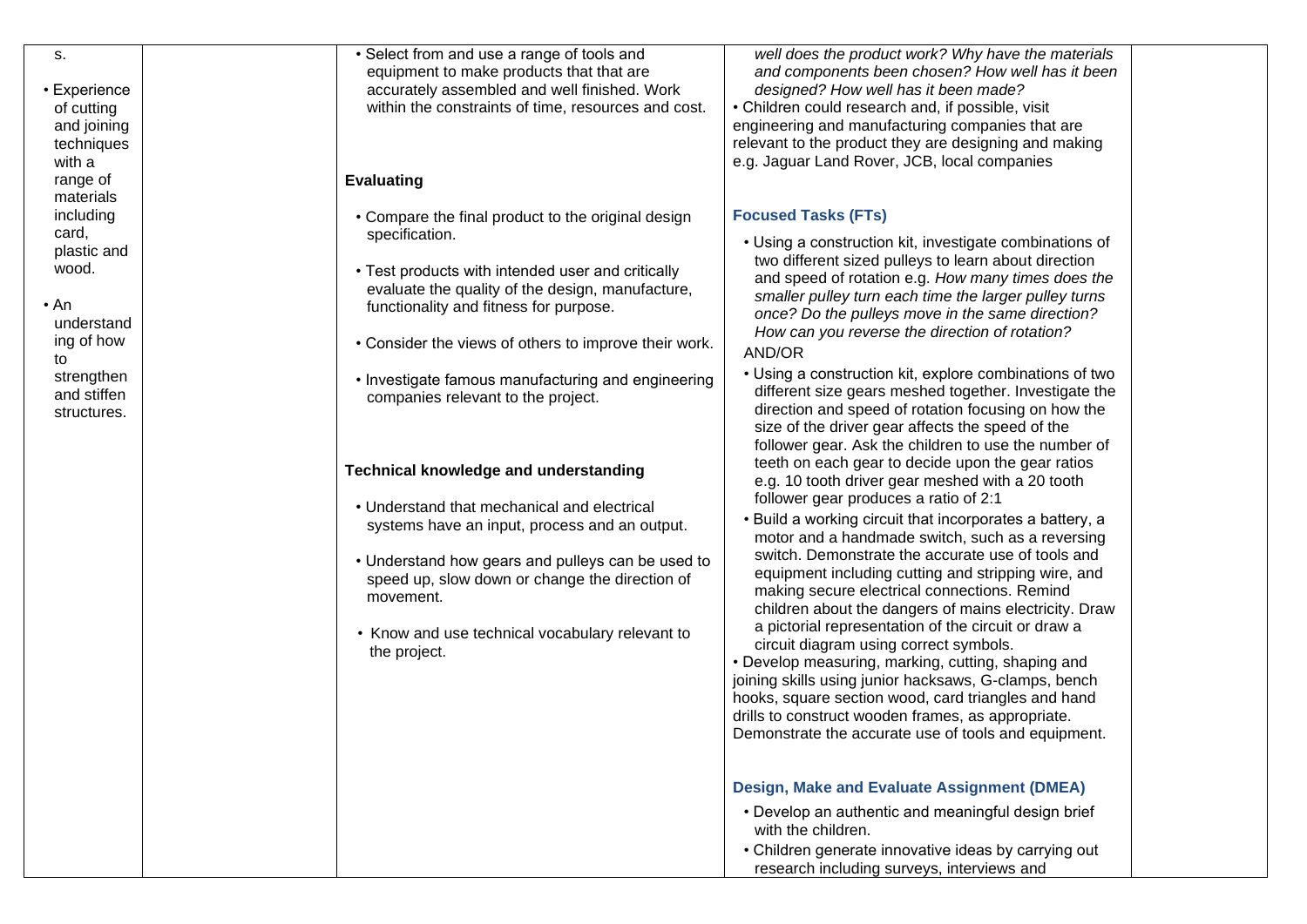|                                                                                                                                                                                                                 |                                                                                                                                                                                         |                                                                                                                                                                                                                                                                                                                                                                                                                                                                                                                            | questionnaires and develop a design specification for<br>their product, carefully considering the purpose and<br>intended user for their product.<br>• Communicate ideas through detailed, annotated<br>drawings from different views and/or exploded<br>diagrams. The drawings should indicate the design<br>decisions made, including the location of the<br>mechanical and electrical components, how they<br>work as a system with an input, process and output,<br>and the appearance and finishing techniques for the<br>product.<br>• Produce detailed step-by-step plans and lists of tools,<br>equipment and materials needed. If appropriate<br>allocate tasks within a team.<br>• Make high quality products, applying knowledge,<br>understanding and skills from IEAs and FTs. Children<br>should use a range of decorative finishing techniques<br>to ensure a well finished final product that matches<br>the intended user and purpose.<br>. Evaluate throughout and the final product in use,<br>comparing it to the original design specification. Critically<br>evaluate the quality of the design, the manufacture,<br>functionality, innovation shown and fitness for the<br>intended user and purpose. |  |
|-----------------------------------------------------------------------------------------------------------------------------------------------------------------------------------------------------------------|-----------------------------------------------------------------------------------------------------------------------------------------------------------------------------------------|----------------------------------------------------------------------------------------------------------------------------------------------------------------------------------------------------------------------------------------------------------------------------------------------------------------------------------------------------------------------------------------------------------------------------------------------------------------------------------------------------------------------------|------------------------------------------------------------------------------------------------------------------------------------------------------------------------------------------------------------------------------------------------------------------------------------------------------------------------------------------------------------------------------------------------------------------------------------------------------------------------------------------------------------------------------------------------------------------------------------------------------------------------------------------------------------------------------------------------------------------------------------------------------------------------------------------------------------------------------------------------------------------------------------------------------------------------------------------------------------------------------------------------------------------------------------------------------------------------------------------------------------------------------------------------------------------------------------------------------------------------------|--|
| <b>Summer</b><br><b>Prior learning</b><br>• Have<br>knowledge<br>and<br>understandin<br>g about food<br>hygiene,<br>nutrition,<br>healthy<br>eating and a<br>varied diet.<br>• Be able to<br>use<br>appropriate | Food<br>Celebrating culture and<br>seasonality (including<br>cooking and nutrition<br>requirements for KS2)<br>See Project on a page<br>resource Celebrating<br>culture and seasonality | <b>Designing</b><br>• Generate innovative ideas through research and<br>discussion with peers and adults to develop a<br>design brief and criteria for a design specification.<br>• Explore a range of initial ideas, and make design<br>decisions to develop a final product linked to user<br>and purpose.<br>• Use words, annotated sketches and information and<br>communication technology as appropriate to<br>develop and communicate ideas.<br><b>Making</b><br>• Write a step-by-step recipe, including a list of | <b>Key vocabulary</b><br>ingredients, yeast, dough, bran, flour, wholemeal,<br>unleavened, baking soda, spice, herbs fat, sugar,<br>carbohydrate, protein, vitamins, nutrients, nutrition,<br>healthy, varied, gluten,<br>dairy, allergy,<br>intolerance,<br>savoury, source, seasonality, utensils, combine, fold,<br>knead, stir, pour, mix, rubbing in, whisk, beat, roll out,<br>shape, sprinkle, crumble, design specification,<br>innovative, research, evaluate, design brief<br><b>Investigative and Evaluative Activities (IEAs)</b><br>• Children use first hand and secondary sources to carry<br>out relevant research into existing products to include<br>personal/cultural preferences, ensuring a healthy diet,<br>meeting dietary needs and the availability of locally                                                                                                                                                                                                                                                                                                                                                                                                                                     |  |
| equipment<br>and utensils,<br>and apply a<br>range of                                                                                                                                                           |                                                                                                                                                                                         | ingredients, equipment and utensils<br>• Select and use appropriate utensils and equipment<br>accurately to measure and combine appropriate                                                                                                                                                                                                                                                                                                                                                                                | sourced/seasonal/organic ingredients. This could<br>include a visit to a local bakery, farm, farm shop or<br>supermarket e.g. What ingredients are sourced<br>locally/in the UK/from overseas? What are the key                                                                                                                                                                                                                                                                                                                                                                                                                                                                                                                                                                                                                                                                                                                                                                                                                                                                                                                                                                                                              |  |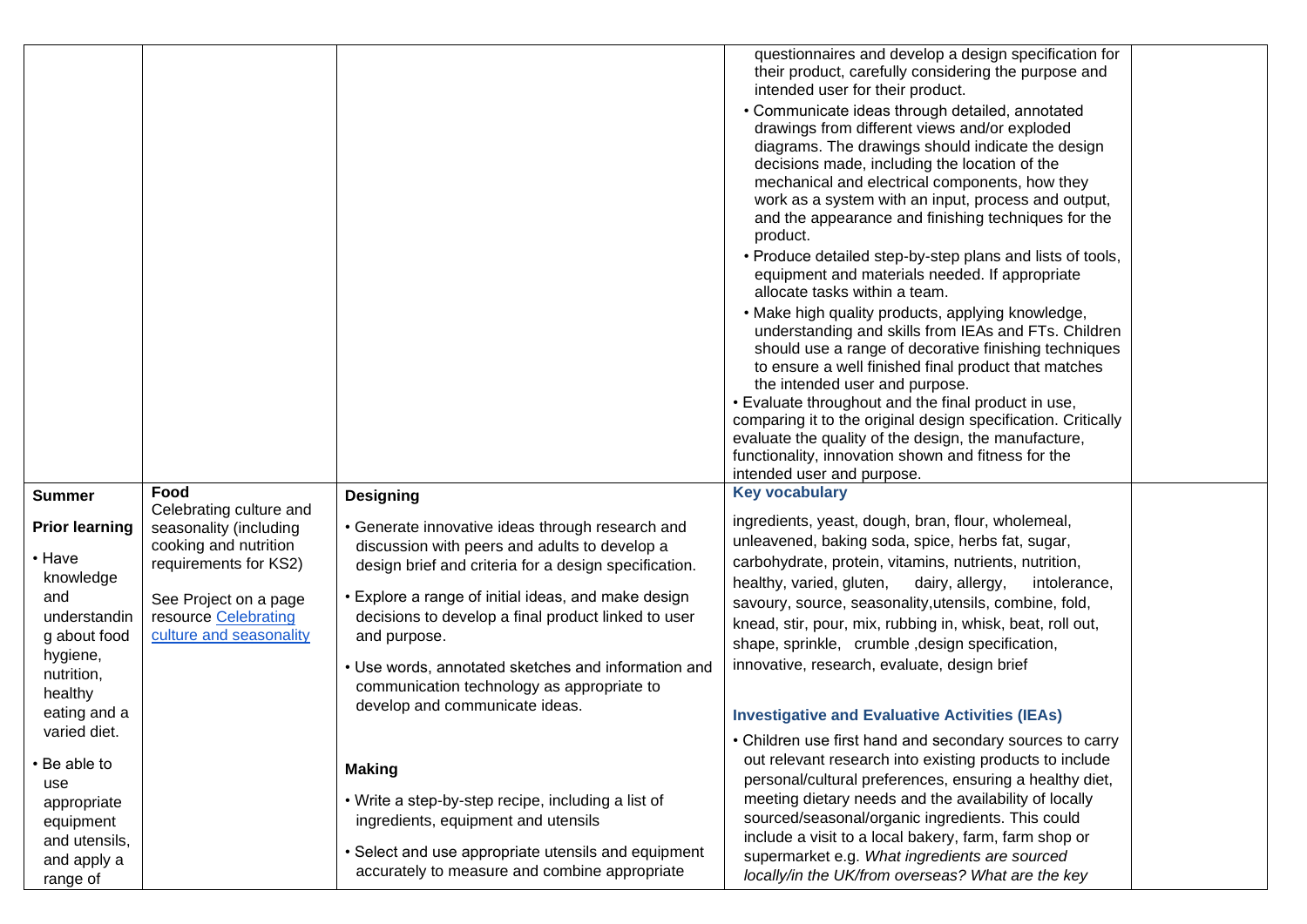| techniques<br>for<br>measuring<br>out,<br>preparing | ingredients.<br>• Make, decorate and present the food product<br>appropriately for the intended user and purpose.                                                                                                                                                                                                                                                              | ingredients needed to make a particular product? How<br>have ingredients been processed? What is the<br>nutritional value of a product?<br>• Children carry out sensory evaluations of a variety of<br>existing food products and ingredients relating to the                                                                                                                                                                                                                                                                                                                                                                                                                                                    |  |
|-----------------------------------------------------|--------------------------------------------------------------------------------------------------------------------------------------------------------------------------------------------------------------------------------------------------------------------------------------------------------------------------------------------------------------------------------|------------------------------------------------------------------------------------------------------------------------------------------------------------------------------------------------------------------------------------------------------------------------------------------------------------------------------------------------------------------------------------------------------------------------------------------------------------------------------------------------------------------------------------------------------------------------------------------------------------------------------------------------------------------------------------------------------------------|--|
| and<br>combining<br>ingredients.                    | <b>Evaluating</b><br>• Carry out sensory evaluations of a range of relevant<br>products and ingredients. Record the evaluations<br>using e.g. tables/graphs/charts such as star<br>diagrams.<br>• Evaluate the final product with reference back to the<br>design brief and design specification, taking into<br>account the views of others when identifying<br>improvements. | project. The ingredients could include those that could<br>be added to a basic recipe such as herbs, spices,<br>vegetables or cheese. These could be locally sourced,<br>seasonal, Fair Trade or organic. Present results in e.g.<br>tables/graphs/charts and by using evaluative writing.<br>• Use a range of questions to support children's ability to<br>evaluate food ingredients and products e.g. What<br>ingredients help to make the product<br>spicy/crisp/crunchy etc? What is the impact of added<br>ingredients/finishes/shapes on the finished product?                                                                                                                                            |  |
|                                                     | • Understand how key chefs have influenced eating<br>habits to promote varied and healthy diets.                                                                                                                                                                                                                                                                               | • Research key chefs and how they have promoted<br>seasonality, local produce and healthy eating.                                                                                                                                                                                                                                                                                                                                                                                                                                                                                                                                                                                                                |  |
|                                                     |                                                                                                                                                                                                                                                                                                                                                                                | <b>Focused Tasks (FTs)</b>                                                                                                                                                                                                                                                                                                                                                                                                                                                                                                                                                                                                                                                                                       |  |
|                                                     | <b>Technical knowledge and understanding</b><br>• Know how to use utensils and equipment including<br>heat sources to prepare and cook food.<br>• Understand about seasonality in relation to food<br>products and the source of different food products.<br>• Know and use relevant technical and sensory<br>vocabulary.                                                      | • Demonstrate how to measure out, cut, shape and<br>combine e.g. knead, beat, rub and mix ingredients.<br>• Demonstrate how to use appropriate utensils and<br>equipment that the children may use safely and<br>hygienically.<br>• Techniques could be practised following a basic recipe<br>to prepare and cook a savoury food product.<br>• Ask questions about which ingredients could be<br>changed or added in a basic recipe such as types of<br>flour, seeds, garlic, vegetables. Consider texture,<br>taste, appearance and smell.<br>• When using a basic dough recipe, explore making<br>different shapes to change the appearance of the food<br>product e.g. Which shape is most appealing and why? |  |
|                                                     |                                                                                                                                                                                                                                                                                                                                                                                | Design, Make and Evaluate Assignment (DMEA)                                                                                                                                                                                                                                                                                                                                                                                                                                                                                                                                                                                                                                                                      |  |
|                                                     |                                                                                                                                                                                                                                                                                                                                                                                | • Develop a design brief and simple design specification<br>with the children within a context that is authentic and<br>meaningful. This can include design criteria relating to                                                                                                                                                                                                                                                                                                                                                                                                                                                                                                                                 |  |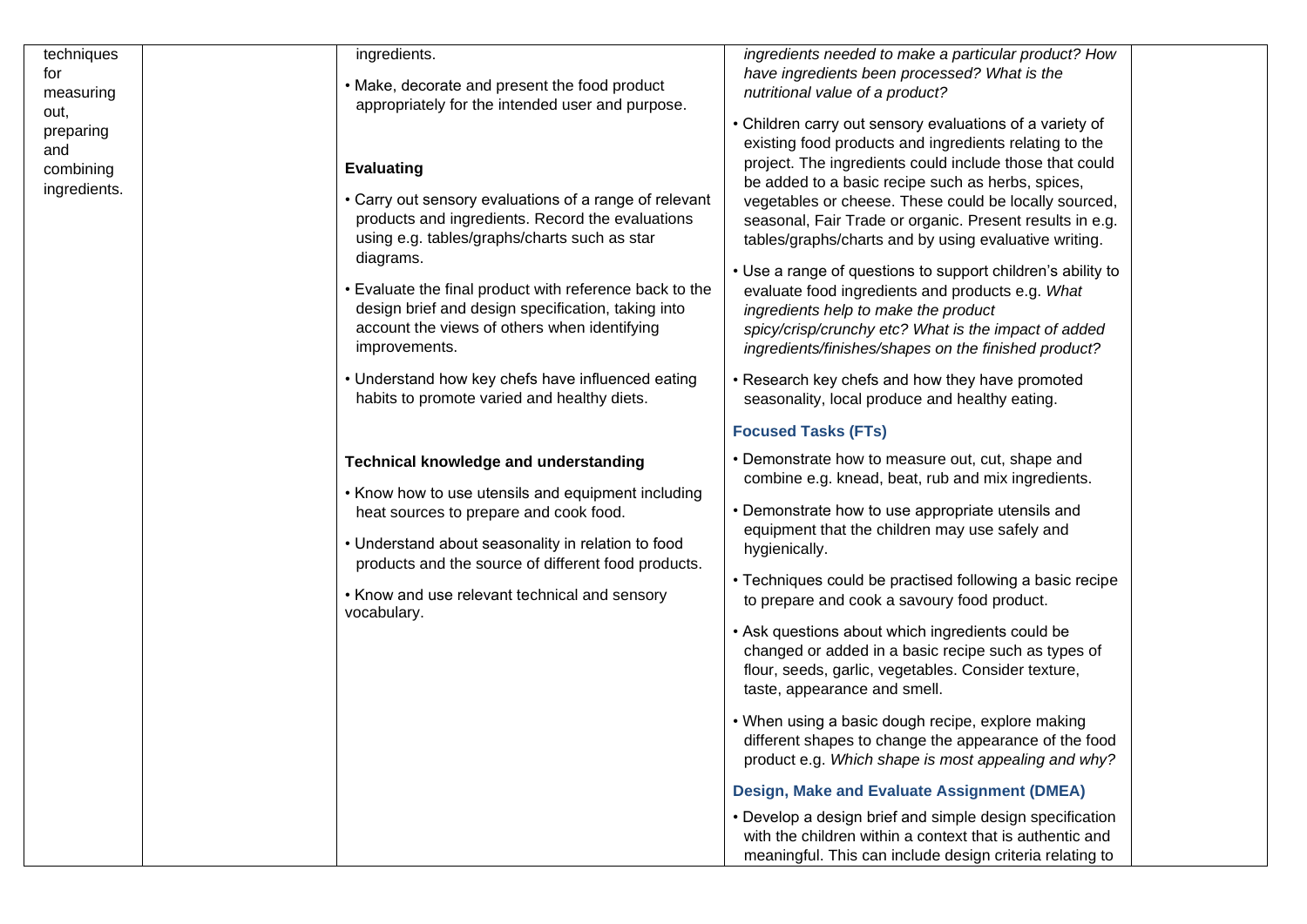| nutrition and healthy eating.                                                                                                                                                                                                                                                                                                                                                         |
|---------------------------------------------------------------------------------------------------------------------------------------------------------------------------------------------------------------------------------------------------------------------------------------------------------------------------------------------------------------------------------------|
| • Discuss the purpose of the products that the children<br>will be designing, making and evaluating and who the<br>products will be for.                                                                                                                                                                                                                                              |
| • Ask children to generate a range of ideas encouraging<br>innovative responses. Agree on design criteria that can<br>be used to guide the development and evaluation of<br>the children's product.                                                                                                                                                                                   |
| • Using annotated sketches, discussion and information<br>and communication technology if appropriate, ask<br>children to develop and communicate their ideas.                                                                                                                                                                                                                        |
| • Ask children to record the steps, equipment, utensils<br>and ingredients for making the food product drawing<br>on the knowledge, understanding and skills learnt<br>through IEAs and FTs.                                                                                                                                                                                          |
| • Evaluate the work as it progresses and the final<br>product against the intended purpose and user<br>reflecting on the design specification previously<br>agreed.                                                                                                                                                                                                                   |
| . Focused Tasks (FTs)                                                                                                                                                                                                                                                                                                                                                                 |
| • Develop skills of threading needles and joining textiles<br>using a range of stitches. This activity must build upon<br>children's earlier experiences of stitches e.g. improving<br>appearance and consistency of stitches and<br>introducing new stitches. If available, demonstrate and<br>allow children to use sewing machines to join fabric<br>with close adult supervision. |
| • Develop skills of sewing textiles by joining right side<br>together and making seams. Children should<br>investigate how to sew and shape curved edges by<br>snipping seams, how to tack or attach wadding or<br>stiffening and learn how to start and finish off a row of<br>stitches.                                                                                             |
| • Develop skills of 2-D paper pattern making using grid<br>or tracing paper to create a 3-D dipryl mock-up of a<br>chosen product. Remind/teach how to pin a pattern on<br>to fabric ensuring limited wastage, how to leave a                                                                                                                                                         |